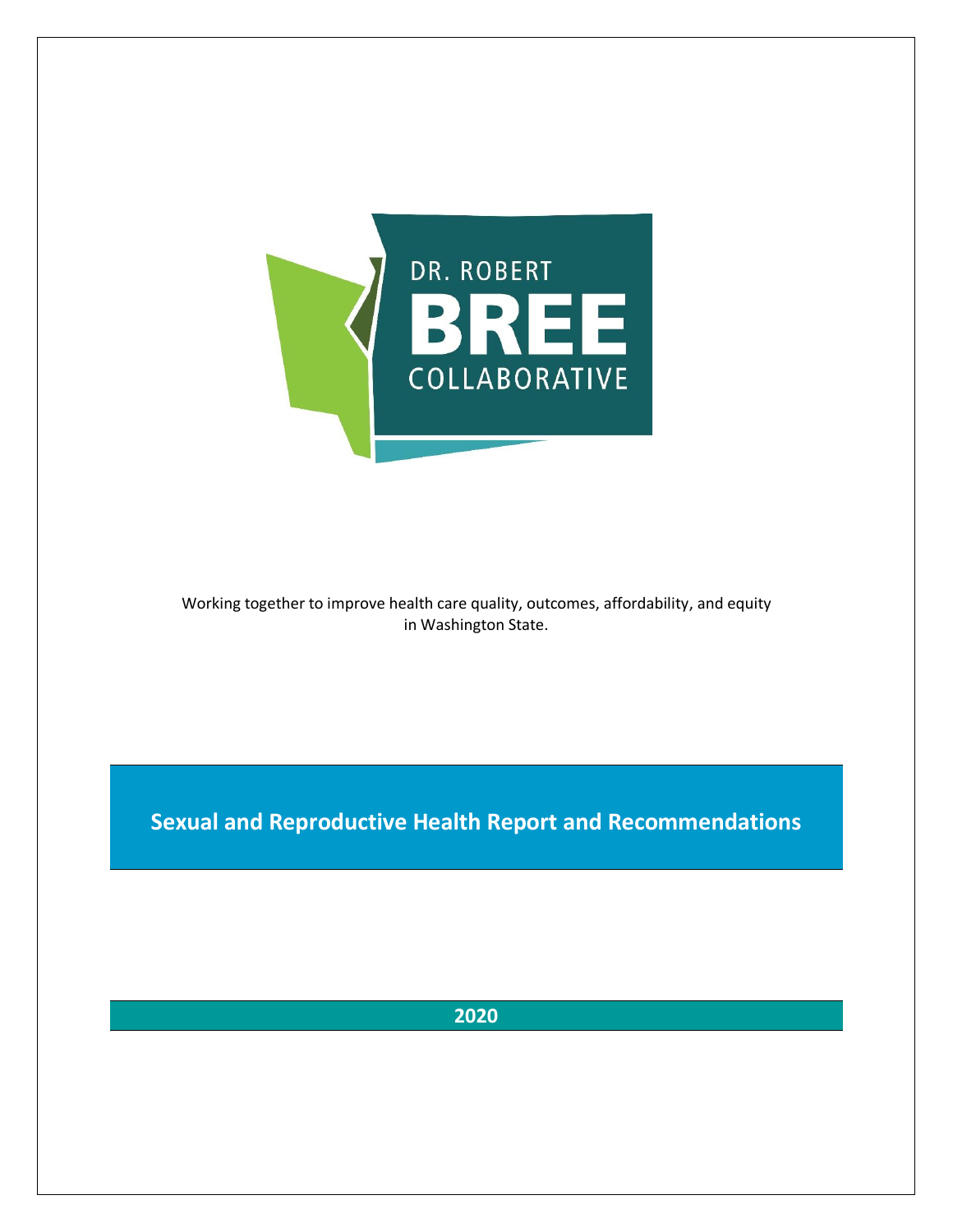| <b>Table of Contents</b> |
|--------------------------|
|                          |
|                          |
|                          |
|                          |
|                          |
|                          |
|                          |
|                          |
|                          |
|                          |
|                          |
|                          |
|                          |
|                          |
|                          |
|                          |
|                          |
|                          |
|                          |
|                          |
|                          |
|                          |
|                          |
|                          |
|                          |
|                          |
|                          |
|                          |
|                          |
|                          |
|                          |
|                          |
|                          |
|                          |
|                          |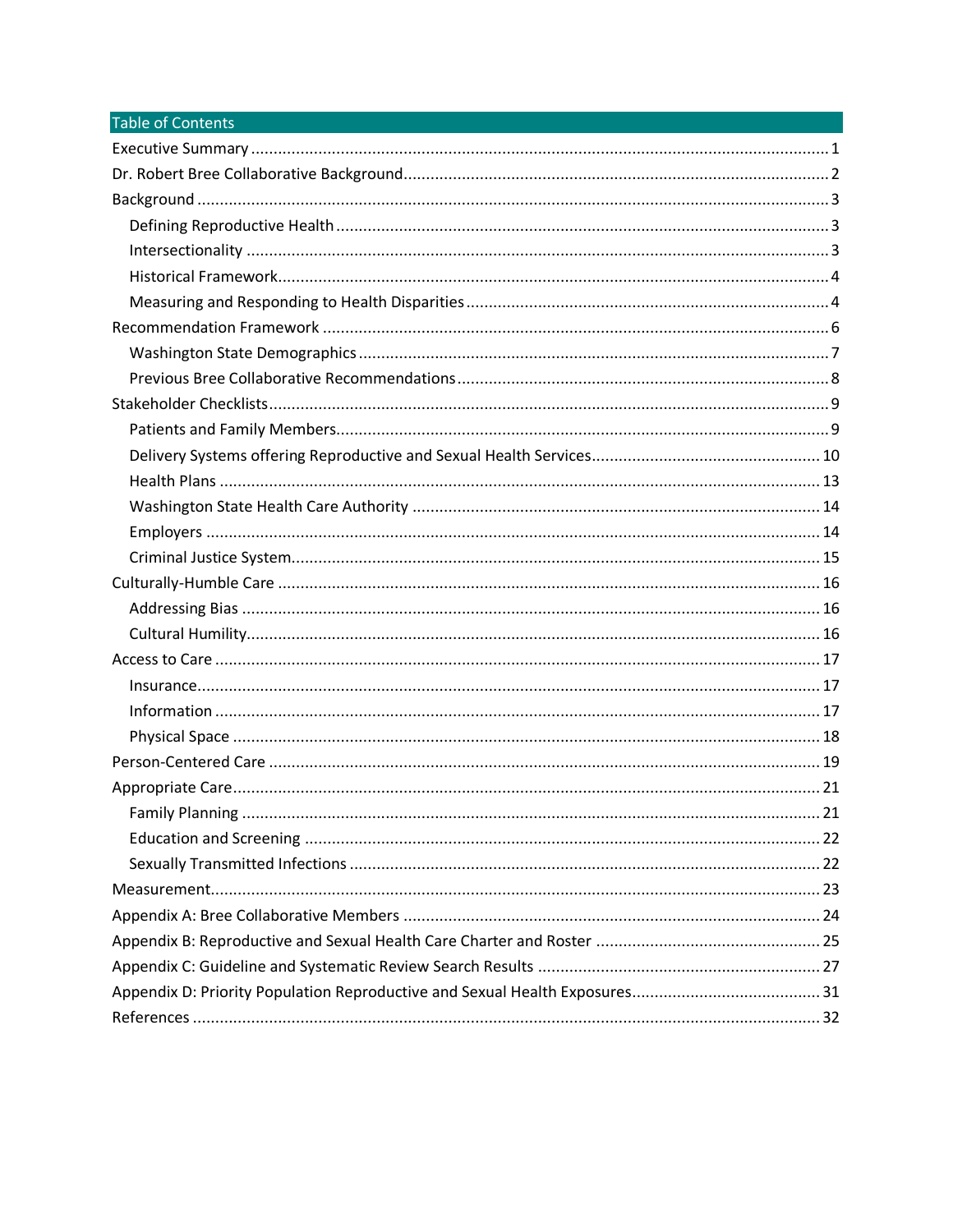#### <span id="page-2-0"></span>**Executive Summary**

Coercion and violation of human rights have marked the interaction of many minority groups with and within the medical system, especially with respect to reproductive and sexual health services. Reproductive and sexual health services are broad and include screening and treatment for sexually transmitted infections; screening and treatment for conditions of the genital organs including cancer as well as conditions that can impact quality of life such as fibroids and endometriosis; and family planning including contraception, infertility treatment, pre-conception care, prenatal care, labor and delivery, and postpartum care. Further, reproductive and sexual health services can serve as an entry point into the healthcare system, helping to decrease disparities in access to care and potentially population health outcomes more broadly through access to primary and specialty care.

Health disparities, preventable differences in health outcomes, are due to a multitude of intersecting factors including but not limited to problematic interpersonal interactions such as racism, ableism, and homophobia and broader systematic inequality such as how people access health insurance access. Minority populations experience disproportionately high rates of unintended pregnancy and sexuallytransmitted diseases and also experience lower rates of screening for common cancers. More drastic health disparities are seen in differences in maternal mortality.

These recommendations aim to improve quality, equity, and cultural appropriateness of reproductive and sexual healthcare services across the lifespan in Washington State. The workgroup has expanded on the populations identified in Senate Bill 5602 (2019) to focus on improvement of clinical services for those who are Black, indigenous, people of color, immigrants or refugees, have experienced violence including human trafficking, people with disabilities, and Lesbian, Gay, Bisexual, Transgender, and/or Questioning or Queer (LGBTQ+). Rather than develop specific best practices for these populations, the workgroup recognizes how intersectionality, membership in multiple demographic groups, informs an individual's identity, past experiences, access to resources, impact of both positive and negative historical events, and care needs and so focused on framing improvement areas around broad, yet tangible best practices. Autonomy, the hallmark of person-centered care, forms the foundation of these recommendations.

Differences in population disease burden, needs, and resilience necessitate different clinical services and care. The workgroup seeks to base changes in a targeted universalism approach, universal goals pursued by targeted interventions. These recommendations seek to reorient our existing healthcare system to meet the needs of our specific population groups and the population at large.

The four focus areas, cultural humility, access, and care that is person-centered and appropriate are outlined through clinical steps are on page 5. Checklists specific to individual stakeholder groups are included for patients and family members, delivery systems, health plans, Washington State agencies, and for correctional facilities on pages 8 through 12. The four focus areas are further unpacked with supporting evidence for recommended changes on pages 13-17. Measurement, to be used for monitoring population health, clinical quality, and in paying for value, is discussed on page 19.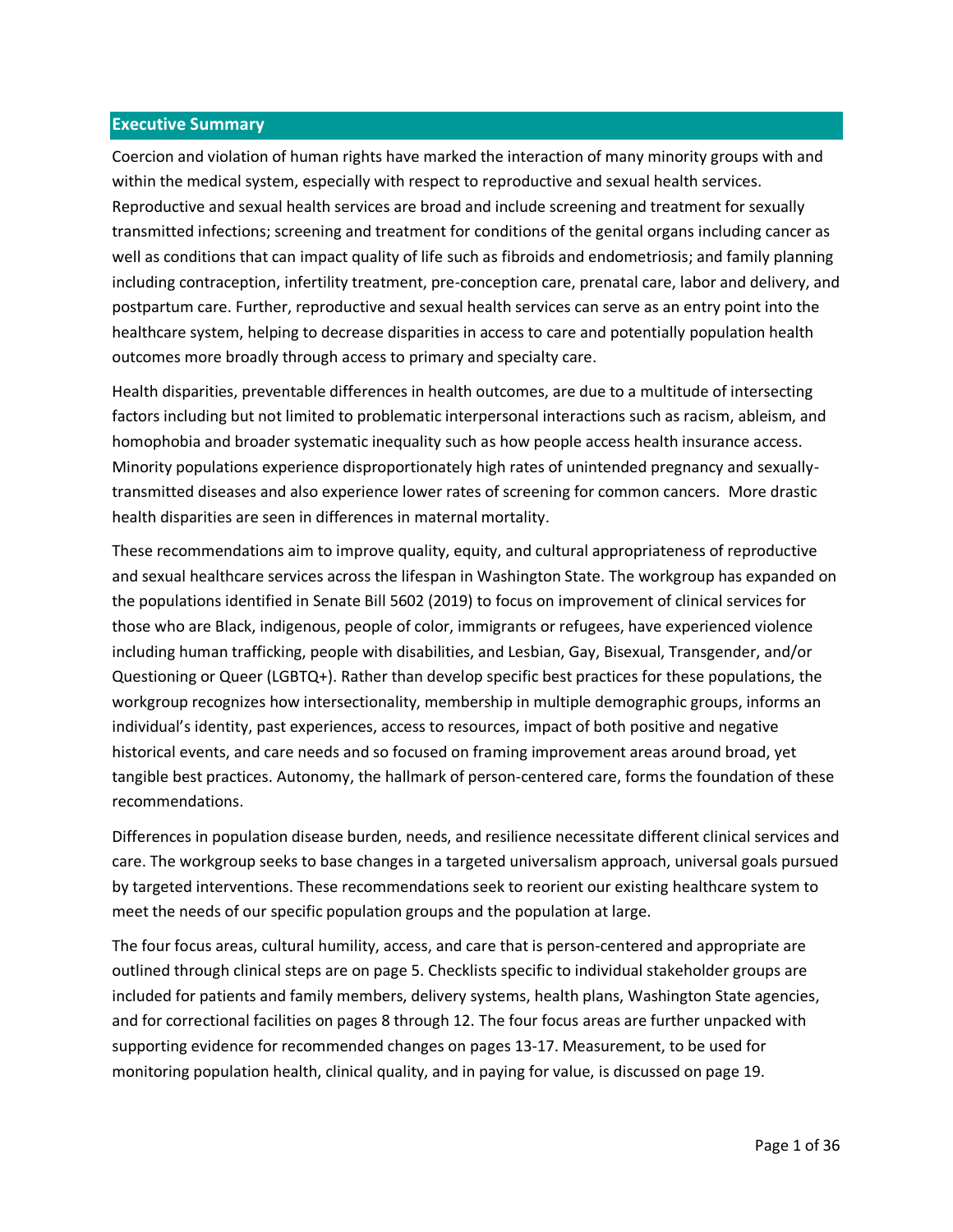## <span id="page-3-0"></span>**Dr. Robert Bree Collaborative Background**

The Dr. Robert Bree Collaborative was established in 2011 by Washington State House Bill 1311 *"…to provide a mechanism through which public and private healthcare stakeholders can work together to improve quality, health outcomes, and cost effectiveness of care in Washington State."* The Bree Collaborative was named in memory of Dr. Robert Bree, a leader in the imaging field and a key member of previous healthcare quality improvement collaborative projects.

Members are appointed by the Washington State Governor and include public healthcare purchasers for Washington State, private healthcare purchasers (employers and union trusts), health plans, physicians and other healthcare providers, hospitals, and quality improvement organizations. The Bree Collaborative is charged with identifying healthcare services annually with substantial variation in practice patterns, high utilization trends in Washington State, or patient safety issues. For each healthcare service, the Bree Collaborative identifies and recommends best-practice, evidence-based approaches that build upon existing efforts and quality improvement activities to decrease variation. In the bill, the legislature does not authorize agreements among competing healthcare providers or health carriers as to the price or specific level of reimbursement for healthcare services. Furthermore, it is not the intent of the legislature to mandate payment or coverage decisions by private healthcare purchasers or carriers.

See **Appendix A** for a list of current Bree Collaborative members.

Recommendations are sent to the Washington State Healthcare Authority for review and approval. The Healthcare Authority (HCA) oversees Washington State's largest healthcare purchasers, Medicaid and the Public Employees Benefits Board Program, as well as other programs. The HCA uses the recommendations to guide state purchasing for these programs. The Bree Collaborative also strives to develop recommendations to improve patient health, healthcare service quality, and the affordability of healthcare for the private sector but does not have the authority to mandate implementation of recommendations.

For more information about the Bree Collaborative, please visit: [www.breecollaborative.org.](http://www.breecollaborative.org/)

The Bree Collaborative was asked through the 2019 Senate Bill 5602 to develop a workgroup to "*identify, define, and endorse guidelines for the provision of high quality sexual and reproductive health services in clinical settings throughout Washington…include[ing] the development of specific clinical recommendations to improve sexual and reproductive healthcare for: (a) People of color; (b) Immigrants and refugees; (c) Victims and survivors of violence; and (d) People with disabilities."* The workgroup met from January to October 2020 to recommend system- and individual-level changes to build a healthcare system that truly meetings the needs of a diverse population.

See **Appendix B** for the Reproductive and Sexual Health Workgroup Charter and a list of members.

See **Appendix C** for results of the guideline and systematic review search.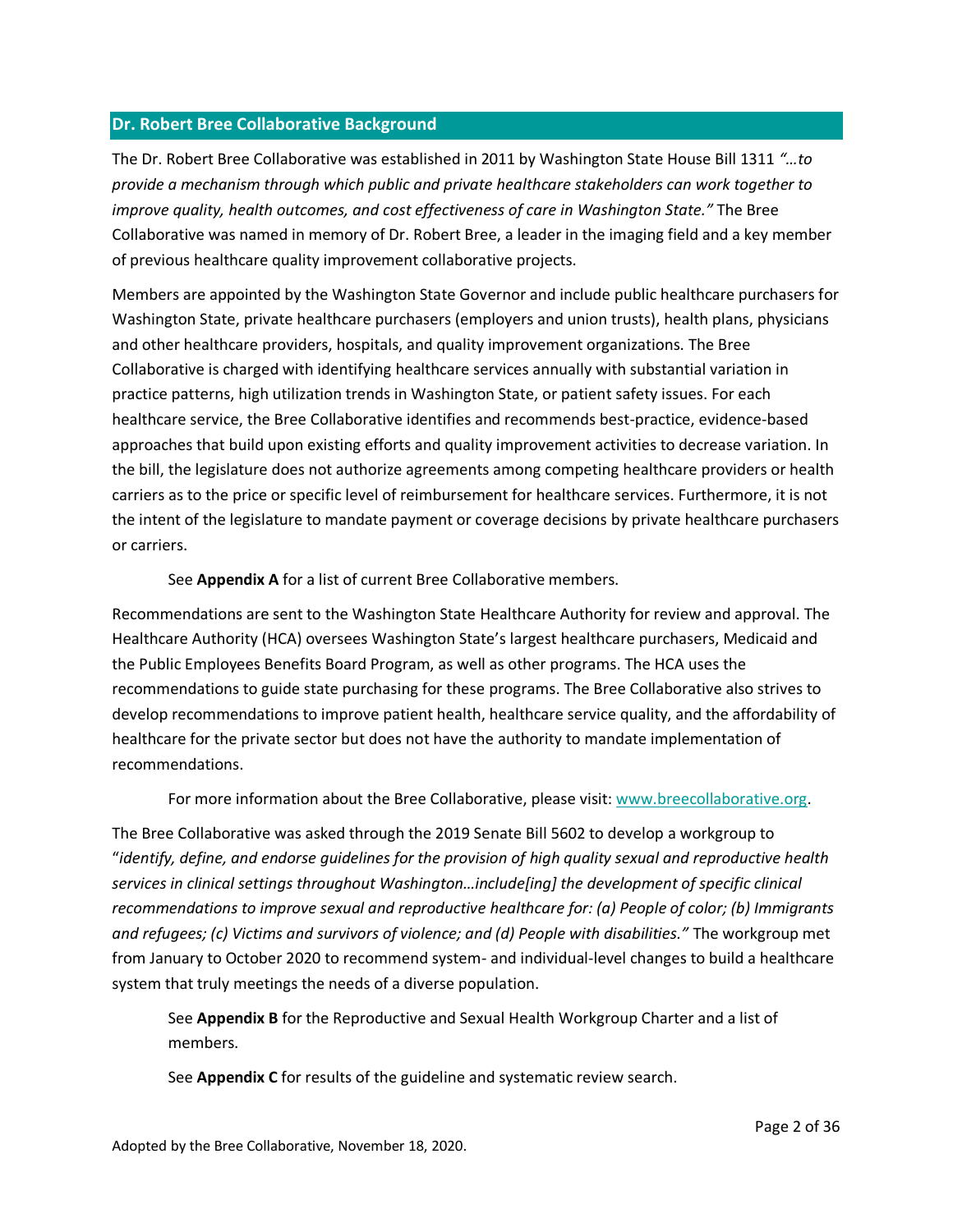#### <span id="page-4-0"></span>**Background**

#### <span id="page-4-1"></span>*Defining Reproductive Health*

The World Health Organization defines reproductive health as "*a state of complete physical, mental and social well-being and not merely the absence of disease or infirmity, in all matters relating to the reproductive system and to its functions and processes…imply[ing] that people are able to have a satisfying and safe sex life and that they have the capability to reproduce and the freedom to decide if, when and how often to do so*."<sup>1</sup> Reproductive and sexual health services are broad and include screening and treatment for sexually transmitted infections, screening and treatment of disorders of the genital organs (e.g., cancer, fibroids, endometriosis), and family planning including contraception, infertility treatment, pre-conception care, prenatal care, labor and delivery, and postpartum care. Further, reproductive and sexual health services can serve as an entry point into the healthcare system, helping to decrease disparities in access to care and potentially outcomes broadly.

The 2018 Guttmacher–Lancet Commission on sexual and reproductive health and rights argues for "*removing barriers that hinder…individuals' [being] able to make decisions about their own sexual and reproductive lives, and exercise their sexual and reproductive rights…at policy, system, community, and societal levels*."<sup>2</sup> Reproductive justice, complementary to the above, is the, "*human right to maintain personal bodily autonomy, have children, not have children, and parent the children we have in safe and sustainable communities*."<sup>3</sup> Both of these frameworks informed these recommendations as we aim to improve quality, equity, and appropriateness of reproductive and sexual healthcare services across the lifespan in Washington State especially for those who are Black, indigenous, people of color, immigrants and refugees, those who have experienced violence including human trafficking, people with disabilities, and those who are Lesbian, Gay, Bisexual, Transgender, and/or Questioning or Queer (LGBTQ).

#### <span id="page-4-2"></span>*Intersectionality*

This report acknowledges that a person often has multiple ways of identifying. This intersectionality between and within population groups informs how a person who is Black and has a disability, or a person who is indigenous and queer, might experience day-to-day life, racism, ableism, or homophobia, and have differential access to un-biased, quality healthcare differently than someone who is Black and queer. These intersecting identities inform a person's past experience with health care, with reproductive and sexual health education, their access to health care coverage and care delivery including screening for cancer, their risk of exposure to sexually transmitted infections (STIs), how they think about their family planning goals, and their healthcare needs broadly.

Additionally, belonging to one of these groups can be associated with a higher likelihood of experiencing violence, such as for people with disabilities and also indigenous women.<sup>4</sup> Just as belonging to a specific racial or ethnic group may not be a visibly identifiable characteristic, a person may have any number of visible or non-visible disabilities including difficulties with hearing, seeing, moving, thinking, learning, and/or communicating that may be temporary or last throughout a person's life. These can inform the likelihood of a person having received education about healthy relationships and sexual health due to bias within educational systems, and individual families.<sup>5</sup> Across these intersecting identities, the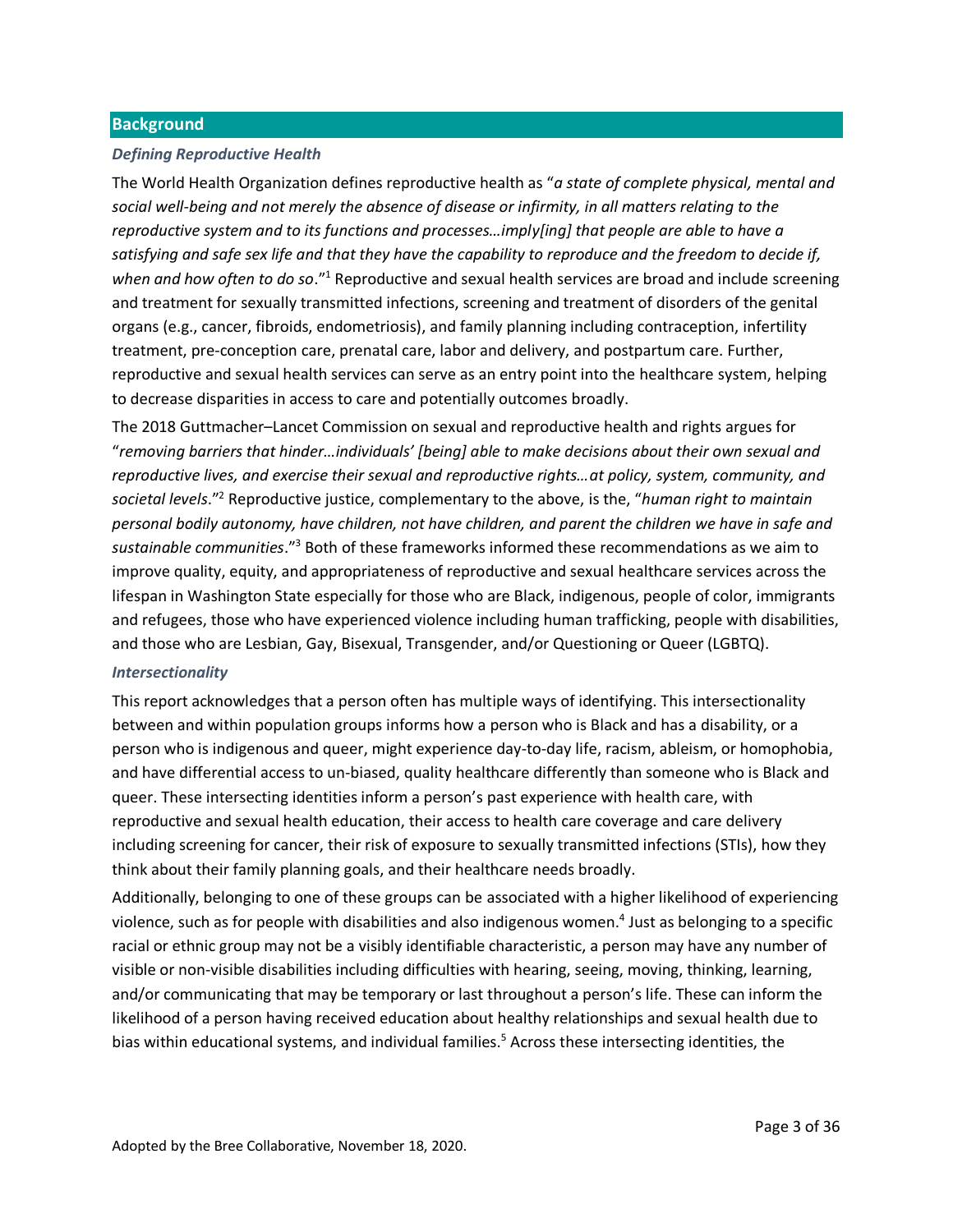workgroup identifies autonomy and equity as hallmarks of person-centered care that forms the foundation of these recommendations.

See **Appendix D** for a crosswalk of disparities identified in the literature for these population groups relevant to sexual and reproductive health.

## <span id="page-5-0"></span>*Historical Framework*

Coercion and violation of human rights have marked the interaction of many minority groups with and within the medical system. The legacy of slavery, Jim Crow laws, non-consensual medical experiments including forced sterilizations, along with pervasive racism, ableism, homophobia, transphobia, nationalism intersecting with anti-immigrant sentiment lead to and inform health disparities between white Americans those who are Black, indigenous, people of color, those with disabilities, LGBTQ+, and immigrants and refugees today.<sup>6</sup> Institutionalized racism and other -isms, societal allocation of access to or failure to provide access to resources or services, is pervasive through social structures and impacts health and health needs.<sup>7</sup>

These historic experiences inform the trust and lack thereof that many different groups have in and with the medical system. Trust, another foundation of high-quality sexual and reproductive healthcare services, necessitates applying a historical lens across population groups, from the impact of genocide, forced separation of children from parents and community, and again forced sterilizations among the American Indian and Alaska Native population to the forced sterilization of people with disabilities.<sup>8</sup> The classification of homosexuality as a mental disorder in the Diagnostic and Statistical Manual until 1973, current need in many healthcare systems for a person to be diagnosed with gender dysphoria prior to access to hormonal therapy or gender confirmation surgery, and current stigma to all the populations making up the LGBTQ+ community similarly inform have eroded trust in the medical system. The impact of shared social experiences such as genocide, slavery, segregation, and racism impact differences in health outcomes and access to resources (e.g., redlining) that in turn impact health outcomes. Being Black, indigenous, and/or a person of color can therefore limit and restrict a person's lifetime access to education and to healthcare. These themes of lack of autonomy and respect run through the minority experience from the start of the United States to current day. Interventions aimed at improving health of any population must be informed by that people's history and include the voice and perspective of those people and the community organizations they lead.

## <span id="page-5-1"></span>*Measuring and Responding to Health Disparities*

Within each of the populations of interest (e.g., Black, indigenous, people of color, immigrants and refugees, those who have experienced violence including human trafficking, people with disabilities, LGBTQ+), disparities can be seen within relevant reproductive and sexual health services (e.g., screening and treatment for sexually transmitted infections, screening and treatment of disorders of the genital organs (e.g., cancer, fibroids, endometriosis), and family planning including contraception, infertility treatment, pre-conception care, prenatal care, labor and delivery, and postpartum care.

The workgroup is sensitive to making broad, overly general statements about any of the priority populations, and acknowledges that an individual's sexual and reproductive health needs are informed both by membership in a broader population group and by individual experiences. Differences within these groups in terms of disease burden and clinical need may be greater than those between groups.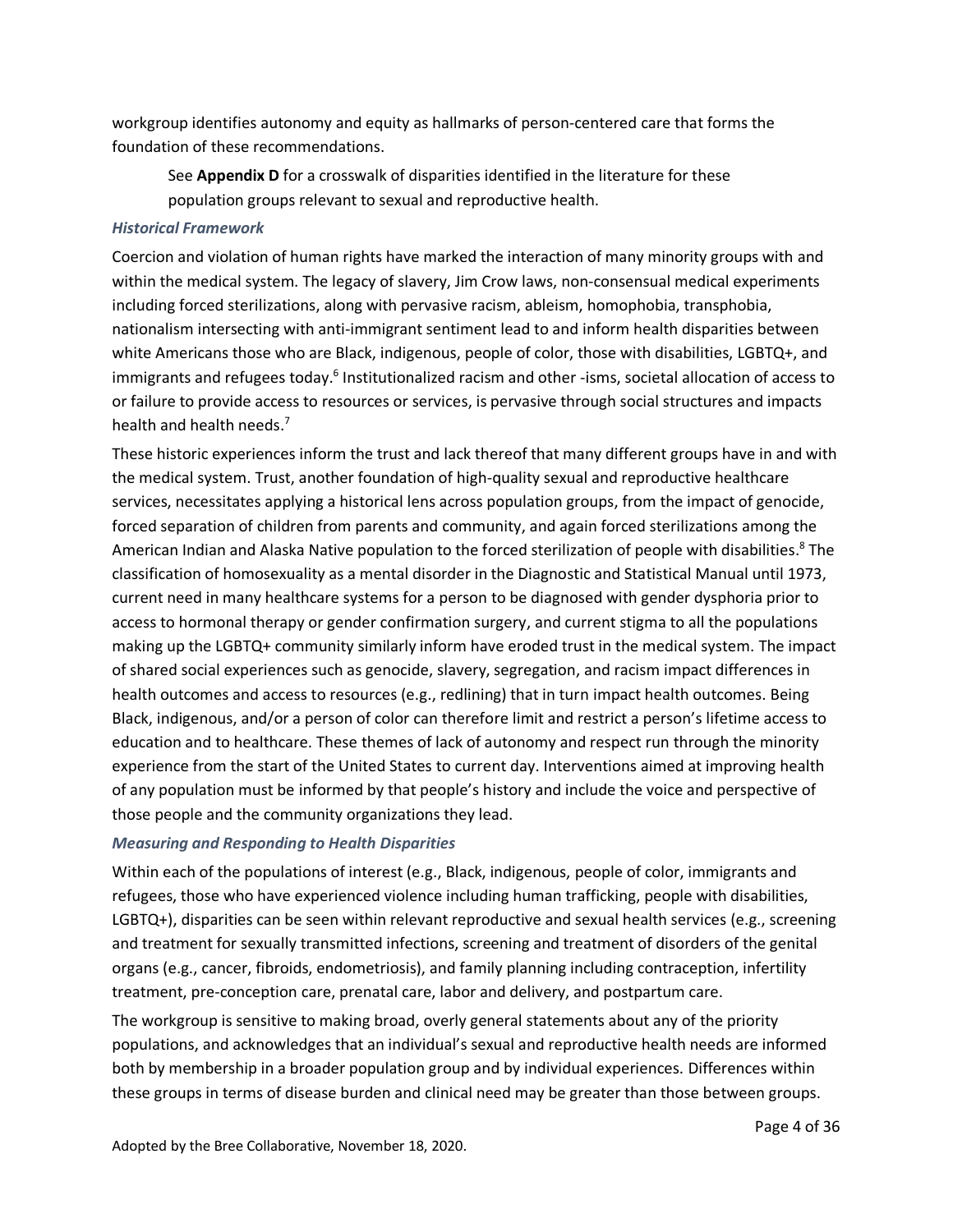The literature does show that multiple of these groups have shown disproportionately high rates of unintended pregnancy and sexually-transmitted diseases and also experience lower rates of screening for common cancers of the reproductive and sexual organs and therefore higher mortality from these cancers due to later diagnosis.<sup>9,10</sup> Disparities in screening for common cancers such as breast and cervical cancer are seen geographically as well in Washington State with lower rates in rural areas.<sup>11</sup> Therefore geography as well as class informs access to healthcare. Some disorders of the reproductive organs are more likely to be seen in and are more severe in people of particular ethnic and racial backgrounds as Black women being more likely to have fibroid tumors and being likely to have larger and more numerous tumors and Asian women in some studies having higher rates of endometriosis.<sup>12</sup> Stress from racism, also known as weathering, especially for those who are Black, causing systemic inflammation and eventually poor health outcomes also contributes to disparities in health and mortality.<sup>13</sup>

Drastic health disparities are seen in differences in maternal mortality. The United States has the highest maternal death rate among developed nations with more than 50,000 mothers having life-threatening complications annually.14,15 Mortality differs greatly based on race and ethnicity with Black mothers being three to four times as likely to die in childbirth than white mothers and more likely to suffer complications that lead to maternal death and injury.<sup>16</sup> Black newborns similarly have higher mortality rates than white newborns, a rate that is dramatically reduced when they are care for Black clinicians.<sup>17</sup> Similarly, indigenous gestational parents are disproportionally likely to die during and after childbirth. Equity in provision of reproductive and sexual health services, truly meeting an individual's need rather than equality or providing the same service to all, has the potential to reduce this disparity.

The workgroup seeks to improve reproductive and sexual healthcare services across the variety of spaces through which people access care. Most people access reproductive and sexual healthcare through outpatient or inpatient healthcare facilities for the services discussed. However, people also access healthcare services through the criminal justice system. Those who are Black, Indigenous, and/or Hispanic show disproportionally high rates of incarceration as well as higher levels of policing, arrest, more severe sentencing in Washington as well as in other states.<sup>1819</sup> Those who are incarcerated often face unique barriers to high-quality reproductive and sexual health services including but not limited to cancer screenings, prenatal care, and in some cases being shackled while giving birth. The American College of Obstructions and Gynecologists outlines recommendations for this population in their Reproductive Healthcare [for Incarcerated Women and Adolescent Females](https://www.acog.org/clinical/clinical-guidance/committee-opinion/articles/2012/08/reproductive-health-care-for-incarcerated-women-and-adolescent-females#:~:text=Incarcerated%20women%20of%20all%20ages,and%20abortion%20services%209%2010.&text=Incarcerated%20women%20and%20adolescents) that are adapted later in this report.

Differences in population and individual disease burden, needs, and resilience necessitate different clinical services and care. Building from an equity framework, the workgroup seeks to base changes in a targeted universalism approach, universal goals of high-quality, evidence-informed sexual and reproductive healthcare pursued by targeted interventions for populations more likely to experiences disparities. <sup>20</sup> Identifying disparities by population group is therefore important to direct targeted interventions and monitor change and the workgroup urges better collection of data on an individual's race and ethnicity in order to find and intervene disparities more accurately.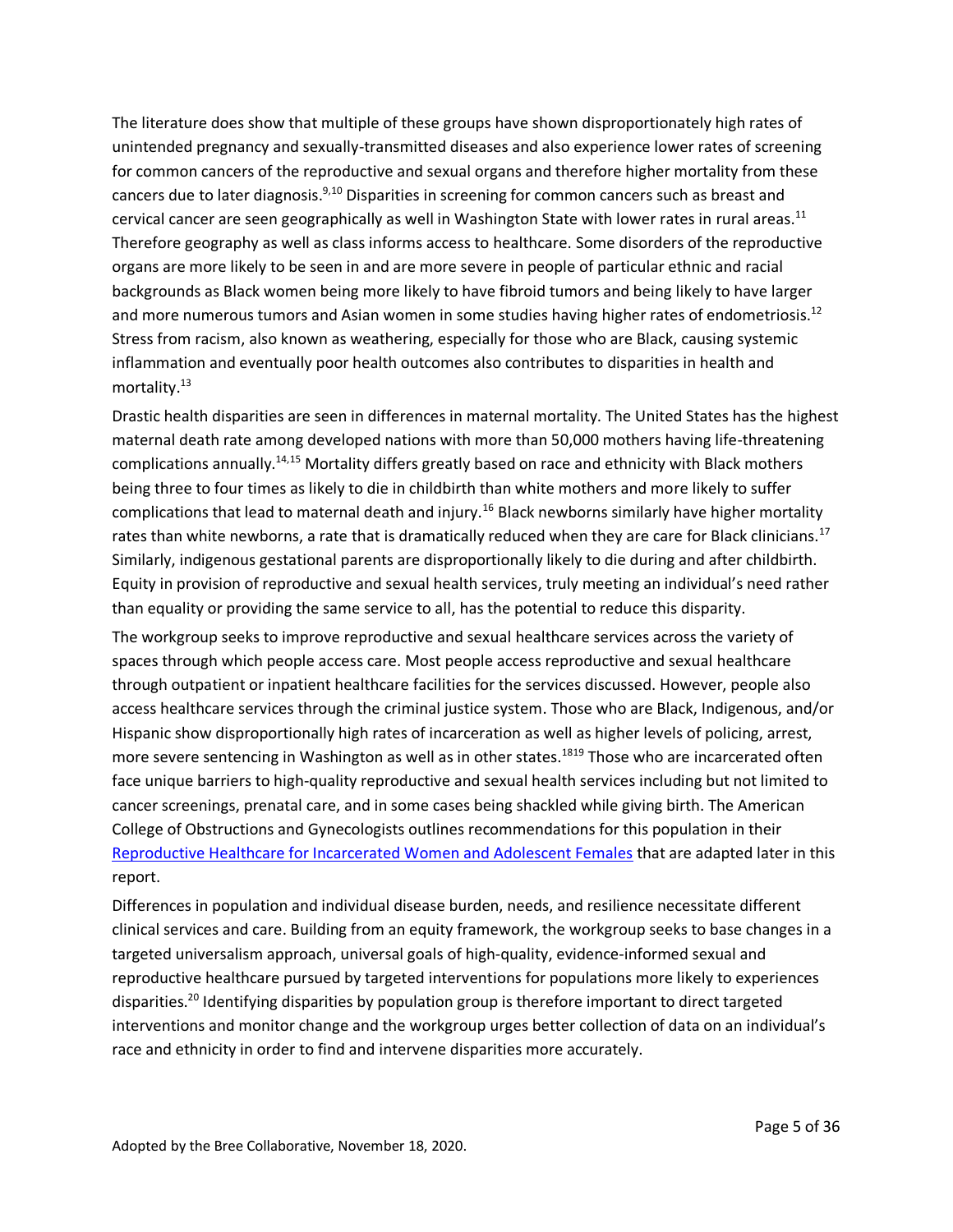#### <span id="page-7-0"></span>**Recommendation Framework**

While these clinical steps below are directed to providers of clinical care, true change requires the coordinated efforts of all sectors within healthcare. The framework below is further elaborated on the following pages for health plans, employers, patients and families, state agencies, and correctional facilities. The workgroup aims to create a healthcare system in which cultural humility, access, and care that is both person-centered and appropriate underpin all interactions, especially those involving sexual and reproductive health, acknowledging that an individual has many intersecting identities, all of which contribute to overall health, and that may not be apparent or be documented within a healthcare system. The workgroup did not review clinical best practice guidelines for the multitude of clinical services encompassing reproductive and sexual health (e.g., for adolescents, for older adults).

| <b>Focus Area</b>                  | <b>Outline of Clinical Steps (further details on following pages)</b>                                                                                                                                                                                                                                                                                                                                                                                                                                                                                                                                                                                                                                                                                                                                                                                                                                                                                                                                                                                                                                                         |
|------------------------------------|-------------------------------------------------------------------------------------------------------------------------------------------------------------------------------------------------------------------------------------------------------------------------------------------------------------------------------------------------------------------------------------------------------------------------------------------------------------------------------------------------------------------------------------------------------------------------------------------------------------------------------------------------------------------------------------------------------------------------------------------------------------------------------------------------------------------------------------------------------------------------------------------------------------------------------------------------------------------------------------------------------------------------------------------------------------------------------------------------------------------------------|
| <b>Cultural</b><br><b>Humility</b> | Understand the historical and cultural background of your patient population including<br>the role of the state or the medical establishment in causing harm or oppression and<br>self-awareness of implicit bias<br>Engage with the community<br>Provide culturally humble and responsive care<br>$\bullet$                                                                                                                                                                                                                                                                                                                                                                                                                                                                                                                                                                                                                                                                                                                                                                                                                  |
| <b>Access</b>                      | Offer enhanced access to care (e.g., same-day access, after hours, telehealth)<br>$\bullet$<br>Ensure access to contraception, pre-conception care, prenatal care, labor and delivery,<br>postpartum care, and medical and surgical pregnancy termination services<br>Ensure access to gender-affirming services<br>$\bullet$<br>Ensure that care is physically accessible to those of all abilities including accessible<br>$\bullet$<br>transportation<br>Understand the financial barriers (including insurance) for your patient population<br>$\bullet$<br>including those that may exist due to immigration or residency status and provide<br>relevant information including reassuring around safety of information and care<br>Offer materials and services in languages appropriate to your population<br>• Offer accessible materials that are easy to understand and available in a variety of<br>accessible formats including braille, large print, audio<br>Assess the person's understanding of topics discussed using the teach back or show me<br>$\bullet$<br>method (demonstrate what they have been told) |
| Person-<br><b>Centered</b><br>Care | Understand a person's individual needs<br>Build interpersonal trust within the clinical visit<br>$\bullet$<br>Build a trauma-aware workforce of clinical and non-clinical staff<br>Examine and mitigate coercion or provider bias including implicit bias based on race,<br>$\bullet$<br>ethnicity, being indigenous, gender, sex, LGBTQ+, age, disability, immigration status,<br>weight, or other patient-specific factors<br>Reaffirm the confidentiality of care including test results, medications, appointments,<br>and communications<br>Involve family or friends if desired by the person                                                                                                                                                                                                                                                                                                                                                                                                                                                                                                                           |

#### **Table 1: Focus Areas and Outline of Clinical Steps**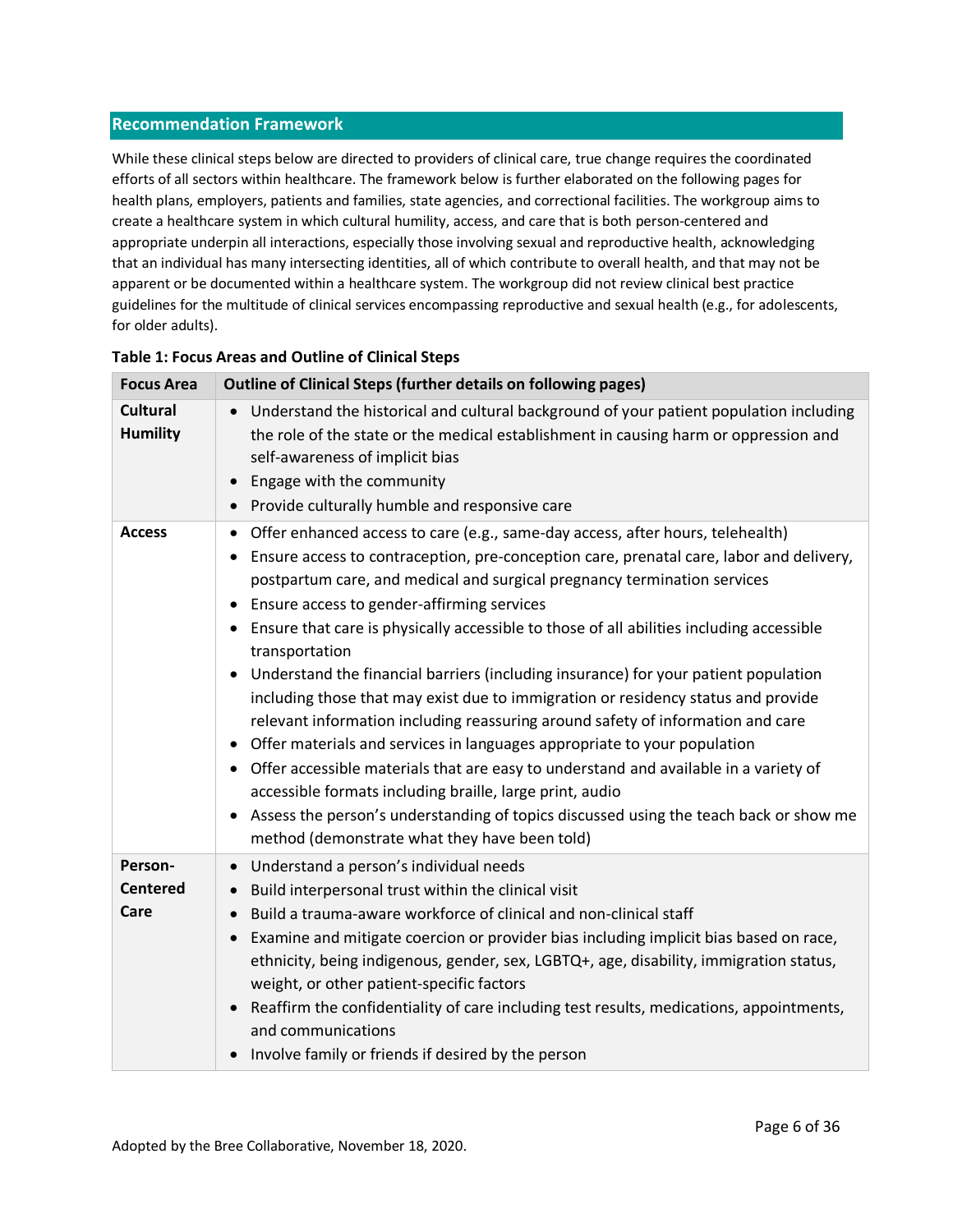| Appropriate | • Educate on healthy relationships and screen for intimate partner violence                                                                                                                                                                                                     |
|-------------|---------------------------------------------------------------------------------------------------------------------------------------------------------------------------------------------------------------------------------------------------------------------------------|
| care        | • Offer prevention, screening, and onsite treatment or referral for reproductive health<br>conditions including cancer screenings as outlined in the USPSTF, STI screening and<br>treatment, and behavioral health screening and brief intervention or referral to<br>treatment |
|             | • Ask all people about pregnancy for those who can become pregnant and parenting<br>intention in the next year annually                                                                                                                                                         |
|             | • Offer contraceptive counseling including a full range of contraceptive choices during<br>same-day appointments and infertility treatment (or referral). Use a shared-decision<br>making approach for all people                                                               |
|             | • Offer or refer to accessible pre-conception care, prenatal care, labor and delivery,<br>postpartum care, and medical and surgical pregnancy termination services                                                                                                              |

## <span id="page-8-0"></span>*Washington State Demographics*

Washington state is home to approximately 7.6 million people, of whom:

- 78.9% identify as white;
- 4.3% as Black or African American, alone;
- 1.9% as American Indian or Alaska Native,
- 9.6% as Asian, alone,
- 0.8% as Native Hawaiian or other Pacific Islander, alone;
- 4.8% as two or more races;
- 12.9% as Hispanic or Latino; and
- 68% as white, alone (not Hispanic or Latino). $21$

The United States as a whole is moving to a minority-majority population, which is estimated to occur around 2050.<sup>22</sup> Approximately 14%, 1.06 million people, reside in Washington State and were born abroad in 2017.<sup>23</sup> Of that 1.06 million, 45% were born in Asia, 30% in Latin America, 15% in Europe, and 6% in Africa.<sup>4</sup>

Approximately 8.8% of Washingtonians under 65 report having a disability, defined as serious difficulty with one or more basic areas of functioning including hearing, vision, cognition, and ambulation.<sup>3</sup>

Approximately 4.6% of Washingtonians identify as lesbian, gay, bisexual, transgender or queer or questioning (LGBTQ), 4.8% of people in the Seattle-Tacoma-Bellevue metro area.<sup>24,25</sup> Of people who are transgender in Washington State, 14% report being unemployed, 28% report living in poverty, 38% report serious psychological distress, and 38% report at least one negative health care-related experience due to being transgender.<sup>26</sup>

Violence occurs in multiple contexts, including interpersonal violence as well as violence caused by the state. Due to stigma, fear, and other factors, accurate reporting is difficult. Of those surveyed, 51.9% of women and 66.4% of men report being physically assaulted as a child by a caretaker or assaulted as an adult.<sup>27</sup> Approximately 33% of women and 17% of men have experienced contact sexual violence from an intimate partner some point in their lifetime and 25% of women and 11% of men have experienced contact sexual violence from any source, resulting in injury, fear, concern for safety, and needing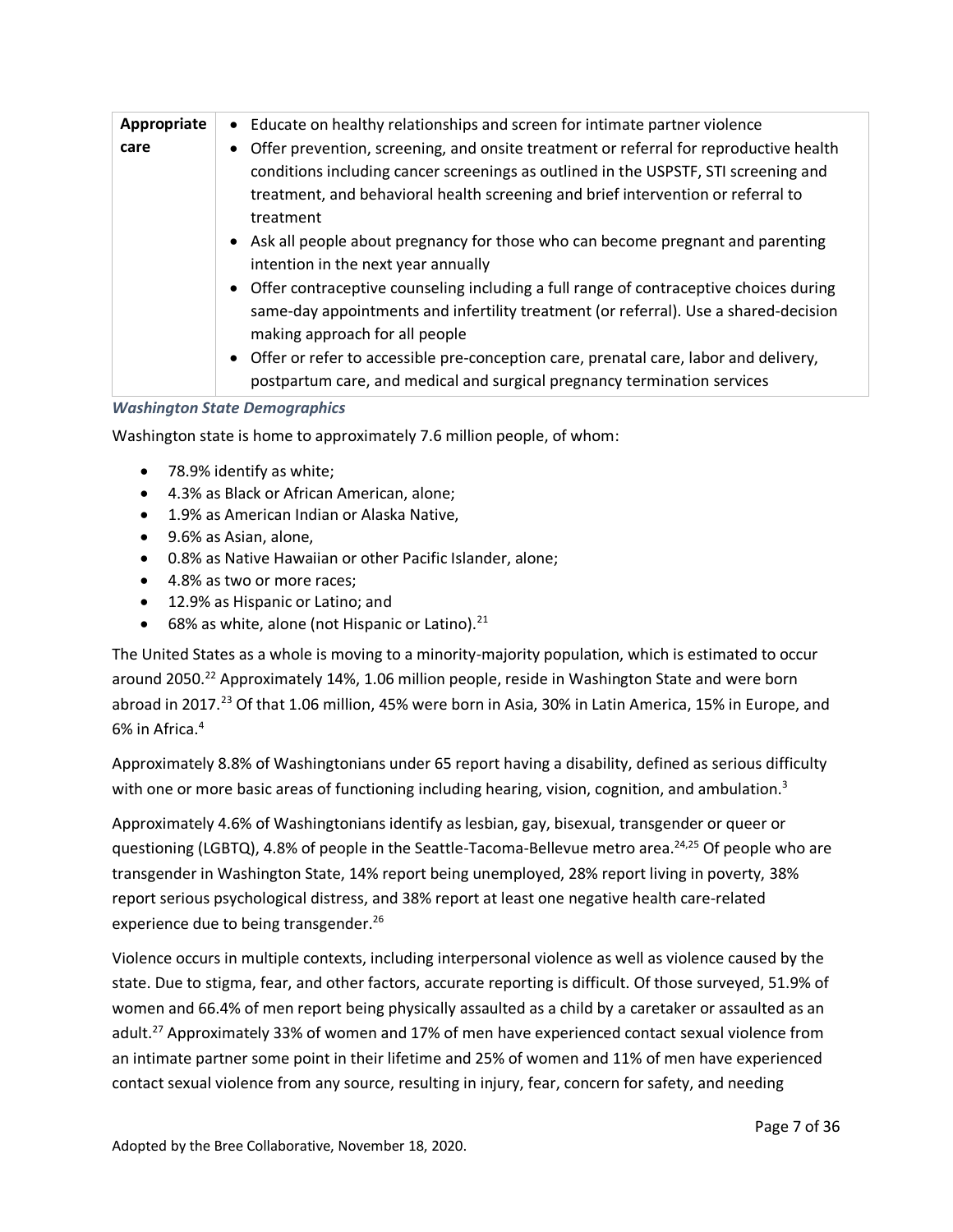additional healthcare services due to the trauma.<sup>28</sup> Further, more than half of women who have experienced contact physical violence report symptoms of post-traumatic stress disorder.<sup>6</sup>

#### <span id="page-9-0"></span>*Previous Bree Collaborative Recommendations*

These recommendations seek to build on previous Bree Collaborative Recommendations, where relevant especially the following:

[Hysterectomy Report and Recommendations,](http://www.breecollaborative.org/wp-content/uploads/Hysterectomy-Final-Report-2018.pdf) adopted January 2018, discuss racial and ethnic differences in the rate, route, including whether hysterectomy is minimally invasive, and probability of complications from hysterectomy.<sup>29</sup> The Recommendations aim "to promote appropriate use of hysterectomy, including pre-surgical counseling, and evaluation, while recognizing individual variation based on clinical opinion and patient preference [through] three focus areas: 1. Assessment and medical management, by indication; 2. Uterine sparing procedures, by indication, 3. Surgical procedure including follow-up care, emphasizing the enhanced recovery after surgery protocol and use of a minimally invasive approach."

LGBTQ+ [Report and Recommendations,](http://www.breecollaborative.org/wp-content/uploads/LGBTQ-health-care-recommendations-Final-20-02.pdf) adopted September 2018, aim build a healthcare system allowing everyone to have a fair opportunity to be healthier understanding that LGBTQ+ persons experience elevated rates of depression, sexual abuse, smoking, and other substance use and that; that lesbian women are less likely to undergo certain screening tests for cancer (e.g., mammography to test for breast cancer, papanicolaou (pap) test for cervical cancer) and both men and women in same sex relationships are less likely to report insurance coverage; and that gay and bisexual men made up 70% of new HIV infections in 2016, with higher rates among those aged 25-34 and black and Hispanic/Latino gay and bisexual men.<sup>30,31 32,33</sup> <sup>34</sup> Recommendations are based in a whole-person care framework, taking into consideration a person's multiple individual factors that make up health, wellness, and experience (e.g., behavioral health, past trauma, race/ethnicity) in such a way that is not identity or diagnosislimiting. Focus areas include communication, language, and inclusive environments; screening and taking a social and sexual history; and areas requiring LGBTQ-specific standards and systems of care. [The Maternity Bundled Payment Model,](http://www.breecollaborative.org/wp-content/uploads/Maternity-Bundle-FINAL-2020.pdf) adopted January 2020, discusses opportunities for clinical improvement including reducing cesarean section rates, increasing provision of care through appropriate providers in appropriate settings, reducing pre-term birth rates, reducing mortality rates for the gestational parents and for infants, and reducing health disparities.<sup>35,36</sup> Clinical improvements in proactive identification and treatment of cardiovascular disease, increasing the rate of physiologic birth, and provision of more personalized postpartum care with a higher number of and more frequent visits also serve as areas for improvement. The guideline presents a payment model that includes prenatal care, labor and delivery, and postpartum care along with clinical components for internal quality tracking and performance metrics.

[Prostate Cancer Screening,](http://www.breecollaborative.org/wp-content/uploads/Prostate-Cancer-Recommendations-Final-15-11.pdf) adopted November 2015, recommend that all men be evaluated by their provider for family history and factors that may elevate the risk of prostate cancer (e.g., sibling or parent with a prostate or breast cancer diagnosis, race). For average risk men under 55, over 70 years, who have significant co-morbid conditions, or who have a life expectancy less than 10 years, a PSA test is not recommend. Clinicians who believe there is overall benefit, should order this test for average risk men between 55-69 years old only after a formal and documented shared decision-making process. Clinicians who believe there is overall harm may initiate testing at the request of the patient after a formal and documented shared decision-making process.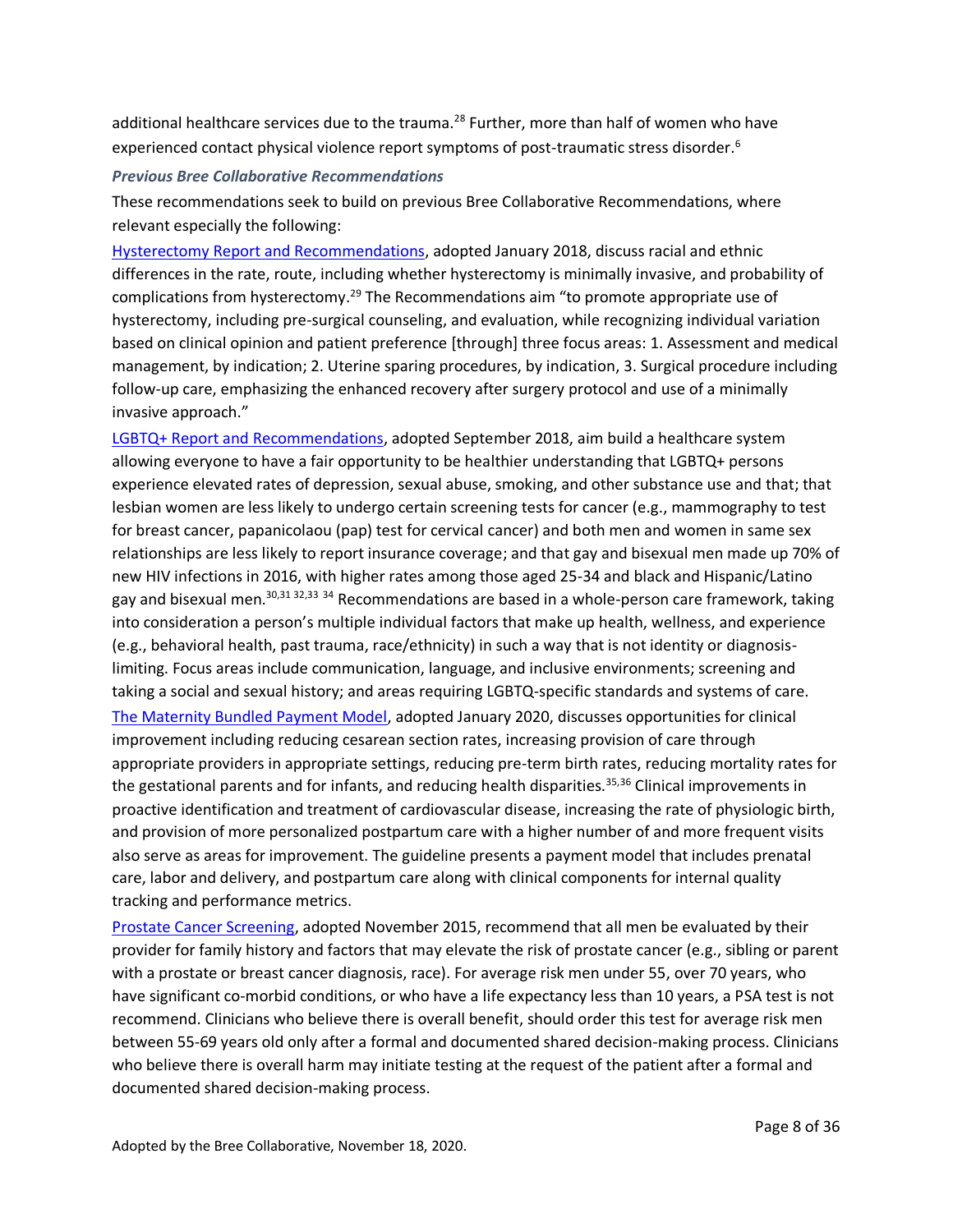## <span id="page-10-0"></span>**Stakeholder Checklists**

## *These recommendations are not intended to be used in place of medical advice from your provider(s)*

#### <span id="page-10-1"></span>*Patients and Family Members*

- $\Box$  Find out what type of health insurance you have to access healthcare services
	- $\Box$  If you are insured, talk to your health plan about what services are covered
	- $\Box$  If you are insured as a dependent on another person's health plan, talk to your health plan about any concerns about the confidentiality of the healthcare you receive
	- $\Box$  If you are uninsured, talk to your healthcare provider about access to insurance or see if you may be covered through [Apple Health](https://www.hca.wa.gov/health-care-services-supports/apple-health-medicaid-coverage/non-citizens) (Washington State Medicaid), including the Family Planning Only program regardless of documentation status, or are able to buy insurance on the [Health Benefit Exchange](https://www.wahbexchange.org/)
	- $\Box$  Information for those who are immigrants can be found at the National Immigration Law Center (NILC[\) here](https://www.nilc.org/issues/immigrationenforcement/healthcare-provider-and-patients-rights-imm-enf/)
- $\Box$  Find a healthcare provider that you feel comfortable talking with about your healthcare needs, including your sexual and reproductive health
- $\Box$  During a clinical visit, talk to your provider or care team about:
	- $\Box$  Your past sexual history including types of sex and any history of sexually transmitted infections.
	- $\Box$  Whether you want or need screening for sexually transmitted infections, also called STIs
	- $\Box$  Whether you want to become pregnant or a parent in the next year
	- $\Box$  Any concerns that you might have about being down or depressed, especially if you have had thoughts of hurting yourself or others
	- $\Box$  Your relationships with your partners including whether you have ever felt unsafe in the relationship(s) or experienced threats of harm or violence
	- $\Box$  Tobacco, alcohol, or drug use
	- $\Box$  How often to have regular cancer screenings
	- $\Box$  Community resources that are available in your area
	- $\Box$  How comfortable you feel in your provider's office including any feedback about access, and any other issues
	- $\Box$  Any concerns about the confidentiality of the care you are receiving, including any concerns about communications from your provider or health plan
- $\Box$  If you are pregnant, you may be eligible for Apple Health (Washington State Medicaid) find more information [here](https://www.hca.wa.gov/health-care-services-and-supports/apple-health-medicaid-coverage/pregnant-individuals) as income requirements are different than for those who are not pregnant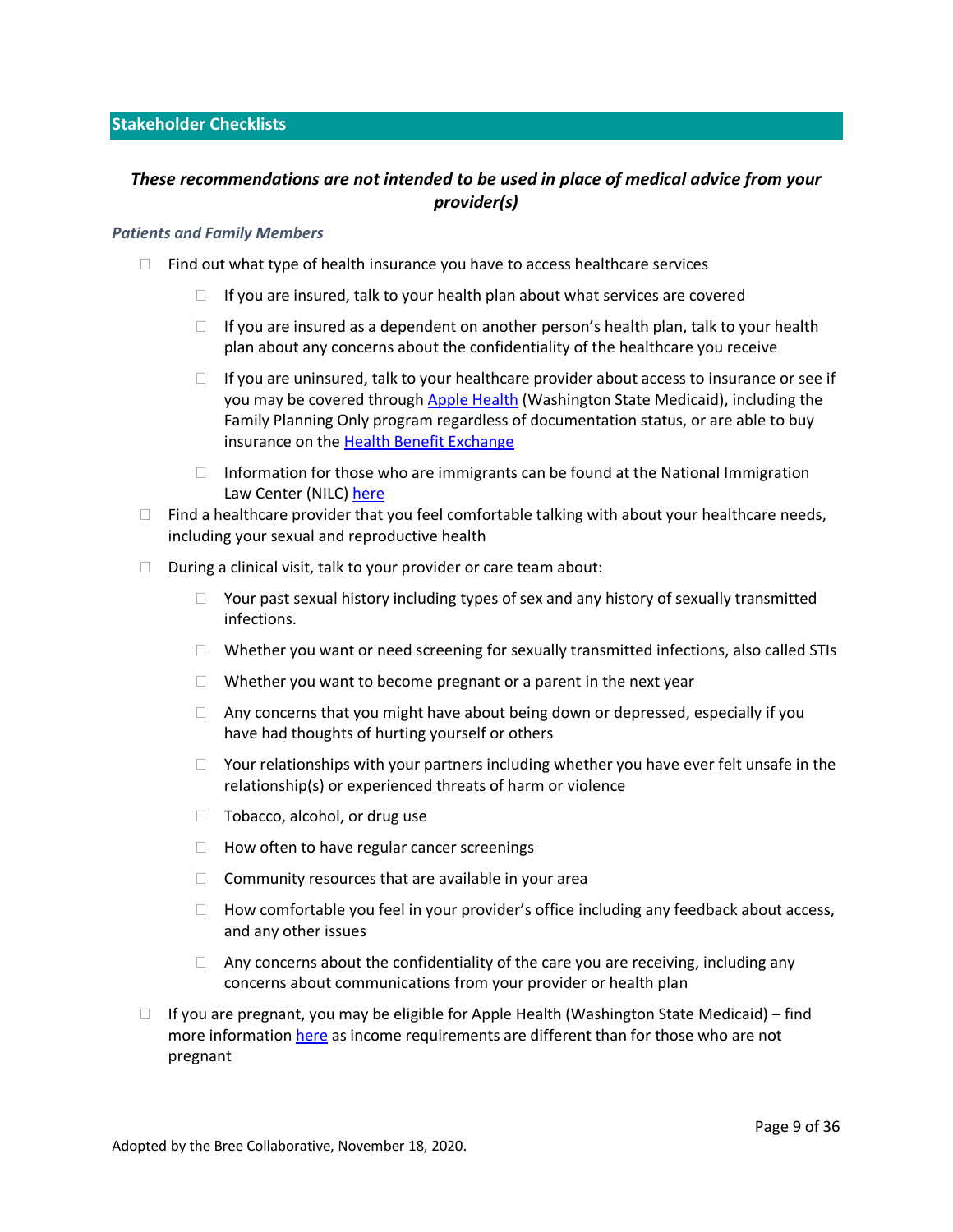$\Box$  For information about medical and surgical pregnancy termination (abortion) services, see the Department of Health's webpage [here](https://www.doh.wa.gov/YouandYourFamily/FamilyPlanning/Abortion#:~:text=Washington%20State%20recognizes%20that%20people,100%20and%2048.43.)

#### <span id="page-11-0"></span>*Delivery Systems offering Reproductive and Sexual Health Services*

### **Infrastructure**

- $\Box$  Before or during a visit, people are asked to self-report (and have a right to decline):
	- $\Box$  Race and ethnicity
	- □ Preferred language
	- $\Box$  Gender identity, pronouns, and name
	- $\Box$  Any immunization needs relevant to sexual health such as for human papillomavirus (HPV) for those up to 45 years old
	- $\Box$  Individual and family history of cancer
- $\Box$  Forms and protocols (e.g., mission statement, employee materials) reflect that the delivery site has an open and affirming environment that includes non-discrimination in hiring practices
- $\Box$  Age-appropriate and culturally inclusive reading materials and audiovisual aids are available in the reception area and examination rooms
- $\Box$  Patient-facing forms and information:
	- $\Box$  Are readable at a 5<sup>th</sup> grade reading level
	- $\Box$  Are available in languages that reflect the patient population
	- $\Box$  Are available in accessible formats including braille, large print, audio
	- □ Use inclusive, non-stigmatizing language
	- $\Box$  Reaffirm the confidentiality of information
- $\Box$  The site is physically accessible to those with mobility issues including entering/exiting, moving within the facility, during the clinical encounter such as seating within an exam room
- $\Box$  Telehealth [or virtual health] is available to augment in-person encounters where appropriate. Consideration is taken for differing needs such as for populations because they fear interactions with law enforcement and immigration authorities or fear accessing health care will impact their immigration status
- $\Box$  Translation services for languages common among the patient population is available so that family or friends are **not** used to translate during a clinical encounter
- $\Box$  At least annually, use post-visit surveys to measure patient reported outcomes are collected from people who have accessed care including a validated measure of patient trust in the clinician (e.g., Wake Forest Physician Trust Scale)<sup>37</sup>
- $\Box$  Site provides or has referral process in place for pregnant people including prenatal care, labor and delivery, postpartum care, and medical and surgical pregnancy termination services

#### **Clinical Encounters**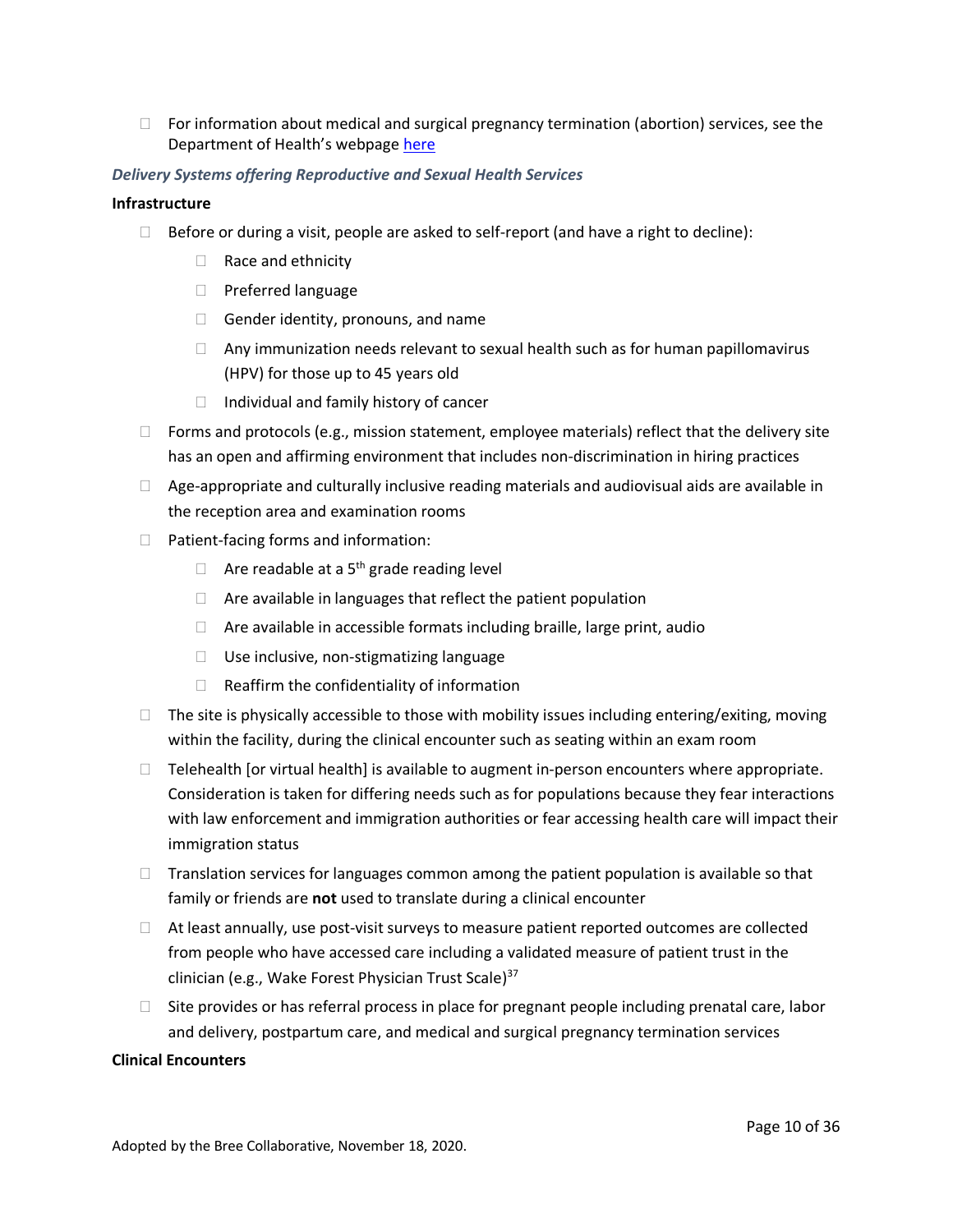- $\Box$  Protocol on using non-stigmatizing language and harm-reduction approach when interacting with patients is in place
- $\Box$  People are informed that they can see another clinician if desired including choosing gender
- $\Box$  Site has person-centered care protocol in place that is trauma-informed, anti-racist, based in harm reduction
	- $\Box \rightarrow$  Staff training needs are identified
		- $\Box \rightarrow$  Resources to train staff are identified
			- $\Box \rightarrow$  Training takes place that includes how to recognize the signs of trauma, that a person's current behavior can be understood as a coping strategy in response to past trauma, how to respond using a universal trauma precautions approach, how to partner in creating supportive and stress-free clinical environments
- $\Box$  Family, friends, or other support people are included in the clinical encounter if desired by the person
- $\Box$  Where relevant, providers assess the person's understanding of topics discussed using the teach back or show me method in which the person is asked to demonstrate what they have been told
- $\Box$  The patient's comfort level is centered when taking a sexual history
- $\Box$  Sexual history as part of an initial new patient visit includes sex of sexual partners, type of sex (vaginal, anal, oral), history of previous sexually transmitted infections, and worry of having contracted an STI or other testing need
- $\Box$  All people are asked at least annually if they want to become a parent in the next year including LGBTQ+ persons and people with disabilities
	- $\Box$  If the person expresses ambivalence around pregnancy intention for those who can become pregnant or parenting intention, initiate a discussion on both comprehensive contraceptive methods and preconception care, as appropriate to the person's individual needs
	- $\Box$  Data on contraceptive prescriptions is monitored by race to find disparities in rates and potential bias
	- $\Box$  One of each (e.g., hormonal IUD) procedure-based contraception method is stocked
	- $\Box$  Workflow is set up to offer same-day access to contraception of person's choice
	- $\Box$  Provider prescribes 12 months of contraception if desired by patient
	- $\Box$  Sterilization is not brought up unless initiated by the person receiving care
- $\Box$  If pregnant, the person is counseled on options including accessing maternity care services if available onsite and/or on medical and surgical pregnancy termination services if desired by the person
- $\Box$  Information on healthy relationships and intimate partner violence is provided or discussed rather as well as universal screening
- $\Box$  Those with intellectual and developmental disabilities are offered the same shared-decision making approach as all people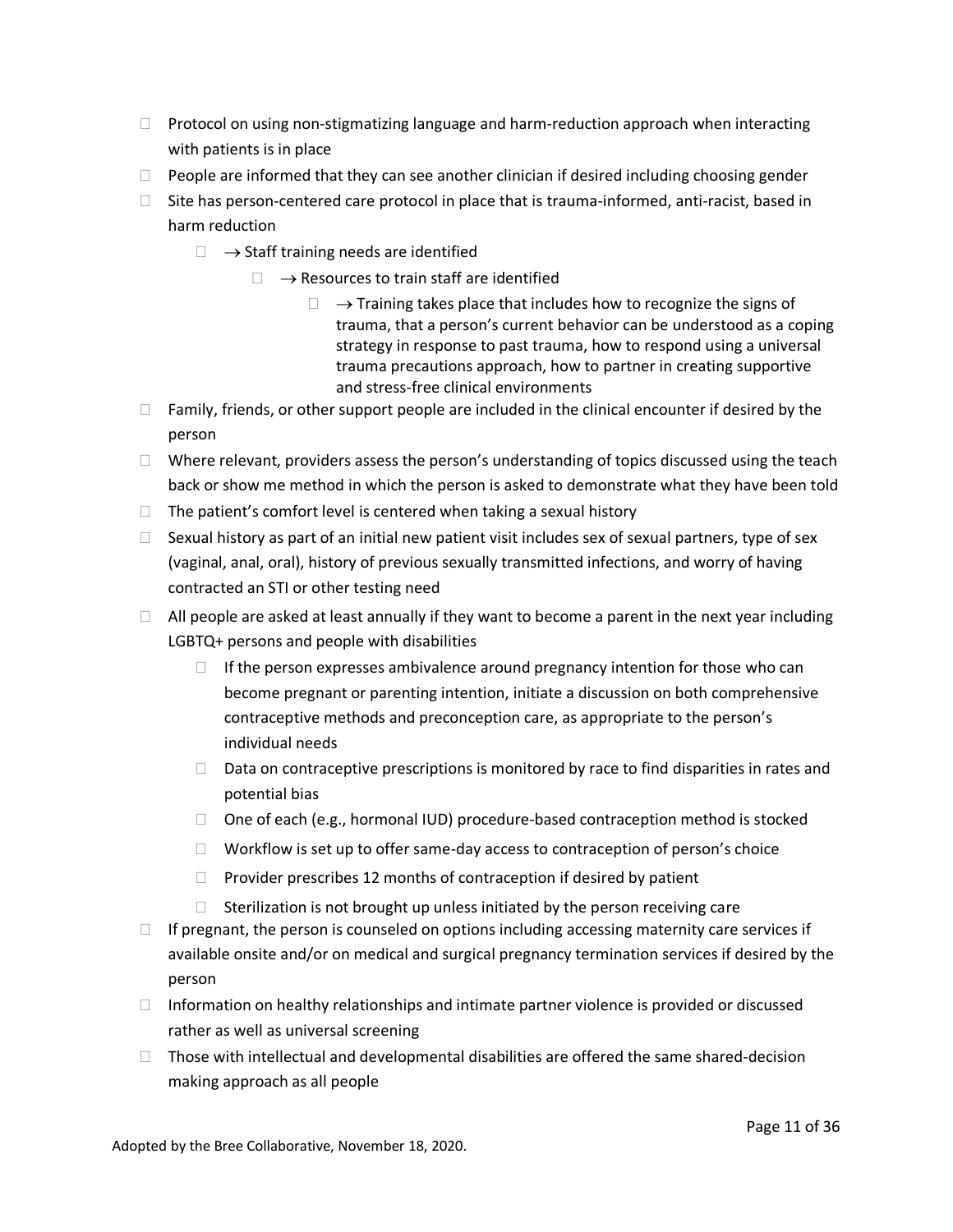- $\Box$  If appropriate, the provider discusses other reproductive health services including referrals around sperm or egg banking, fertility treatments and reproductive technology, counseling on all options including abortion, preconception counseling, adoption and surrogacy, depending on the person's individual needs
- $\Box$  The provider reiterates the use of confidentially of what is discussed in a clinical visit, especially for adolescents and teens, except in cases if risk of violence to self or others or physical or sexual abuse of minors
- $\Box$  People are screened at least annually using a validated instrument for:
	- Depression
	- Anxiety
	- **Suicidality**
	- $\Box$  Tobacco use
	- Alcohol
	- $\Box$  Other drug use
		- $\Box \rightarrow$  Any positive behavioral health screen follows an appropriate workflow that includes brief intervention, brief treatment, and/or referral to higher levels of care such as outlined in the Bree 2017 Behavioral Health Integration recommendations, the 2018 Suicide Care recommendations, the 2015 Addiction and Dependence Treatment recommendations, and/or the [USPSTF](https://www.uspreventiveservicestaskforce.org/uspstf/recommendation/tobacco-use-in-adults-and-pregnant-women-counseling-and-interventions)  [recommendations on tobacco](https://www.uspreventiveservicestaskforce.org/uspstf/recommendation/tobacco-use-in-adults-and-pregnant-women-counseling-and-interventions)
- $\Box$  People are screened appropriately for relevant cancers of the sexual and reproductive health system including:
	- $\Box$  Cervical cancer screening for people with cervical tissue including transgender men following age and other risk categories as outlined by the USPSTF on cervical cancer [screening](https://www.uspreventiveservicestaskforce.org/uspstf/recommendation/cervical-cancer-screening)
	- $\Box$  Breast cancer screening as outlined by the [USPSTF breast cancer screening](https://www.uspreventiveservicestaskforce.org/uspstf/recommendation/breast-cancer-screening#:~:text=The%20USPSTF%20recommends%20biennial%20screening,aged%2050%20to%2074%20years.&text=The%20decision%20to%20start%20screening,should%20be%20an%20individual%20one.) and for transgender men and for transgender women who have had more than 5 years of gender affirming therapy with estradiol on or after 50 years of age
	- $\Box$  Colorectal cancer screening following age and other risk categories as outlined by the [USPSTF colorectal cancer screening](https://www.uspreventiveservicestaskforce.org/uspstf/recommendation/colorectal-cancer-screening)
	- $\Box$  Prostate cancer screening is discussed as an individual choice with those with prostate tissue including transgender women following age and other risk categories as outlined by th[e USPSTF on prostate cancer screening](https://www.uspreventiveservicestaskforce.org/uspstf/recommendation/prostate-cancer-screening)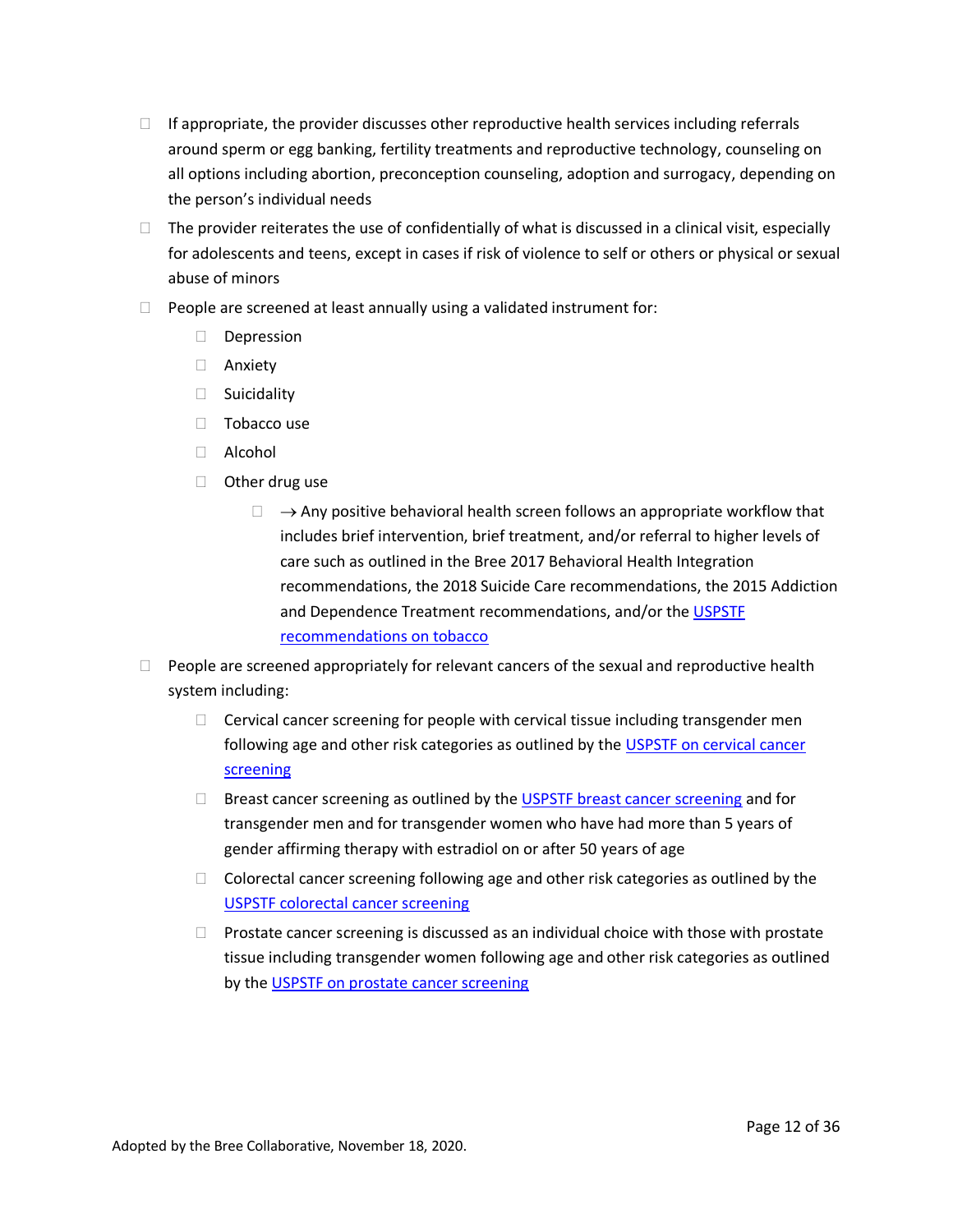#### <span id="page-14-0"></span>*Health Plans*

- $\Box$  Data from care delivery sites is collected and aggregated to look for disparities in access or services provided within and across:
	- $\Box$  Race and ethnicity
	- $\Box$  Language
	- □ Sex
	- $\Box$  Sexual orientation
	- $\Box$  Screening for relevant cancers of the sexual and reproductive health system
	- $\Box$  Prenatal care utilization
	- $\Box$  Medical and surgical pregnancy termination utilization
	- $\Box$  Perinatal care outcomes reported for those who are Black, indigenous, and people of color
- $\Box$  Health plan records accurately reflect a person's gender, pronouns, and name If gathered at a health plan level such as upon enrollment, this is communicated to care delivery sites
- $\Box$  All people are assigned to a primary care provider or team and this is communicated to the person
- $\Box$  Ensure that people are informed they can access reproductive and sexual health care services through providers other than their assigned primary care provider (Free Choice of Services)
- $\Box$  Utilize a bundled payment methodology for perinatal care as outlined in the 2019/2020 Obstetric care Bundled Payment Model
- $\Box$  Network includes adequate perinatal care including medical and surgical pregnancy termination services following Washington state law
- $\Box$  Performance and quality metrics are included in contracts with providers and other purchasing agreements that promote equity in reproductive and sexual health
- $\Box$  A simple process for individuals insured as dependents on another person's health plan (e.g., a minor using their parent's insurance) is developed to access care confidentially and pursuant with RCW 48.43.505
	- $\Box \rightarrow$  Information outlining this processes is clearly communicated
- $\Box$  If infertility benefits are offered, ensure that coverage is equitable for subscribers with same and opposite sex partners. This includes coverage for assisted reproduction that does not require those in a same-sex relationship to have clinically-supervised insemination
- $\Box$  Pregnancy intention for those who can become pregnant or parenting intention screening is included in MCO, Rural, and APM4 contracts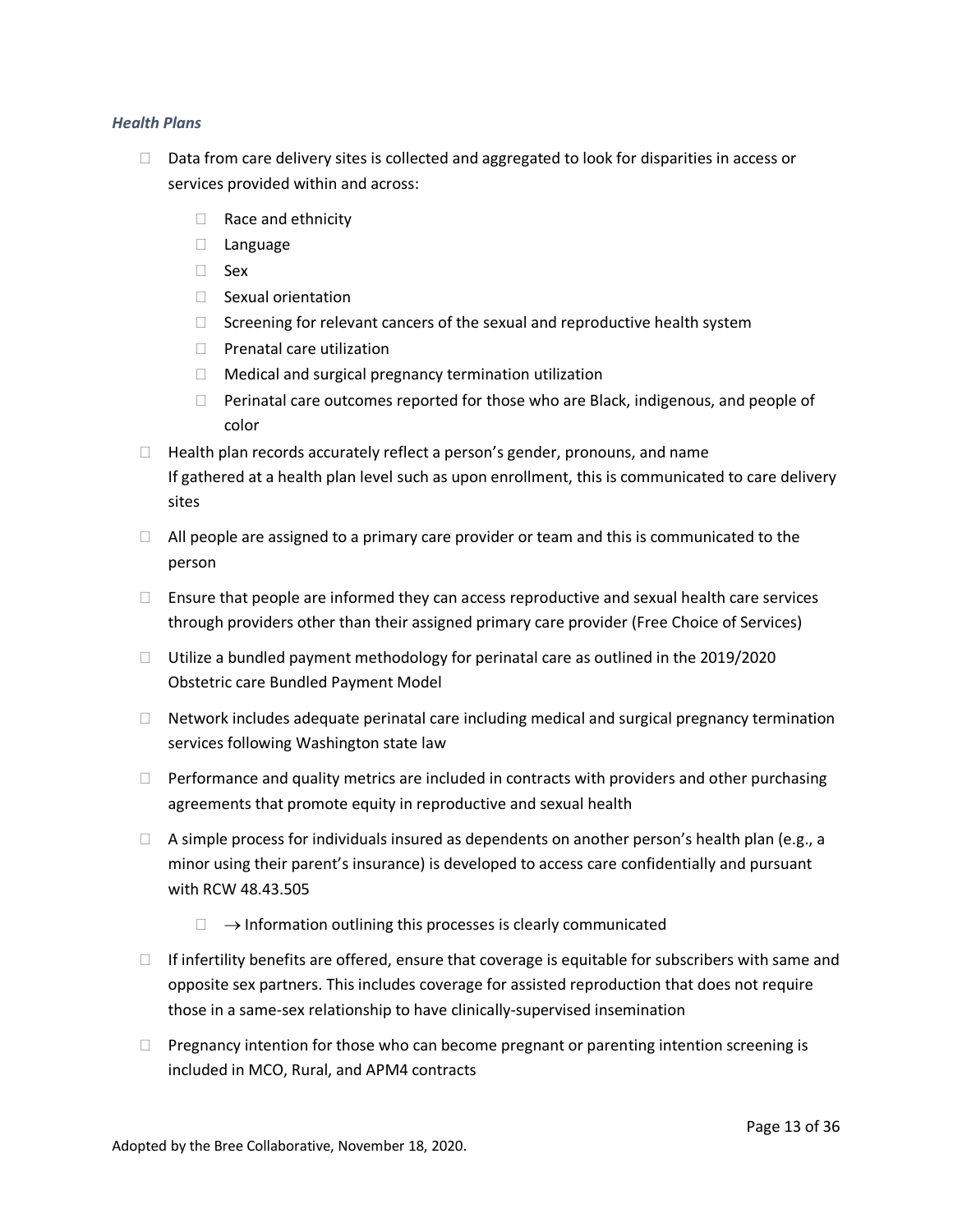## <span id="page-15-0"></span>**Washington State Health Care Authority**

- $\Box$  Extend Washington State Medicaid eligibility to 12 months (365 days) postpartum at the same income level as for those who are pregnant
- $\Box$  Ensure adequacy and accessibility of Medicaid covered transportation to reproductive and sexual health services
- $\Box$  Avoid questions about immigration status whenever possible when processing an individual's application for public assistance programs

## <span id="page-15-1"></span>*Employers*

- $\Box$  Health plan network provides full scope of reproductive health care including contraception, peripartum care, pregnancy termination
- $\Box$  Health plan records accurately reflect a person's gender, pronouns, and name
- $\Box$  All covered employees are assigned or attributed to a primary care provider or team
	- $\Box \rightarrow$  Assignment is communicated to the employee
- $\Box$  A bundled payment methodology for perinatal care as outlined in the 2019/2020 Obstetric care Bundled Payment Model is used
- $\Box$  Health plans report having an adequate perinatal care network
- $\Box$  Performance and quality metrics are included in contracts with providers and other purchasing agreements that promote equity in reproductive and sexual health such as cancer screening by race
- $\Box$  A simple process for individuals insured as dependents on another person's health plan (e.g., a minor using their parent's insurance) is developed to access care confidentially
	- $\Box \rightarrow$  Information outlining this processes is clearly communicated
- $\Box$  Consider benefits around infertility and improve language around leave for same sex couples who adopt or conceive through surrogacy
	- $\Box \rightarrow$  If infertility coverage is offered, coverage is equitable for subscribers with same and opposite sex partners including not requiring 12 months if under 35 and 6 months if over 35 of non-covered clinically-supervised insemination prior to reimbursement if not in an opposite-sex relationship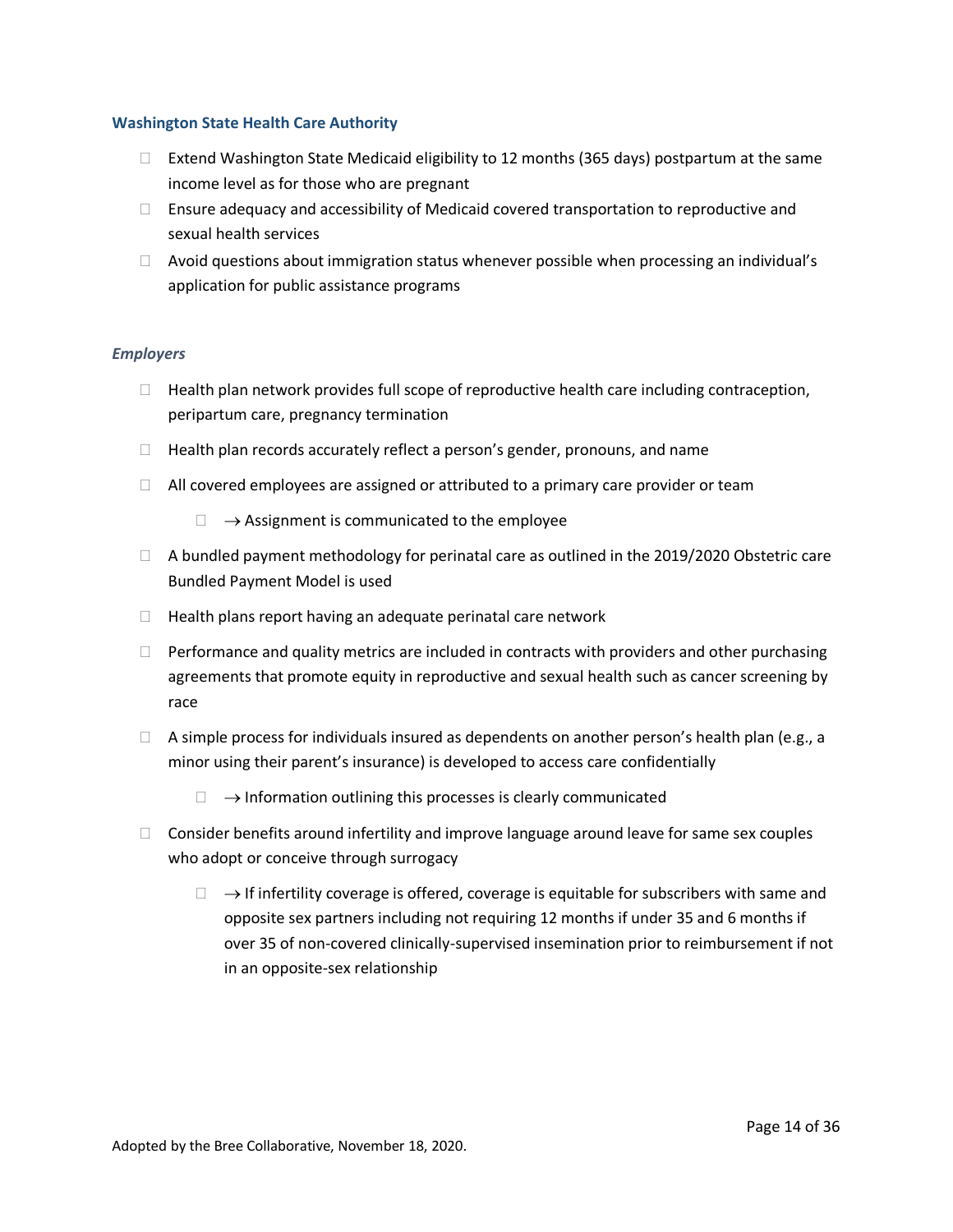### <span id="page-16-0"></span>*Criminal Justice System*

*Adapted from Reproductive healthcare for incarcerated women and adolescent females. Committee Opinion No. 535. American College of Obstetricians and Gynecologists. Obstet Gynecol 2012;120:425–9.* The following applies to all those in the criminal justice system, especially those who are juveniles.

- $\Box$  A full continuum of evidence-informed care is provided including:
	- $\Box$  Appropriate cancer screenings based on age and other risk categories
		- $\Box \rightarrow$  Follow up to any positive screens is provided
	- $\Box$  Medications for opioid use disorder
	- $\Box$  In-house services or referrals for preventive and curative care
	- $\Box$  Health education
	- $\Box$  Adequate planning before release from correctional facility
	- $\Box$  Behavioral health screening, using a validated instrument, and brief intervention, brief treatment and/or higher levels of treatment are provided including for:
		- $\Box$  Depression
		- Anxiety
		- $\Box$  Suicidal ideation
		- $\Box$  Tobacco use
		- Alcohol
		- $\Box$  Other drug use
- $\Box$  Full continuum of care for those who are pregnant is provided including:
	- $\Box$  Training for providers on how to care for pregnant inmates
	- □ Access to prenatal care
	- $\Box$  Access to medical and surgical pregnancy termination services
	- $\Box$  Restraints are avoided during labor and delivery
	- $\Box$  Medications and comprehensive care coordination for substance use disorder during pregnancy
	- $\Box$  Postpartum breastfeeding promotion
	- $\Box$  Newborns are not separated from the gestational parent upon delivery
- $\Box$  Access to the full range of contraception services is available
- $\Box$  If hospitalization or other off-site healthcare occurs, prescribed treatments, such as medications, continue once the patient returns to the correctional facility
- $\Box$  Incarcerated people are protected from sexual abuse
	- $\Box \rightarrow$  If sexual abuse occurs, and the survivor wishes to prosecute the case, the guilty party is punished to the full extent of the law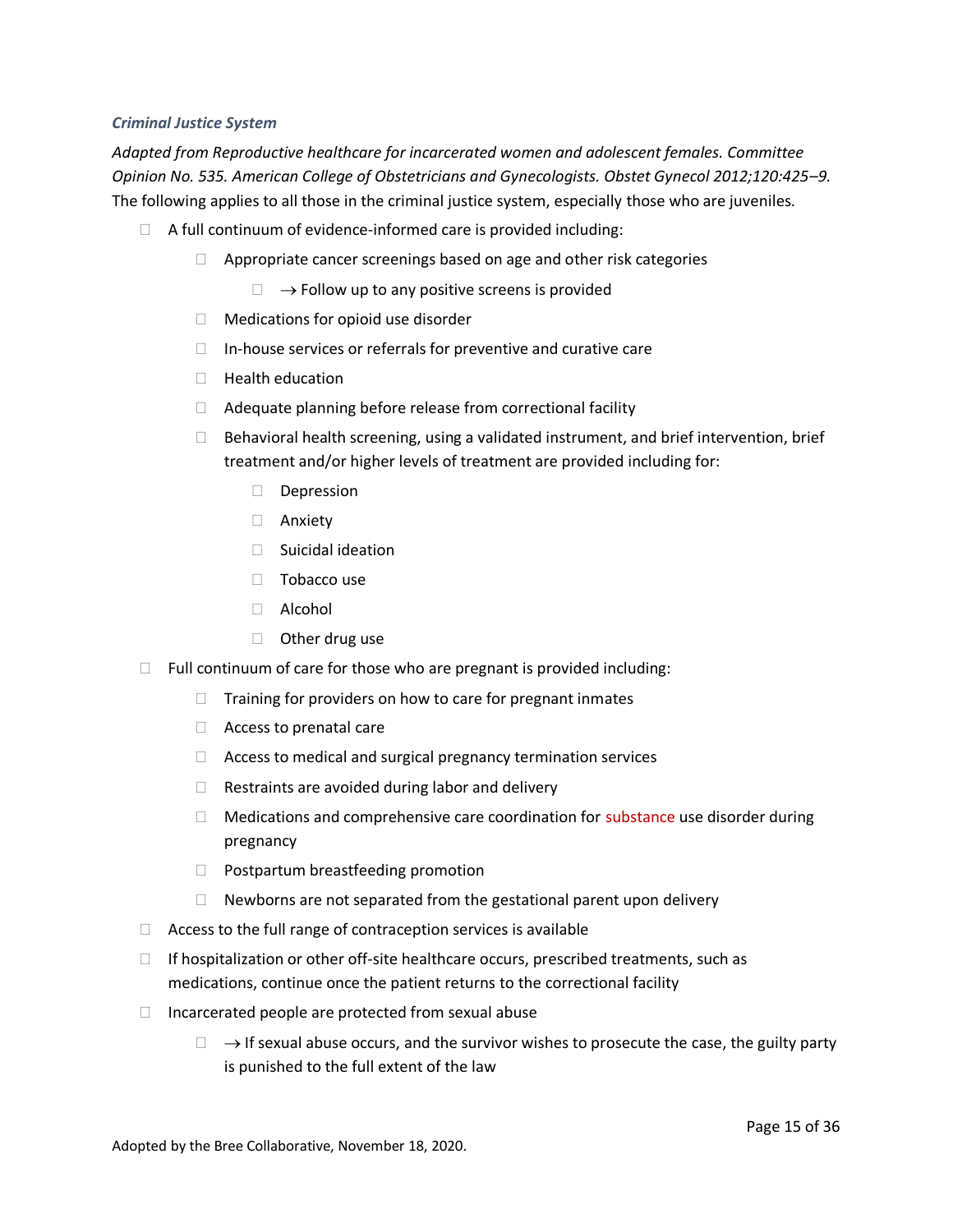## <span id="page-17-0"></span>**Culturally-Humble Care**

A person is both an individual with distinct needs and has needs that are informed by cultural background. Our workgroup believes that understanding both is necessary to ensure high-quality care, starting with addressing bias present within individual healthcare providers and staff and bias that is systemic in our healthcare infrastructure.

#### <span id="page-17-1"></span>*Addressing Bias*

Implicit bias, nonconscious assumptions based on incomplete information such as a person's appearance and racism, along with stereotyping are pervasive among American society. These biases are present among healthcare providers as well, contributing in part to disparities in health.<sup>38</sup> Implicit bias impacts the healthcare experiences and outcomes of all of populations of interest within this report. Some aspects of implicit bias in medical care have been well-documented, such as white medical students and residents, as well as those outside of the medical profession, reporting a belief that Black people feel less pain than white people. 39

Within sexual and reproductive health services, what a provider recommends for type of contraception, especially long-acting reversable contraception, have been shown to vary depending on a patient's race/ethnicity and their socioeconomic status (i.e., that long-acting reversible contraception is more likely to be recommended for low socioeconomic status Black and Latina patients than low socioeconomic white patients.)<sup>40</sup> To support health equity, the American College of Obstetricians and Gynecologists (ACOG) recommends practitioners raise awareness of health disparities among colleagues within their organization, support organizational quality improvement initiatives to target identified disparities, educate colleagues about relevant community resources, work with community partners such as local public health to address the social determinants of health, and advocate for policy changes to improve health and reduce disparities.<sup>41</sup>

#### <span id="page-17-2"></span>*Cultural Humility*

Competence, implying the "detached mastery of a theoretically finite body of knowledge," is problematic in the delivery of healthcare due to a "false sense of security [from] stereotyping" and issues in which behaviors or symptoms are ascribed to the person's specific cultural background rather than their individual disease or disorder.<sup>42</sup> Cultural awareness trainings are critiqued for their inability to effect meaningful change due to being short and often infantizing, being unable to make up for the empathy-burnout that time-scare providers experience, and not showing any meaningful effect on a person or a population's health outcomes.<sup>43,44,45</sup> Cultural humility relies on a life-long learning process in which a provider is "flexible and humble enough to assess anew the cultural dimensions of the experiences of each [person]."<sup>30</sup> Rather than having a static endpoint, self-questioning and self-critique, and active listening become part of the process.<sup>46</sup>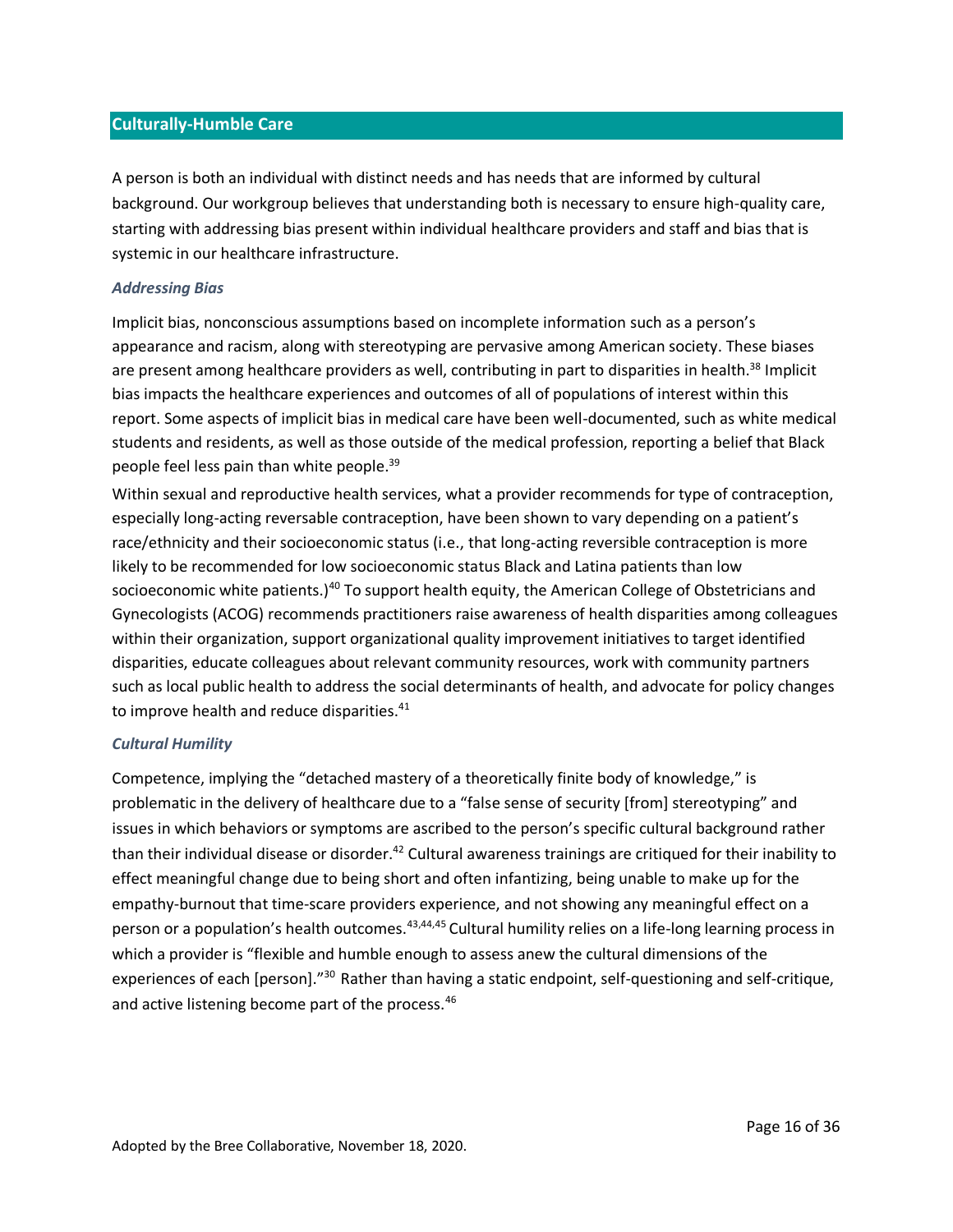## <span id="page-18-0"></span>**Access to Care**

Barriers to access inform many of the disparities seen across our priority populations. While some barriers to care are informed by state and national-level policy, others stem from physical barriers to the care delivery site or language and cognitive barriers that can hinder patient understanding of written or verbal material and therefore following recommendations or understanding diagnoses.

#### <span id="page-18-1"></span>*Insurance*

Access to health insurance coverage determines access to healthcare delivery due to the high cost of medical care. Insurance coverage varies based on where people live and on their citizenship status. Foreign-born women are less likely to have health insurance when compared to those born in the United States and less likely to use sexual and reproductive healthcare services.<sup>47</sup> Lack of coverage stems mainly from systemic policy barriers.<sup>48</sup>

A more recent, highly publicized barrier to health insurance for those who are immigrants is the public charge rule, that denies legal residency status to those "likely to become a public charge" meaning one who "receives one or more public benefits (as defined in the final rule) for more than 12 months, in total, within any 36-month period."<sup>49</sup> Technically those who are classified as refugees are except from this rule. Within Washington, Apple Health offers limited coverage for noncitizens, the Alien Emergency Medical (AEM) Program offers coverage "for individuals who do not meet citizenship or immigration status requirements, or for qualified individuals who have not met the 5-year immigration bar, and have a qualifying medical condition."<sup>50</sup> More information [here.](https://www.hca.wa.gov/health-care-services-supports/apple-health-medicaid-coverage/non-citizens)

The workgroup acknowledges that much of this is outside of the control of individual stakeholders and argues for understanding of how these barriers may impact a delivery system's patient population and advocacy for more inclusive coverage as a next step.

#### <span id="page-18-2"></span>*Information*

The majority of American adults read at an 8<sup>th</sup> grade reading level while medical texts including instructions are written at a  $10<sup>th</sup>$  grade reading level.<sup>51</sup> This gap in understanding results in preventable poor health outcomes as people are unclear as to their next clinical steps or become disengaged from care because of a lack of understanding. This report recommends materials be readable at a  $5<sup>th</sup>$  grade reading level to match Federal standards.

Lack of comprehensive of written and/or spoken English also serves as a barrier to a healthcare system that predominantly uses English. In some counties in Washington state, almost a third of households speak English less than very well.<sup>52</sup> Similarly, in some counties, more than half of households speak a language other than English, most frequently Spanish. Information by counties in Washington State on the prevalence of languages spoken in the home is availabl[e here.](https://www.ofm.wa.gov/washington-data-research/statewide-data/washington-trends/social-economic-conditions/language-spoken-home/languages-spoken-home-mapped-county) More information is available from the Washington Coalition for language acces[s here](https://www.wascla.org/library/attachment.351986) and from the Robert Wood Johnson Foundation [here.](https://www.rwjf.org/en/library/research/2008/06/importance-of-language-services.html)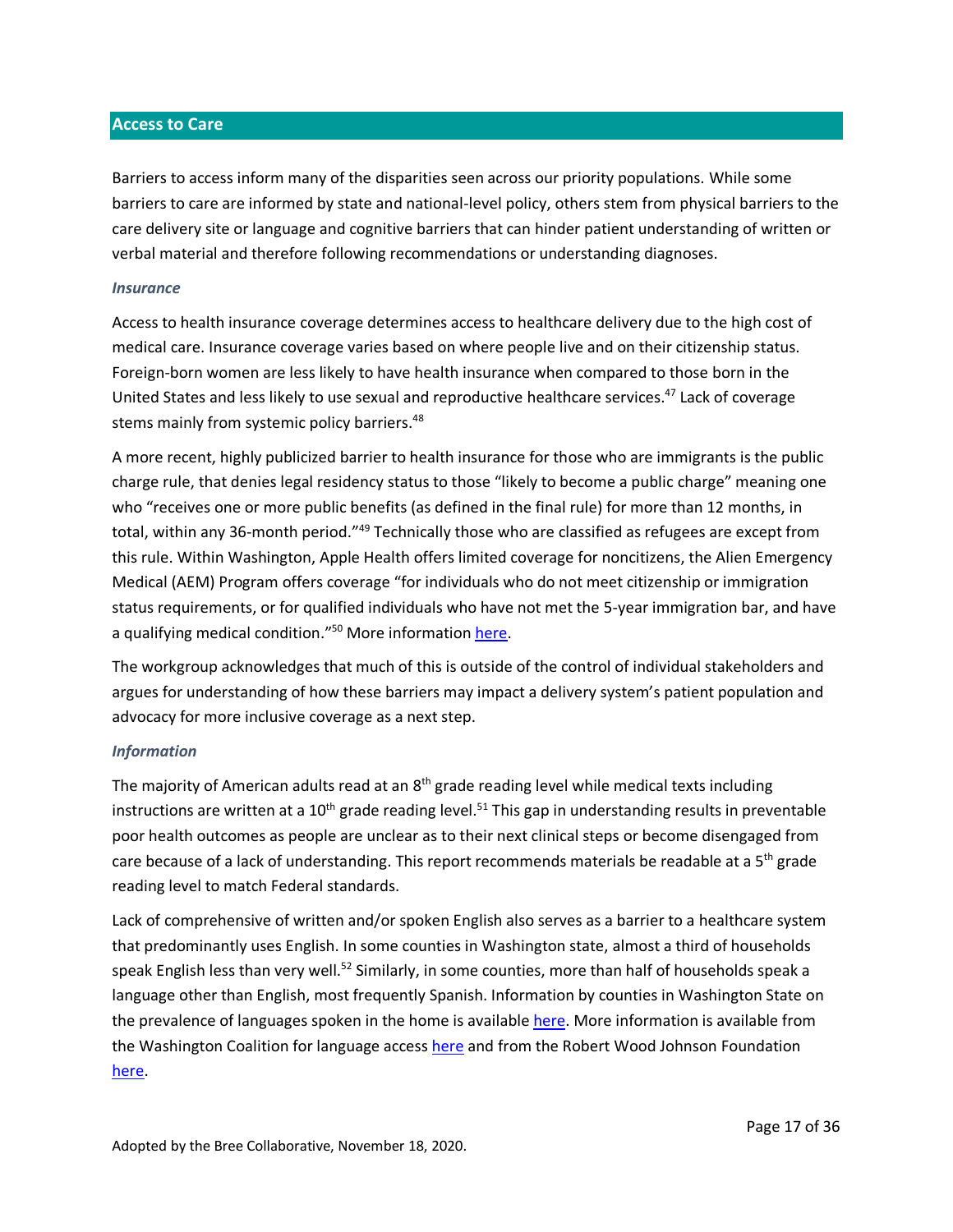## <span id="page-19-0"></span>*Physical Space*

Physical accessibility of healthcare spaces is one of the largest issues for people disabilities, especially in rural areas. 53,54 This modifiable access issue should consider: parking spaces, entrances using ramps over stairs, doors, clear pathways internal and external, height of desks, restrooms with grab bars, and adjustable exam tables among other factors. CMS offers a resource on physical accessibilit[y here.](https://www.cms.gov/About-CMS/Agency-Information/OMH/Downloads/Issue-Brief-Physical-AccessibilityBrief.pdf) Information for people with disabilities and for providers including a checklist is available from the American Disabilities Act National Networ[k here.](https://adata.org/factsheet/accessible-health-care)

Aside from physical accessibility, the workgroup acknowledges that representation of a diverse population through images within the delivery site (e.g., posters, reading material in waiting rooms) can increase trust in the person-provider encounter.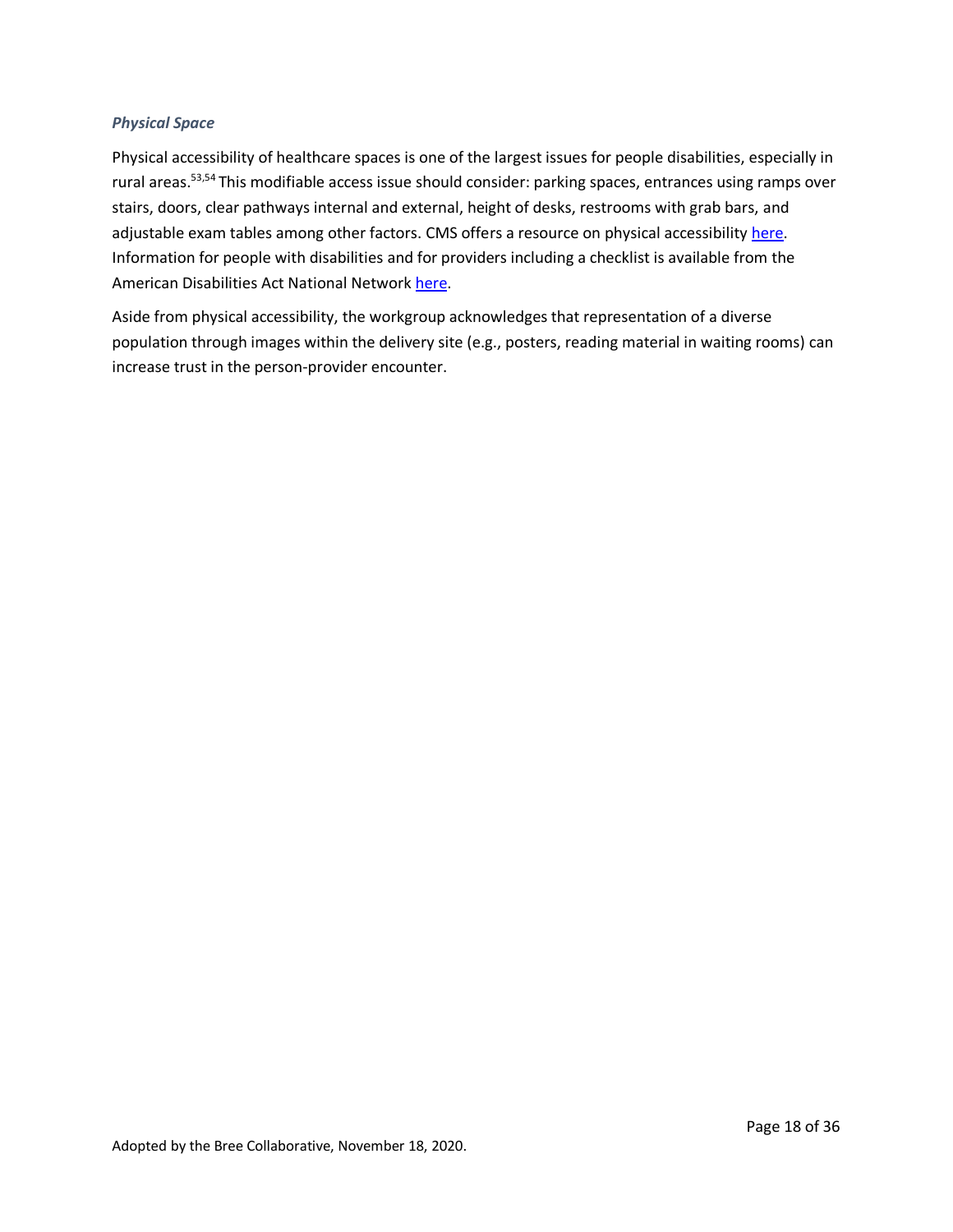## <span id="page-20-0"></span>**Person-Centered Care**

Person-centered care starts with the use of non-stigmatizing language in written materials and in personal encounters. The University of California San Francisco offers the resource for HIV #LanguageMatters: Addressing Stigma by Using Preferred Language available [here.](http://www.hiveonline.org/wp-content/uploads/2016/01/Anti-StigmaSign-Onletter1.pdf) Example: *Person living with HIV* rather than *HIV infected person*. 55

Abuse, violence, and other forms of trauma are widespread. The landmark 1998 study on adverse childhood experiences (ACEs) shows the high prevalence of ACEs across populations and links these experiences to a lifetime risk of poor health outcomes such as alcoholism, depression, heart disease, cancer, and obesity.<sup>56</sup> While children are highly sensitive to trauma, as seen through these later health impacts, trauma is also impactful for adults. Trauma-informed care is built on understanding a person's individual life experiences (e.g., asking what has happened to you) and the need for a clinical encounter to empower rather than re-traumatize a person.<sup>57</sup> The term was developed to integrate an understanding and strategies to mitigate trauma into delivery of behavioral health care and has since been adapted to physical health services and to delivery of integrated physical and behavioral health services.<sup>58</sup> Many of the individual elements have been regularly used in the delivery of care for decades including addressing a person's distress, providing emotional support, encourages positive coping, but practice is ahead of literature and no best-practice guideline or widely used metric to track practitioner adherence to trauma-informed care exists.<sup>59</sup>

Integrating trauma-related issues into counseling has had positive effects for survivors of physical and sexual abuse and shown reductions in mental health symptoms. <sup>60</sup> In many cases, providers operate under the assumption that someone has experienced trauma without directly asking whether this is so, a universal precautions approach.<sup>61</sup> Key aspects include fostering a person's feeling of safety in the clinical encounter and developing a positive, trusting person-provider relationship. Trust is based in a one party being vulnerable, such as through having an illness or a lower level of knowledge and believing the other party will care for their interests.<sup>62</sup> Fidelity, competency, honesty, and confidentiality are also dimensions of trust.<sup>39</sup>

Reproductive and sexual health questions and services can feel especially invasive for a person who has experienced trauma. Establishing or reaffirming a person-provider relationship rests on developing interpersonal skills including being non-judgmental, providing reassurance, reaffirming that the person can and should ask questions, and talking about the person's goals of care or treatment.<sup>62</sup> This workgroup does not endorse a single guideline for trauma-informed care as this care philosophy cannot be operationalized through a checklist, although checklists can serve as a starting point.

Many organizations have developed toolkits to support trauma-informed care. The Centers for Disease Control and Prevention lists six principles to a trauma-informed approach: 63

- **Safety**: Staff and people receiving care feel physically and psychologically safe
- **Trustworthiness and transparency**
- **Peer support**: Those with lived experience of trauma as allies in recovery or using stories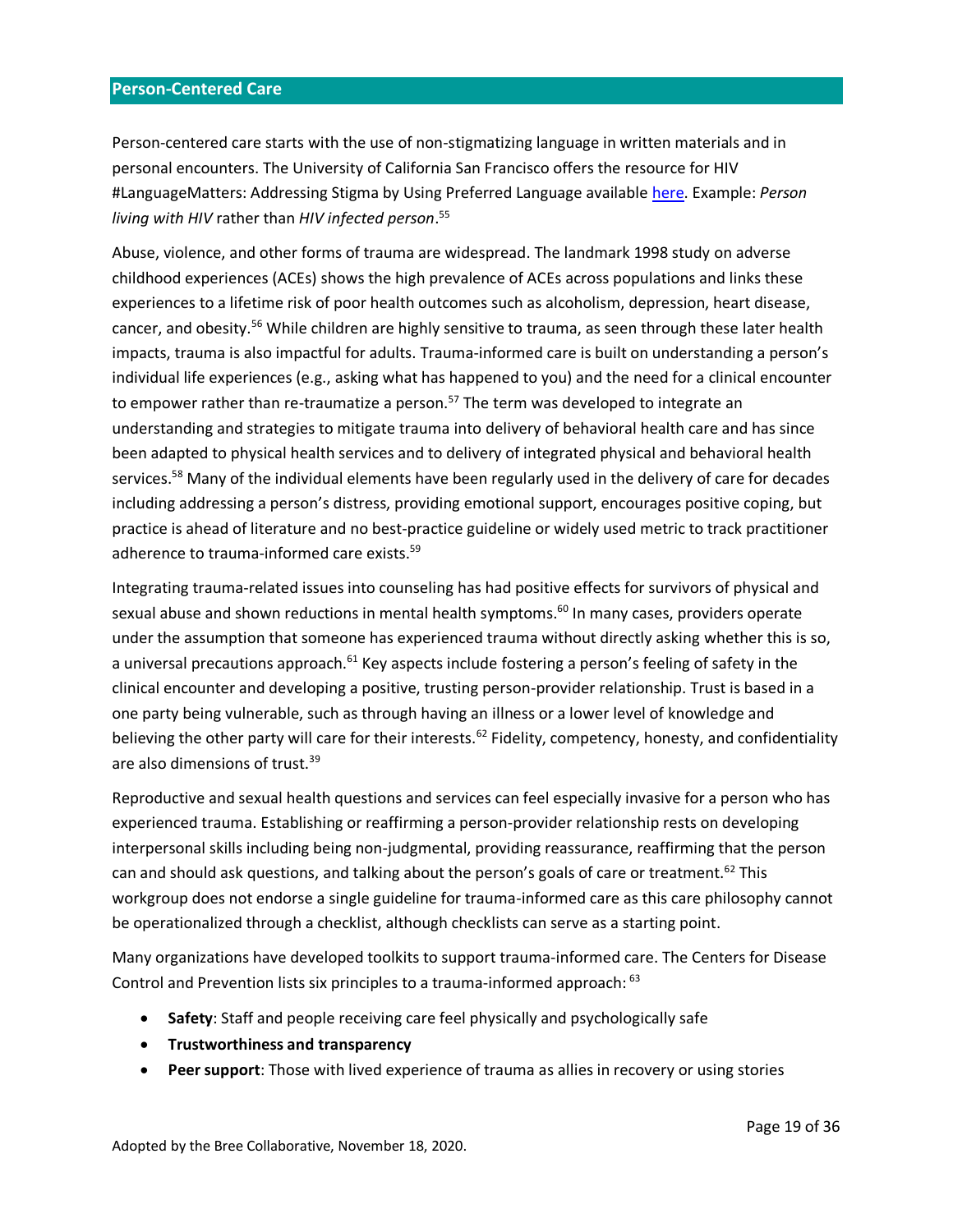- **Collaboration and mutuality**: Decision making is shared, power differentials among staff or between providers and people receiving care is reduced
- **Choice**: Empowerment and self-advocacy
- **Cultural, historical and gender issues**: Recognizing and addressing historical trauma, removing provider bias, care that is responsive to cultural background

Moving to a trauma-informed approach in a clinical setting starts with being trauma-aware, as the Substance Abuse and Mental Health Services Association (SAMHSA) does through their four Rs:<sup>64</sup>

- **Realization** that anyone may have experienced trauma and their behavior can be understood as a coping strategy to address past trauma
- **Recognize** the signs of trauma
- **Respond** to the above through using a universal precautions approach (e.g., all people are approached as though they have experienced trauma)
- **Resist Re-traumatization** by seeking to not create toxic or stressful environments

While a universal trauma precautions approach negates the need for explicit trauma screening, some practices, such as pediatric practices, have found screening to be helpful. The American Academy of Pediatrics offers clinical assessment tools for people who have been exposed to violenc[e here,](https://www.aap.org/en-us/advocacy-and-policy/aap-health-initiatives/resilience/Pages/Clinical-Assessment-Tools.aspx) including adverse childhood experiences. The signs of trauma are diverse, varying from person to person, include emotional, physical, cognitive, and behavioral signs, and may change over time.<sup>65</sup> A non-exhaustive list includes:

- Emotional: Emotional dysregulation anger, anxiety, sadness, and shame, numbing or detachment
- Physical: sleep disturbances; gastrointestinal, cardiovascular, neurological, musculoskeletal, respiratory, and dermatological disorders; urological problems; and substance use disorders
- Cognitive: Cognitive errors, misinterpreting situations dangerous, excessive or inappropriate guilt, idealization, rationalization, delusions, intrusive thoughts or memories
- Behavioral: reenactments, self-harm or self-destructive behaviors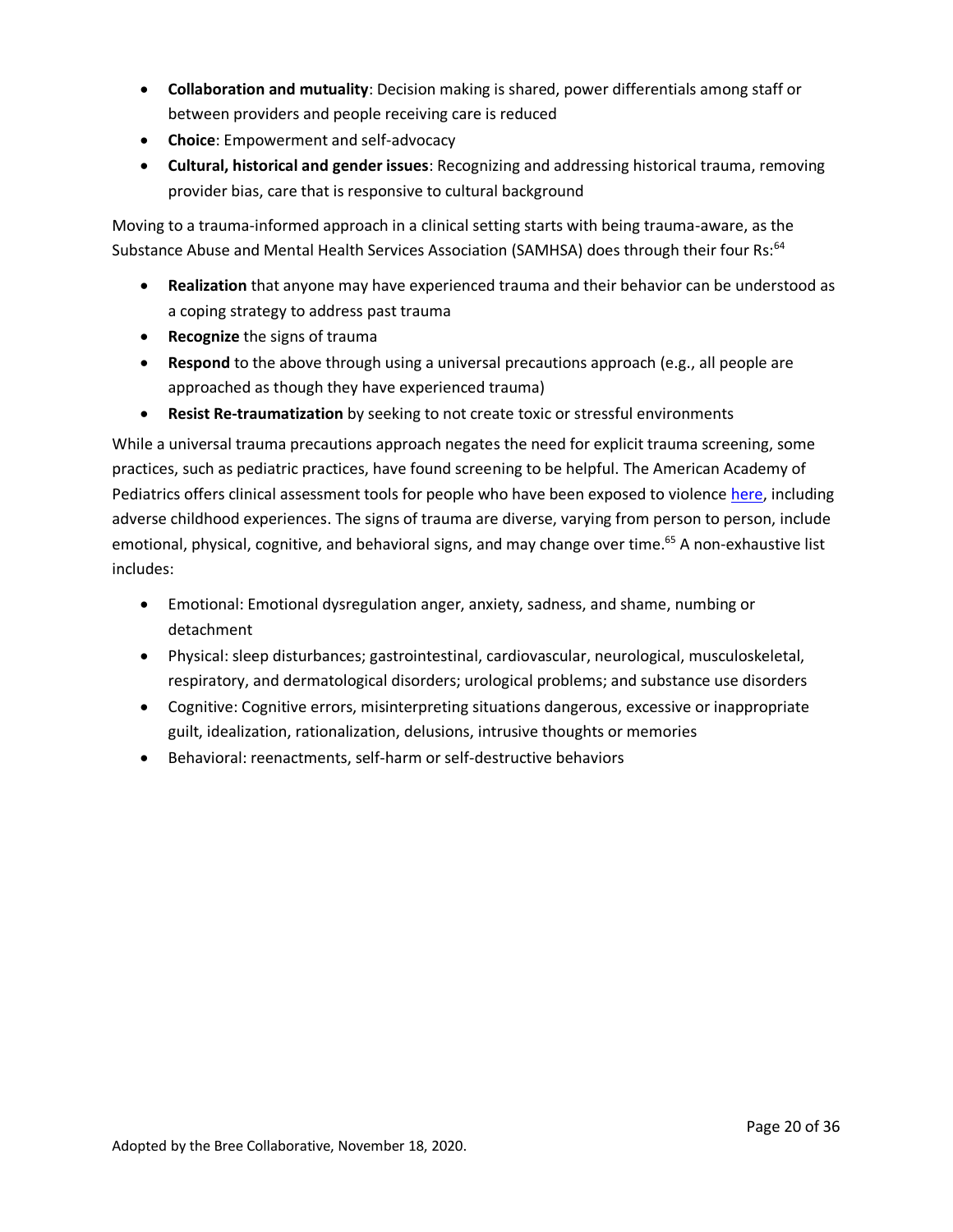## <span id="page-22-0"></span>**Appropriate Care**

The scope of services provided in a reproductive health visit depends on an individual's unique medical history, risk factors, age, and provision of other care. A full review of the number of services encompassing reproductive and sexual health is not within the scope of this workgroup and so these recommendations focus on areas that have been identified as key disparities for the populations of interest including family planning, education and screening, and sexually transmitted infections.

The American College of Obstetricians and Gynecologists recommends adolescents receive an initial visit focused on screening and reproductive preventive health between ages 13-15.<sup>66</sup> The American Academy of Pediatrics offers information specific to adolescents and teens [here](https://www.aap.org/en-us/advocacy-and-policy/aap-health-initiatives/adolescent-sexual-health/Pages/Pregnancy-Prevention.aspx) including on pregnancy prevention/family planning.

Reproductive healthcare for people with disabilities should be focused on dignity, respect, confidentiality, autonomy, avoidance of harm and incorporation of an individual's knowledge of puberty, consent, menstruation (if applicable), sexuality, and safety. The American College of Obstetrics and Gynecologists recommends against menstrual suppression before menarche and endometrial ablation. 67

#### <span id="page-22-1"></span>*Family Planning*

Minority women who report perceiving discrimination are less likely to use effective contraception.<sup>68</sup> The *pregnancy intention* screening question, in our recommendations expanded to be *pregnancy intention for those who can become pregnant and parenting intention* to be inclusive of those who cannot or may not intend to become pregnant, has been found by patients to be helpful in starting a conversation about family planning and related to contraceptive use.<sup>69,70</sup> This question is typically wellreceived by patients and clinicians report felt the question should be included in routine reproductive healthcare.<sup>71,72</sup> Patient centered contraceptive counseling allows the patient and provider to work together in talking about needs and preferences, is more likely to allow a person's preferences to be part of the eventual decision, and more likely to result in adherence to the chosen contraceptive method.73,74

The Family Planning National Training Center provides four best practice recommendations to increase contraceptive access: stock a broad range of contraceptive methods, discuss pregnancy intention and provide patient-centered counseling, develop systems for same-visit provision of all contraceptive methods, and utilize diverse payment options to reduce cost as a barrier. <sup>75</sup> Patients switching from no method of contraception to any method results in a greater reduction in pregnancy than switching to a moderately effective to most effective method. Women's decisions about which methods to use are less impactful than their decisions about whether to use contraception at all.<sup>76</sup> Most importantly is that a person has access to all methods and the best method for a person, is their method of choice. Information on birth control across the gender spectrum is available [here.](https://www.reproductiveaccess.org/resource/birth-control-across-the-gender-spectrum/)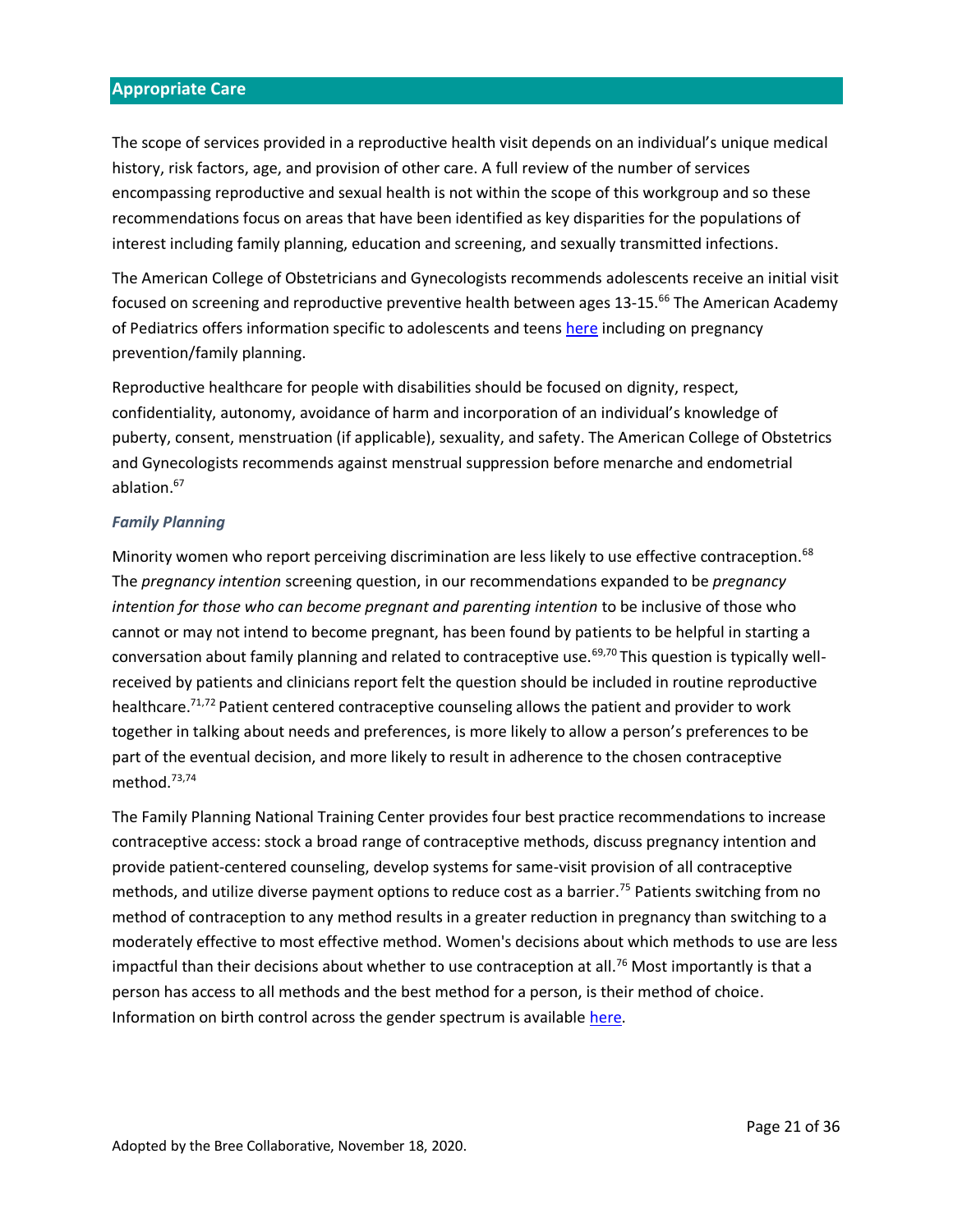### <span id="page-23-0"></span>*Education and Screening*

Screening for diseases and disorders impacting reproductive health organs and social factors should follow guidelines of the US Preventive Services Task Force (USPSTF) and relevant specialty societies. Universal education about healthy relationships and intimate partner violence have been recommended over screening. Non-structured discussions on parenting or healthy relationships are more likely than structured screening tools to result in a person's disclosure of having experienced intimate partner violence. <sup>77</sup> Other practitioners recommend case finding, offering services to those showing signs or symptoms of violence over universal screening.<sup>78</sup>

Cervical, breast, and prostate cancer screening should follow the age-specific guidance of the USPSTF and be individualized based on risk factors (e.g., family history). People with cervical tissue should be screened if age 21-29 every three years, if 30-65 every three years with cervical cytology alone or every five years with high-risk human papillomavirus alone or in combination with cervical cytology alone, if over 65 screening is not recommended if previous screening has been adequate.<sup>79</sup> People with breast tissue should be screened for breast cancer with a mammography every other year if aged 50-74, base a decision to screen 40-49 on the risks and benefits of screening.<sup>80</sup>

For people who have receptive anal sex, clinicians should follow the 2015, the Washington State Department of Health and Public Health Seattle and King County PrEP Implementation Guidelines<sup>81</sup> with more specific definitions that allow for easier adoption. The workgroup endorses these guidelines and recommends their use across Washington State. The guidelines are availabl[e here.](http://www.kingcounty.gov/depts/health/communicable-diseases/hiv-std/patients/~/media/depts/health/communicable-diseases/documents/hivstd/PrEP-implementation-guidelines.ashx) For HIV treatment, follow the United States Department of Health and Human Services Guidelines for the Use of Antiretroviral Agents in Adults and Adolescents Living with HIV, available [here](https://aidsinfo.nih.gov/contentfiles/lvguidelines/adultandadolescentgl.pdf) (updated March 2018).

#### <span id="page-23-1"></span>*Sexually Transmitted Infections*

All people starting at age 13, regardless of cultural background, gender identity, sexual orientation, disability status, should be screened for sexual transmitted infections with self-report. People with disabilities should be screened for STIs and counseled on safer sexual practices as STIs are often undiagnosed or underdiagnosed among those with disabilities. <sup>67</sup> Older adults should also be screened for and counseled on STIs for the same reason. Men who have sex with men (MSM) and transgender persons who have sex with men are at elevated risk for human immunodeficiency virus (HIV) and other sexually transmitted infections (STIs). However, many who identify as LGBTQ+ may not be comfortable or may have difficulty disclosing sexual and gender orientation to their healthcare providers.<sup>82</sup>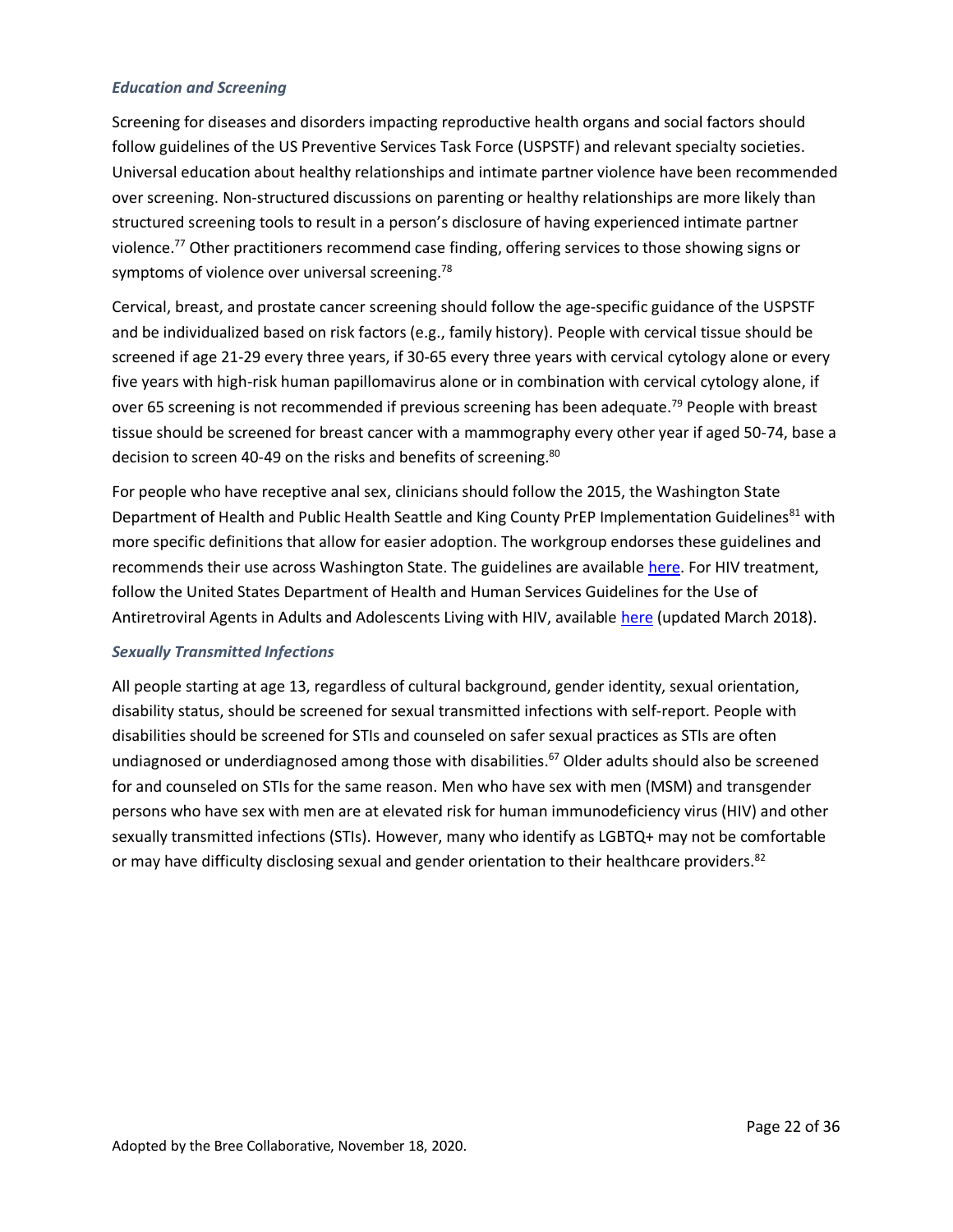<span id="page-24-0"></span>The workgroup acknowledges the potential for measurement to incent person-centered care as well as unintended consequences. Additionally, the workgroup seeks to reduce administrative burden and so lists only measures that have been validated and are managed by the National Quality Forum (NQF) or other nationally-recognized organizations as they arise. The below language uses text from the NQF website and acknowledges that the measure should apply to people who can become pregnant, a more inclusive term than "women."

#### **0033 Chlamydia Screening in Women (CHL)**

Description: The percentage of women 16–24 years of age who were identified as sexually active and who had at least one test for chlamydia during the measurement year.

Numerator: Females who were tested for chlamydia during the measurement year. Denominator: Females 16-24 years who had a claim or encounter indicating sexual activity. More informatio[n here](http://www.qualityforum.org/QPS/QPSTool.aspx#qpsPageState=%7B%22TabType%22%3A1,%22TabContentType%22%3A2,%22SearchCriteriaForStandard%22%3A%7B%22TaxonomyIDs%22%3A%5B%5D,%22SelectedTypeAheadFilterOption%22%3A%7B%22ID%22%3A15134,%22FilterOptionLabel%22%3A%22chlamydia%22,%22TypeOfTypeAheadFilterOption%2)

#### **2903 Contraceptive Care – Most & Moderately Effective Methods**

Description: The percentage of women aged 15-44 years at risk of unintended pregnancy provided a most effective (i.e., sterilization, implants, intrauterine devices or systems (IUD/IUS)) or moderately effective (i.e., injectables, oral pills, patch, ring, or diaphragm) FDA-approved methods of contraception.

Numerator: Women aged 15-44 years of age at risk of unintended pregnancy who are provided a most (sterilization, intrauterine device, implant) or moderately (pill, patch, ring, injectable, diaphragm) effective method of contraception.

Denominator: Women aged 15-44 years of age who are at risk of unintended pregnancy. More informatio[n here](http://www.qualityforum.org/QPS/QPSTool.aspx#qpsPageState=%7B%22TabType%22%3A1,%22TabContentType%22%3A2,%22SearchCriteriaForStandard%22%3A%7B%22TaxonomyIDs%22%3A%5B%5D,%22SelectedTypeAheadFilterOption%22%3A%7B%22ID%22%3A65676,%22FilterOptionLabel%22%3A%22contraceptive+care%22,%22TypeOfTypeAheadFilte)

2904 (Contraceptive Care – Access to LARC) specifically measures access to a single form of contraception. LARC should not be incentivized over other measures and should not be used alone in a pay for performance design. Instead, NQF 2903 (Contraceptive Care – Most & Moderately Effective Methods), should be used.

#### **Person-Centered Contraceptive Counseling Measure** (under consideration by NQF)

Description: Assesses domains of patient-centered contraceptive counseling, including (1) respecting me as a person; (2) Letting me say what mattered to me about my birth control method, (3) Taking my preferences about my birth control seriously, and (4) Giving me enough information to make the best decision about my birth control method. More informatio[n here](https://pcccmeasure.ucsf.edu/)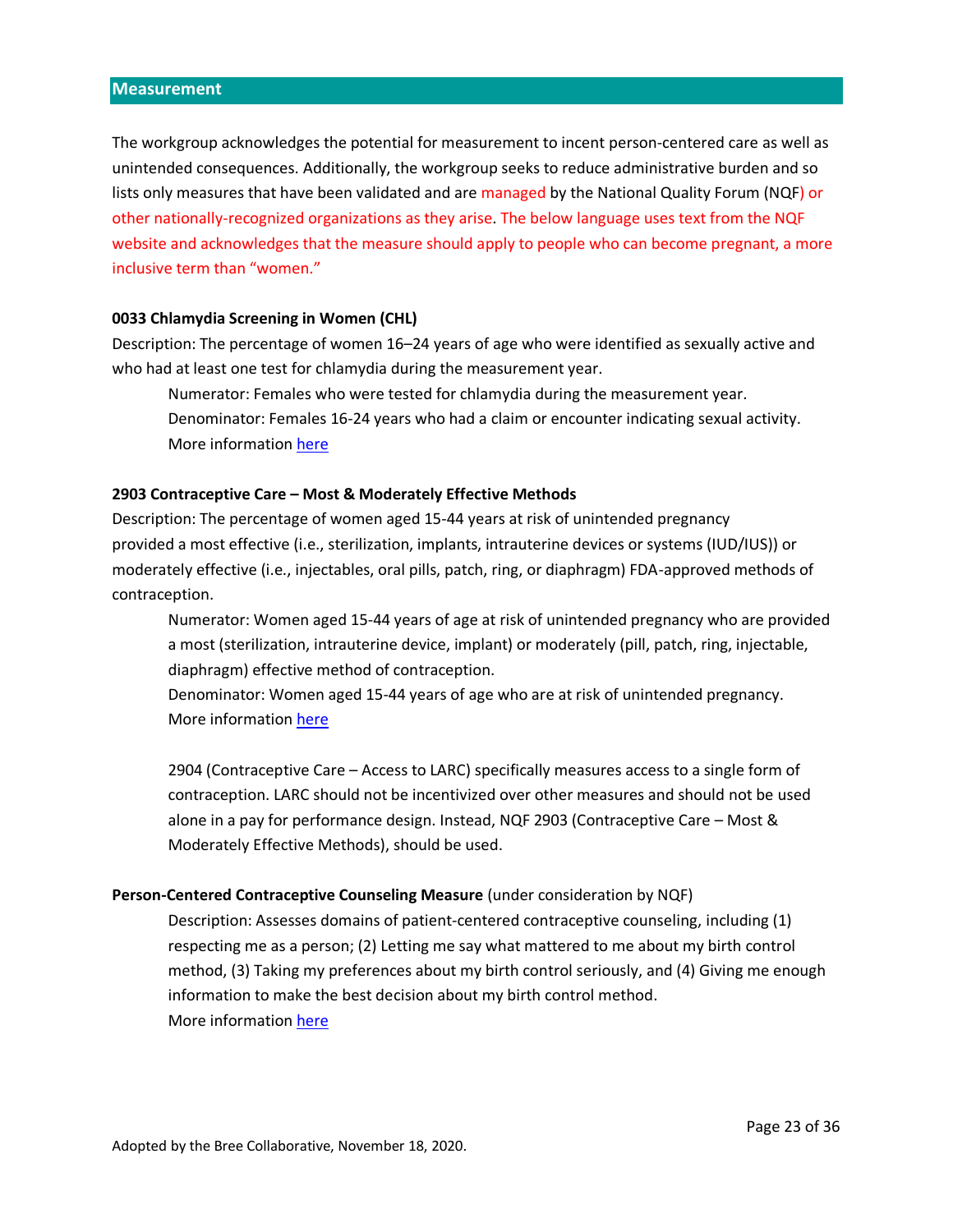# <span id="page-25-0"></span>**Appendix A: Bree Collaborative Members**

| <b>Member</b>                                 | <b>Title</b>                                                           | Organization                                                                                |
|-----------------------------------------------|------------------------------------------------------------------------|---------------------------------------------------------------------------------------------|
| Susie Dade, MS                                |                                                                        |                                                                                             |
| Gary Franklin, MD, MPH                        | <b>Medical Director</b>                                                | <b>Washington State Department</b><br>of Labor and Industries                               |
| Stuart Freed, MD                              | <b>Chief Medical Officer</b>                                           | <b>Confluence Health</b>                                                                    |
| Richard Goss, MD                              | <b>Medical Director</b>                                                | Harborview Medical Center-<br>University of Washington                                      |
| Darcy Jaffe, MN, ARNP, NE-BC,<br><b>FACHE</b> | Senior Vice President, Safety<br>& Quality                             | <b>Washington State Hospital</b><br>Association                                             |
| Sonja Kellen                                  | <b>Global Benefits Director</b>                                        | Microsoft                                                                                   |
| Dan Kent, MD                                  | Chief Medical Officer,<br><b>Community Plan</b>                        | UnitedHealthcare                                                                            |
| Wm. Richard Ludwig, MD                        | <b>Chief Medical</b><br>Officer, Accountable Care<br>Organization      | <b>Providence Health and Services</b>                                                       |
| <b>Greg Marchand</b>                          | Director, Benefits & Policy<br>and Strategy                            | The Boeing Company                                                                          |
| Robert Mecklenburg, MD                        | Medical Director, Center for<br><b>Health Care Solutions</b>           | Virginia Mason Medical Center                                                               |
| Kimberly Moore, MD                            | <b>Associate Chief Medical</b><br>Officer                              | Franciscan Health System                                                                    |
| Carl Olden, MD                                | <b>Family Physician</b>                                                | Pacific Crest Family Medicine,<br>Yakima                                                    |
| Drew Oliveira, MD                             | <b>Executive Medical Director</b>                                      | Regence BlueShield                                                                          |
| Mary Kay O'Neill, MD, MBA                     | Partner                                                                | Mercer                                                                                      |
| John Robinson, MD, SM                         | <b>Chief Medical Officer</b>                                           | <b>First Choice Health</b>                                                                  |
| Jeanne Rupert, DO, PhD                        | Provider                                                               | One Medical                                                                                 |
| Angela Sparks, MD                             | <b>Medical Director Clinical</b><br>Knowledge Development &<br>Support | Kaiser Permanente Washington                                                                |
| Hugh Straley, MD (Chair)                      | Retired                                                                | Medical Director, Group Health<br>Cooperative; President, Group<br><b>Health Physicians</b> |
| Shawn West, MD                                |                                                                        |                                                                                             |
| Laura Kate Zaichkin, MPH                      | Director of Health Plan<br>Performance and Strategy                    | SEIU 775 Benefits Group                                                                     |
| Judy Zerzan, MD, MPH                          | <b>Chief Medical Officer</b>                                           | Washington State Health Care<br>Authority                                                   |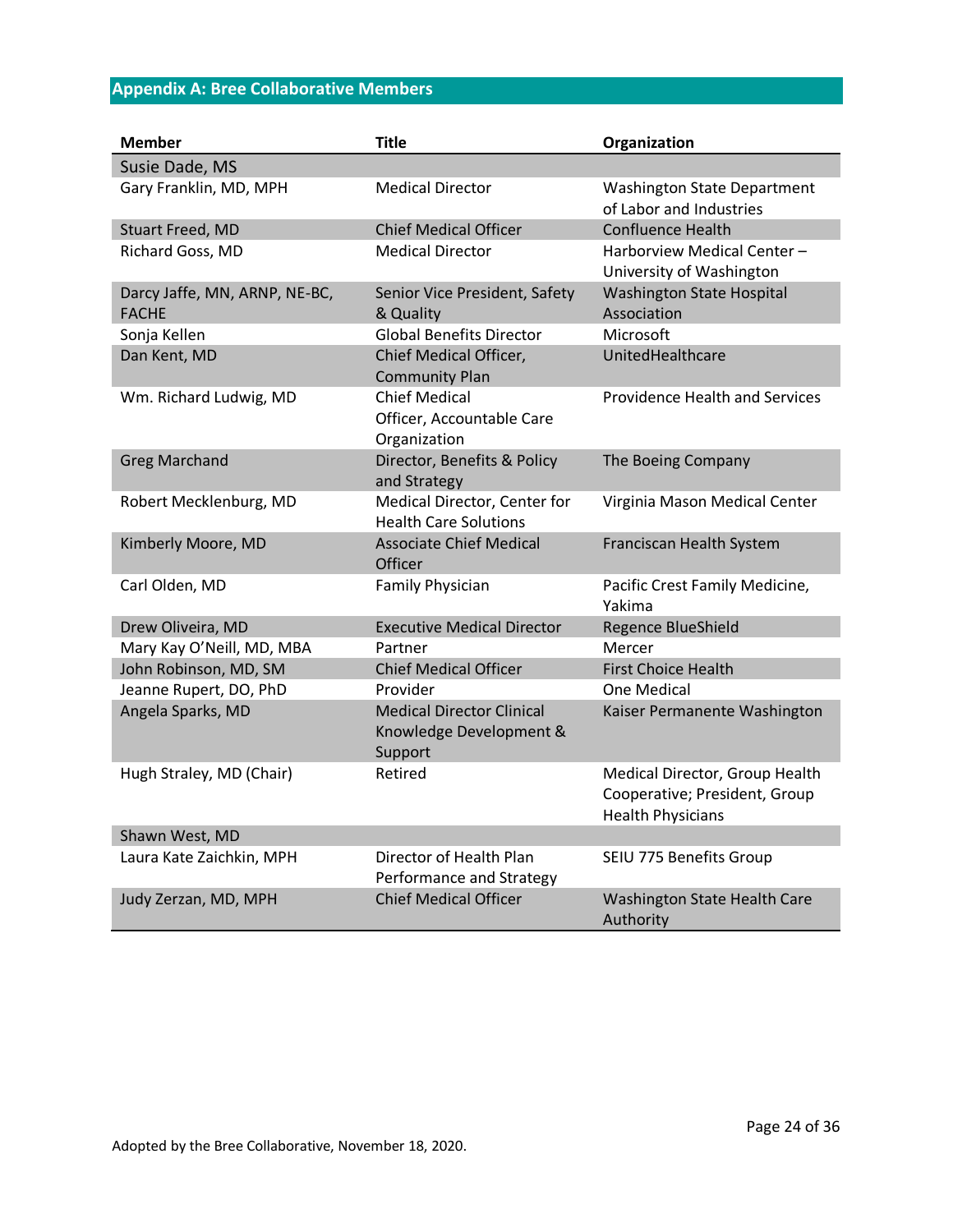#### <span id="page-26-0"></span>**Problem Statement**

The World Health Organization defines reproductive health as "*a state of complete physical, mental and social well-being and not merely the absence of disease or infirmity, in all matters relating to the reproductive system and to its functions and processes…impl[ing] that people are able to have a satisfying and safe sex life and that they have the capability to reproduce and the freedom to decide if, when and how often to do so*."<sup>83</sup> Minority populations are disproportionately affected by unintended pregnancy and sexually-transmitted diseases and have lower rates of screening for common cancers.<sup>84,85</sup> Further, reproductive and sexual health services can serve as an entry point into the health care system, helping to decrease health disparities broadly.

#### **Aim**

To improve quality, equity, and cultural appropriateness of reproductive and sexual health care services across the lifespan in Washington State.

#### **Purpose**

To propose evidence-informed recommendations to the full Bree Collaborative on:

- Culturally sensitive mechanisms to improve the standard of reproductive and sexual health care especially for people of color, immigrants and refugees, victims and survivors of violence including of human trafficking, people with disabilities, American Indians/Alaska Natives, and those who are Lesbian, Gay, Bisexual, Transgender, and/or Questioning or Queer (LGBTQ)
- Addressing and reducing stigma around reproductive and sexual health care issues in clinical care
- Addressing equitable and low-barrier (e.g., language, literacy) access to high-quality reproductive and sexual health care
- Confidentiality around sexual and reproductive health especially for adolescents and those experiencing intimate partner violence
- Standard patient evaluation and assessment in reproductive medicine

#### **Duties & Functions**

The Reproductive and Sexual Health Care workgroup will:

- Research evidence-informed and expert-opinion (including from consumers themselves) informed guidelines and best practices (emerging and established).
- Consult relevant professional associations and other stakeholder organizations and subject matter experts for feedback, as appropriate.
- Meet for approximately ten-twelve months, as needed.
- Provide updates at Bree Collaborative meetings.
- Post draft report(s) on the Bree Collaborative website for public comment prior to sending report to the Bree Collaborative for approval and adoption.
- Present findings and recommendations in a report.
- Recommend data-driven and practical implementation strategies including metrics or a process for measurement.
- Create and oversee subsequent subgroups to help carry out the work, as needed.
- Revise this charter as necessary based on scope of work.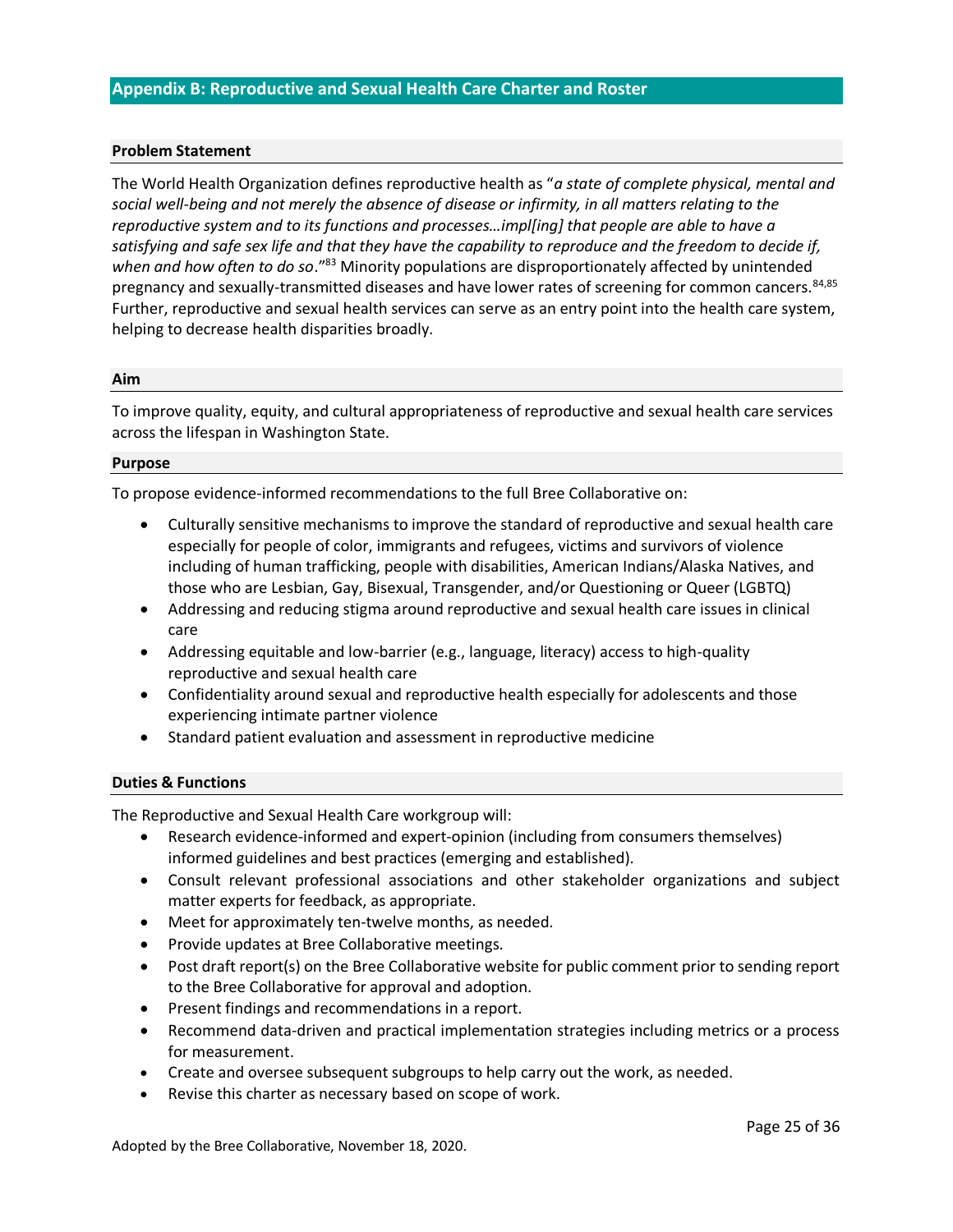#### **Structure**

The workgroup will consist of individuals confirmed by Bree Collaborative members or appointed by the chair of the Bree Collaborative or the workgroup chair. The chair of the workgroup will be appointed by the chair of the Bree Collaborative. The Bree Collaborative director and program assistant will staff and provide management and support services for the workgroup.

Less than the full workgroup may convene to: gather and discuss information; conduct research; analyze relevant issues and facts; or draft recommendations for the deliberation of the full workgroup. A quorum shall be a simple majority and shall be required to accept and approve recommendations to send to the Bree Collaborative.

#### **Meetings**

The workgroup will hold meetings as necessary. The director will conduct meetings along with the chair, arrange for the recording of each meeting, and distribute meeting agendas and other materials prior to each meeting. Additional workgroup members may be added at the discretion of the workgroup chair.

| <b>Name</b>                | <b>Title</b>                           | Organization                            |
|----------------------------|----------------------------------------|-----------------------------------------|
| Charissa Fotinos, MD       |                                        | Washington State Health Care            |
| (Chair)                    | Deputy Chief Medical Officer           | Authority                               |
|                            |                                        | Washington State Hospital               |
| Trish Anderson, MBA        | Senior Director, Safety and Quality    | Association                             |
|                            | Medical Director, School Based         |                                         |
| Janet Cady, ARNP           | Program                                | Neighborcare                            |
|                            |                                        |                                         |
| Angela Chien, MD           | <b>Obstetrics and Gynecology</b>       | EvergreenHealth                         |
|                            |                                        | Planned Parenthood of                   |
|                            |                                        | Greater Washington and                  |
| Paul Dillon/Lili Navarrete | Latinx Outreach & Organizing Program   | North Idaho                             |
|                            |                                        | Kaiser Permanente                       |
| Colin Fields, MD           | Chief, Gender Health program           | Washington                              |
|                            |                                        | Columbia Basin Health                   |
| Leo Gaeta                  | Vice President of Programs             | Association, Othello Clinic             |
| Cynthia Harris, PhD        | <b>Family Planning Program Manager</b> | Department of Health                    |
| Rita Hsu, MD, FACOG        | <b>Obstetrics and Gynecology</b>       | <b>Confluence Health</b>                |
| Heather Maisen, MPH,       |                                        | Seattle King County Public              |
| <b>MSW</b>                 | <b>Family Planning Program Manager</b> | Health                                  |
|                            | Deputy Director of Quality             |                                         |
| Adrianne Moore             | Improvement                            | Upstream                                |
|                            | <b>Healthy Relationships Program</b>   |                                         |
| <b>Claire Tierney</b>      | Manager                                | ARC of King County                      |
| Ivanova Smith              | <b>Patient Advocate</b>                |                                         |
|                            |                                        | Officer of the Insurance                |
| Mandy Weeks-Green          | Senior Health Policy Analyst           | Commissioner                            |
| Catherine West, JD         | <b>Staff Attorney</b>                  | Legal Voice                             |
| Giselle Zapata-García      | Co-Director                            | <b>Latinos Promoting Good</b><br>Health |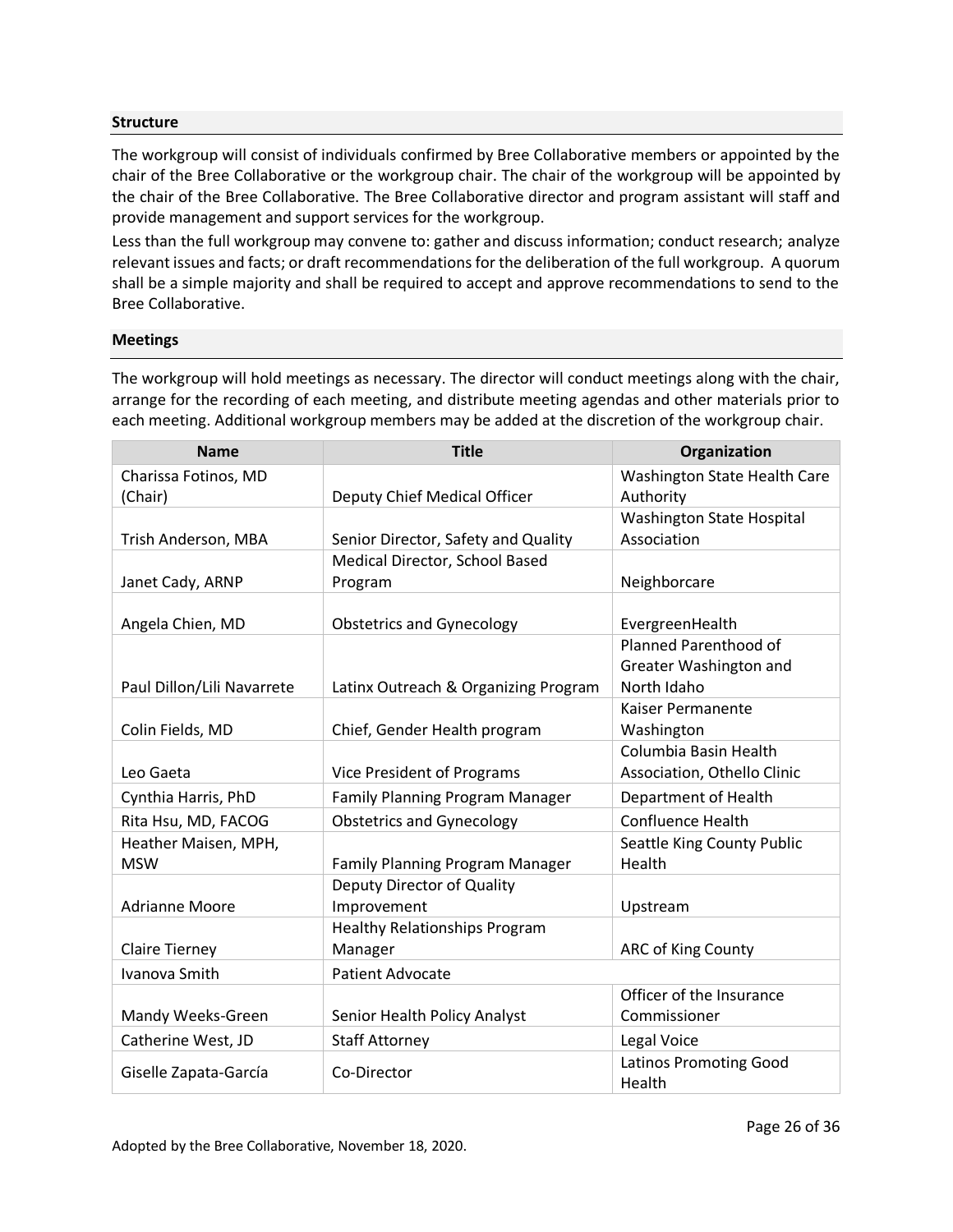# **Appendix C: Guideline and Systematic Review Search Results**

<span id="page-28-0"></span>

|                                              | Year | Title                                                                                                                                                                                     | Summary                                                                                                                                                                                                                                                                                                                                                                                                                                                                                                                                                                                                                                                                                                                                                                                                                                                                                                                                                                                                                                                                                                                                                      |
|----------------------------------------------|------|-------------------------------------------------------------------------------------------------------------------------------------------------------------------------------------------|--------------------------------------------------------------------------------------------------------------------------------------------------------------------------------------------------------------------------------------------------------------------------------------------------------------------------------------------------------------------------------------------------------------------------------------------------------------------------------------------------------------------------------------------------------------------------------------------------------------------------------------------------------------------------------------------------------------------------------------------------------------------------------------------------------------------------------------------------------------------------------------------------------------------------------------------------------------------------------------------------------------------------------------------------------------------------------------------------------------------------------------------------------------|
| AHRQ:<br>Research<br>Findings and<br>Reports | 2019 | <b>Can Physical</b><br><b>Activity Improve</b><br>the Health of<br><b>Wheelchair Users?</b><br>A Systematic<br><b>Review</b>                                                              | In-progress                                                                                                                                                                                                                                                                                                                                                                                                                                                                                                                                                                                                                                                                                                                                                                                                                                                                                                                                                                                                                                                                                                                                                  |
|                                              | 2018 | <b>Achieving Health</b><br><b>Equity in Preventive</b><br>Services:<br>Systematic<br><b>Evidence Review</b>                                                                               | In populations adversely affected by disparities, evidence is strongest for patient navigation to increase<br>colorectal, breast, and cervical cancer screening; telephone calls and prompts to increase colorectal cancer<br>screening; and reminders including lay health workers encouraging breast cancer screening. Evidence is low<br>or insufficient to determine effects of barriers or effectiveness of other interventions because of lack of<br>studies and methodological limitations of existing studies.                                                                                                                                                                                                                                                                                                                                                                                                                                                                                                                                                                                                                                       |
|                                              | 2012 | <b>Closing the Quality</b><br><b>Gap Series: Quality</b><br>Improvement<br><b>Interventions To</b><br><b>Address Health</b><br><b>Disparities</b>                                         | The literature on QI interventions generally and their ability to improve health and healthcare is large.<br>Whether those interventions are effective at reducing disparities remains unclear. This report should not be<br>construed to assess the general effectiveness of QI in the healthcare setting; rather, QI has not been shown<br>specifically to reduce known disparities in healthcare or health outcomes. In a few instances, some increased<br>effect is seen in disadvantaged populations; these studies should be replicated and the interventions studied<br>further as having potential to address disparities.                                                                                                                                                                                                                                                                                                                                                                                                                                                                                                                           |
| Cochrane<br>Collection<br>Reviews            | 2019 | <b>Interventions for</b><br>sexual dysfunction<br>following stroke                                                                                                                        | Use of sertraline to treat premature ejaculation needs to be tested in further RCTs. The lack of benefit with<br>structured sexual rehabilitation and pelvic floor physiotherapy should not be interpreted as proof of<br>ineffectiveness. Well-designed, randomised, double-blinded, placebo-controlled trials of long-term duration<br>are needed to determine the effectiveness of various types of interventions for sexual dysfunction. It should<br>be noted, however, that it may not be possible to double-blind trials of complex interventions.                                                                                                                                                                                                                                                                                                                                                                                                                                                                                                                                                                                                    |
|                                              | 2015 | Advocacy<br>interventions to<br>reduce or eliminate<br>violence and<br>promote the<br>physical and<br>psychosocial well-<br>being of women<br>who experience<br>intimate partner<br>abuse | Intensive advocacy may improve everyday life for women in domestic violence shelters/refuges in the short<br>term and reduce physical abuse one to two years after the intervention. There is no clear evidence that<br>intensive advocacy reduces sexual, emotional, or overall abuse, or that it benefits women's mental health. It<br>is unclear whether brief advocacy (mostly given in healthcare settings) is effective, although it may provide<br>short-term mental health benefits and reduce abuse, particularly in pregnant women and those suffering<br>less severe abuse. We considered the results of several studies to be potentially biased because of weak<br>study designs. There was little consistency between studies, with variations in the amount of advocacy given,<br>the type of benefits measured, and the lengths of follow-up periods. As a result, it was hard to combine their<br>results, and we cannot be certain of how much advocacy interventions benefit women or the impact of the<br>type of advocacy, the place it was given, or the severity of the abuse experienced by the women receiving<br>the intervention. |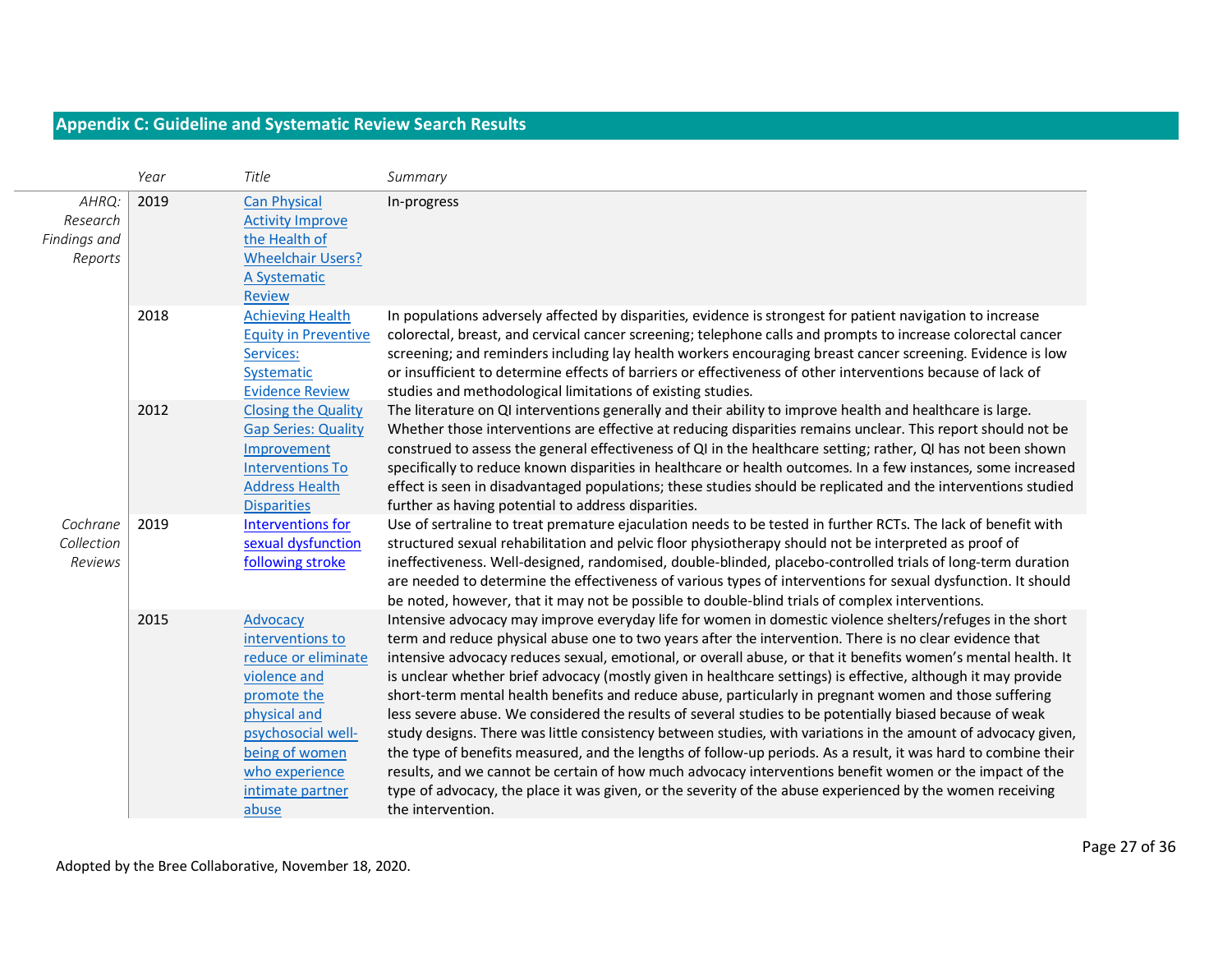|                                                                      | 2015 | <b>Screening women</b><br>for intimate partner<br>violence in<br>healthcare settings                                       | The evidence shows that screening increases the identification of women experiencing IPV in healthcare<br>settings. Overall, however, rates were low relative to best estimates of prevalence of IPV in women seeking<br>healthcare. Pregnant women in antenatal settings may be more likely to disclose IPV when screened,<br>however, rigorous research is needed to confirm this. There was no evidence of an effect for other outcomes<br>(referral, re-exposure to violence, health measures, harm arising from screening). Thus, while screening<br>increases identification, there is insufficient evidence to justify screening in healthcare settings. Furthermore,<br>there remains a need for studies comparing universal screening to case-finding (with or without advocacy or<br>therapeutic interventions) for women's long-term wellbeing in order to inform IPV identification policies in<br>healthcare settings. |
|----------------------------------------------------------------------|------|----------------------------------------------------------------------------------------------------------------------------|-------------------------------------------------------------------------------------------------------------------------------------------------------------------------------------------------------------------------------------------------------------------------------------------------------------------------------------------------------------------------------------------------------------------------------------------------------------------------------------------------------------------------------------------------------------------------------------------------------------------------------------------------------------------------------------------------------------------------------------------------------------------------------------------------------------------------------------------------------------------------------------------------------------------------------------|
|                                                                      | 2014 | Interventions for<br>preventing or<br>reducing domestic<br>violence against<br>pregnant women                              | There is insufficient evidence to assess the effectiveness of interventions for domestic violence on pregnancy<br>outcomes. There is a need for high-quality, RCTs with adequate statistical power to determine whether<br>intervention programs prevent or reduce domestic violence episodes during pregnancy or have any effect on<br>maternal and neonatal mortality and morbidity outcomes.                                                                                                                                                                                                                                                                                                                                                                                                                                                                                                                                     |
| Health<br>Technology<br>Assessment<br>Program                        | None |                                                                                                                            |                                                                                                                                                                                                                                                                                                                                                                                                                                                                                                                                                                                                                                                                                                                                                                                                                                                                                                                                     |
| Centers for<br>Disease Control<br>and Prevention                     |      | https://www.cdc.gov/sexualhealth/                                                                                          |                                                                                                                                                                                                                                                                                                                                                                                                                                                                                                                                                                                                                                                                                                                                                                                                                                                                                                                                     |
| Institute for<br>Clinical and<br>Economic<br>Review                  | None |                                                                                                                            |                                                                                                                                                                                                                                                                                                                                                                                                                                                                                                                                                                                                                                                                                                                                                                                                                                                                                                                                     |
| Veterans<br>Administration<br>Evidence-based<br>Synthesis<br>Program | 2013 | Intimate Partner<br>Violence:<br><b>Prevalence Among</b><br>U.S. Military<br>Veterans and Active<br>Duty<br>Servicemembers | We also identified six SRs that evaluated interventions aimed at decreasing exposure to IPV. None of these<br>SRs assessed primary IPV prevention strategies; all summarized literature on secondary prevention strategies<br>such as screening for IPV. Overall, screening in healthcare settings increases identification of IPV<br>victimization and appears to be feasible and acceptable. Screening alone, however, does not decrease rates<br>of IPV victimization. Other secondary prevention strategies (behavioral interventions, advocacy<br>interventions) provide insufficient evidence to demonstrate significant changes in IPV or IPV-related mental<br>or physical harms.                                                                                                                                                                                                                                           |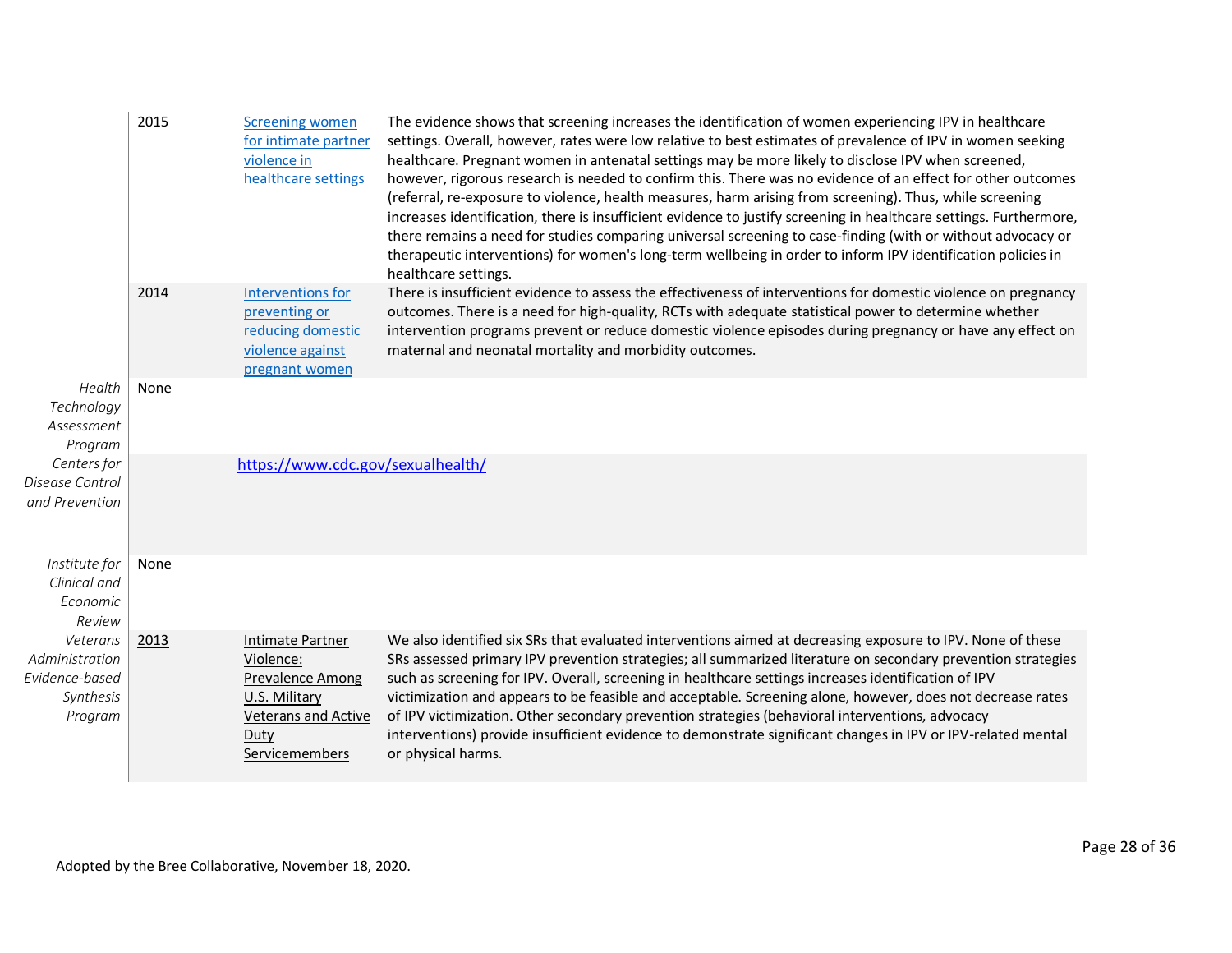| The American<br>College of<br>Obstetricians<br>and<br>Gynecologists | 2015                         | Racial and Ethnic<br>Disparities in<br>Obstetrics and<br>Gynecology      | Reducing racial and ethnic disparities in health and healthcare should be a priority for all obstetrician-<br>gynecologists and other women's healthcare providers. Obstetrician-gynecologists can help to meet this<br>objective by<br>• raising awareness among colleagues, residents, staff, and hospital administrators about the prevalence of<br>racial and ethnic disparities and the effect on health outcomes<br>• understanding the role that practitioner bias can play in health outcomes and healthcare<br>• strongly encouraging the adoption of federal standards for collection of race and ethnicity information in<br>clinical and administrative data to better identify disparities<br>• promoting research that not only identifies structural and cultural barriers to care but also tests the<br>effectiveness of interventions to address such barriers<br>• educating patients in a culturally sensitive manner about steps they can take to prevent disease conditions<br>that are prevalent in their racial and ethnic groups<br>• supporting and assisting in the recruitment of obstetrician-gynecologists and other healthcare providers<br>from racial and ethnic minorities into academic and community healthcare fields |
|---------------------------------------------------------------------|------------------------------|--------------------------------------------------------------------------|-----------------------------------------------------------------------------------------------------------------------------------------------------------------------------------------------------------------------------------------------------------------------------------------------------------------------------------------------------------------------------------------------------------------------------------------------------------------------------------------------------------------------------------------------------------------------------------------------------------------------------------------------------------------------------------------------------------------------------------------------------------------------------------------------------------------------------------------------------------------------------------------------------------------------------------------------------------------------------------------------------------------------------------------------------------------------------------------------------------------------------------------------------------------------------------------------------------------------------------------------------------|
|                                                                     | 2012<br>(reaffirmed<br>2019) | <b>Intimate Partner</b><br>Violence                                      | Obstetrician-gynecologists are in a unique position to assess and provide support for women who<br>experience IPV because of the nature of the patient-physician relationship and the many opportunities for<br>intervention that occur during the course of pregnancy, family planning, annual examinations, and other<br>women's health visits. The U.S. Department of Health and Human Services has recommended that IPV<br>screening and counseling should be a core part of women's preventive health visits. Physicians should screen<br>all women for IPV at periodic intervals, including during obstetric care (at the first prenatal visit, at least once<br>per trimester, and at the postpartum checkup), offer ongoing support, and review available prevention and<br>referral options. Resources are available in many communities to assist women who experience IPV.                                                                                                                                                                                                                                                                                                                                                                     |
|                                                                     | 2017                         | Domestic Violence                                                        | FAQs                                                                                                                                                                                                                                                                                                                                                                                                                                                                                                                                                                                                                                                                                                                                                                                                                                                                                                                                                                                                                                                                                                                                                                                                                                                      |
|                                                                     | 2014                         | Interactive site for<br>clinicians serving<br>women with<br>disabilities | • Part 1 includes an overview of the program, The Scope of Disability in Women, and Psychosocial Issues.<br>• Part 2 includes The GYN Examination, GYN Health Screening, Sexually Transmitted Disease and Skin<br>Examination<br>• Part 3 encompasses Medical and Reproductive Considerations. Modules include: Contraception; Menses<br>and Abnormal Uterine Bleeding; Pregnancy and Parenting; Urinary and Bowel Considerations; Diet,<br>Physical Activity and Weight; Adolescent Health; and Aging and Osteoporosis.<br>• Part 4 encompasses Reproductive Health Specific to Disability. Modules include: Spinal Cord Injury, Spina<br>Bifida, Multiple Sclerosis, Cerebral Palsy, Intellectual and Developmental Disabilities, and Sensory<br>Disabilities.<br>• Part 5 encompasses Access to Healthcare. Modules include: ADA Requirements and Incentives, Disability<br>Culture, and Universal Design/Office Practice Solutions<br>• Part 6 is the Resources Section with links to resources for providers, patients and those who care for<br>them.                                                                                                                                                                                               |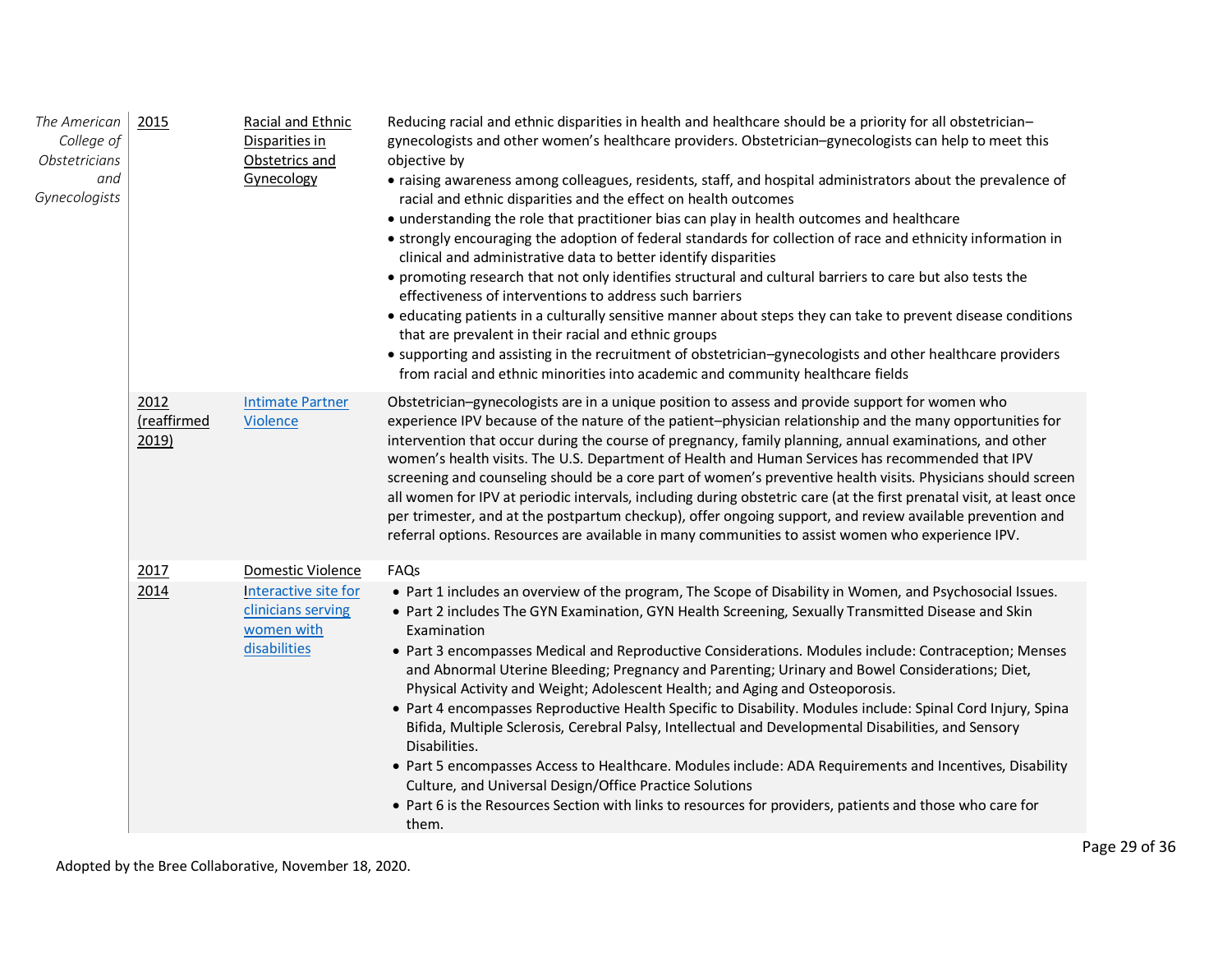| 2001 | <b>Abuse Assessment</b><br>Screen                                                                                                             | Many women with disabilities are at risk for abuse, however standard screening tools may not unveil abuse<br>common to women with disabilities such as with holding assistance or treatment.<br>McFarlane, J, et al. Abuse Assessment Screen-Disability (AAS-D): Measuring frequency, type, and<br>perpetrator of abuse toward women with physical disabilities. J of Women's Health and Gender-Based<br>Medicine 2001;10(9):861-866.                                                                                                                                                                                                                                                                                                                                                                                                                                                                                                                                                                                                                                                                                                                                                                                                                                                                                        |
|------|-----------------------------------------------------------------------------------------------------------------------------------------------|------------------------------------------------------------------------------------------------------------------------------------------------------------------------------------------------------------------------------------------------------------------------------------------------------------------------------------------------------------------------------------------------------------------------------------------------------------------------------------------------------------------------------------------------------------------------------------------------------------------------------------------------------------------------------------------------------------------------------------------------------------------------------------------------------------------------------------------------------------------------------------------------------------------------------------------------------------------------------------------------------------------------------------------------------------------------------------------------------------------------------------------------------------------------------------------------------------------------------------------------------------------------------------------------------------------------------|
| 2015 | <b>Healthcare for</b><br>Unauthorized<br><b>Immigrants</b>                                                                                    | Unauthorized (undocumented) immigrants are less likely than other residents of the United States to have<br>health insurance. The American College of Obstetricians and Gynecologists has long supported a basic<br>healthcare package for all women living within the United States without regard to their country of origin or<br>documentation. Providing access to quality healthcare for unauthorized immigrants and their children, who<br>often were born in the United States and have U.S. citizenship, is essential to improving the nation's public<br>health.                                                                                                                                                                                                                                                                                                                                                                                                                                                                                                                                                                                                                                                                                                                                                   |
| 2018 | Importance of<br><b>Social Determinants</b><br>of Health and<br><b>Cultural Awareness</b><br>in the Delivery of<br>Reproductive<br>Healthcare | The American College of Obstetricians and Gynecologists makes the following recommendations for<br>obstetrician-gynecologists and other healthcare providers to improve patient-centered care and decrease<br>inequities in reproductive healthcare:<br>• Inquire about and document social and structural determinants of health that may influence a patient's<br>health and use of healthcare such as access to stable housing, access to food and safe drinking water,<br>utility needs, safety in the home and community, immigration status, and employment conditions.<br>• Maximize referrals to social services to help improve patients' abilities to fulfill these needs.<br>• Provide access to interpreter services for all patient interactions when patient language is not the<br>clinician's language.<br>• Acknowledge that race, institutionalized racism, and other forms of discrimination serve as social<br>determinants of health.<br>• Recognize that stereotyping patients based on presumed cultural beliefs can negatively affect patient<br>interactions, especially when patients' behaviors are attributed solely to individual choices without<br>recognizing the role of social and structural factors.<br>• Advocate for policy changes that promote safe and healthy living environments. |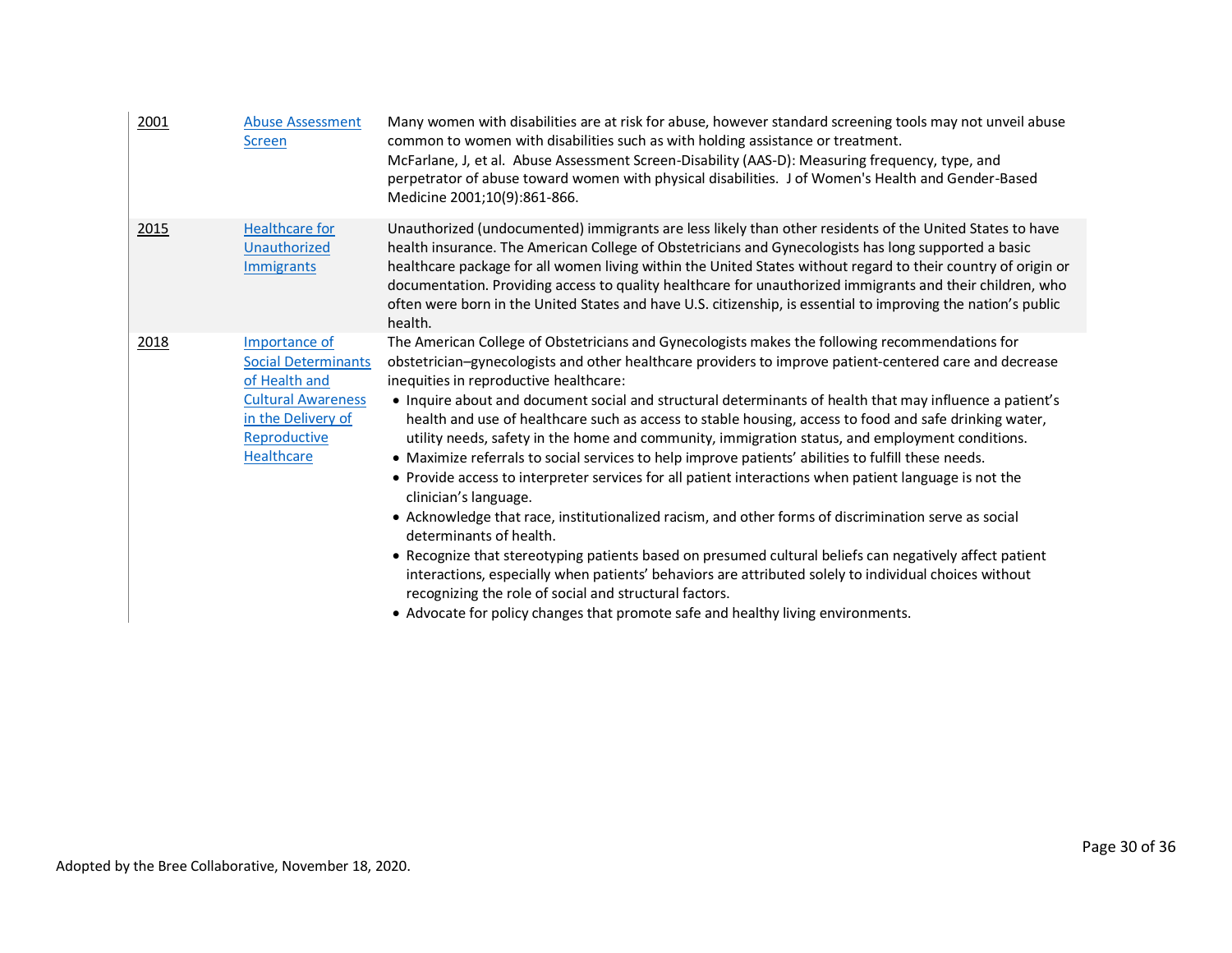# **Appendix D: Priority Population Reproductive and Sexual Health Exposures**

A non-exhaustive crosswalk of the priority populations, relevant historical and current exposures, and unique needs for family planning, reproductive health conditions, and sexually transmitted infections is below<sup>86,87,88,89,90,91</sup>

<span id="page-32-0"></span>

|                                      | <b>Exposures</b>                                                                                                                                                                                                                                                                                                      | <b>Family Planning</b>                                                                                                  | <b>Reproductive Health Conditions</b>                                                                                                                                 | <b>Sexual Transmitted Infections</b>                                                              |  |
|--------------------------------------|-----------------------------------------------------------------------------------------------------------------------------------------------------------------------------------------------------------------------------------------------------------------------------------------------------------------------|-------------------------------------------------------------------------------------------------------------------------|-----------------------------------------------------------------------------------------------------------------------------------------------------------------------|---------------------------------------------------------------------------------------------------|--|
| <b>Black</b><br><b>Americans</b>     | Historical slavery, sterilization, Jim Crow Laws,<br>violence, medical experimentation without consent<br>Higher likelihood of incarceration due to racism<br>Explicit and implicit racism/bias<br>Experience of state and interpersonal violence<br>Lower likelihood of insurance coverage                           | Higher maternal mortality<br>Higher infant mortality<br>Discrimination in what<br>contraceptives are offered            | Higher likelihood of fibroids,<br>hysterectomies<br>Lower up to date cancer<br>screenings<br>Cancer typically diagnosed at later<br>stage leading to higher mortality | Higher STI incidence<br>including HIV, Gonorrhea,<br>Chlamydia, Syphilis                          |  |
| People of<br>Color                   | Explicit and implicit racism/bias<br>Lower likelihood of insurance coverage                                                                                                                                                                                                                                           | More frequent unplanned<br>pregnancies<br>Discrimination in what<br>contraceptives are offered                          | Some populations have<br>differential incidences of<br>reproductive disorders including<br>endometriosis                                                              | Some populations have<br>higher STI incidence<br>including HIV, Gonorrhea,<br>Chlamydia, Syphilis |  |
| People who<br>are<br>Indigenous      | Historical genocide, sterilization, violence, cultural<br>destruction family destruction, medical<br>experimentation without consent<br>Higher likelihood of incarceration due to racism<br>Explicit and implicit racism/bias<br>Experience of state and interpersonal violence<br>More likely to experience violence | Higher maternal mortality<br>Discrimination in what<br>contraceptives are offered                                       | Lower up to date cancer<br>screenings<br>Cancer typically diagnosed at later<br>stage leading to higher mortality                                                     | Higher STI incidence<br>including HIV, Gonorrhea,<br>Chlamydia                                    |  |
| Immigrants<br>and<br><b>Refugees</b> | Explicit and implicit racism/bias<br>Nationalism, anti-immigrant sentiment<br>Lower likelihood of insurance coverage                                                                                                                                                                                                  | Higher maternal mortality<br>for some groups                                                                            | Lower up to date cancer<br>screenings<br>Cancer typically diagnosed at later<br>stage leading to higher mortality                                                     | Some populations have<br>higher STI incidence<br>including HIV, Gonorrhea,<br>Chlamydia, Syphilis |  |
| People with<br><b>Disabilities</b>   | <b>Historical sterilization</b><br>More likely to experience violence<br>Lower likelihood of insurance coverage                                                                                                                                                                                                       | Less likely to have<br>received education on<br>family planning<br>Discrimination in what<br>contraceptives are offered | Lower up to date cancer<br>screenings<br>Cancer typically diagnosed at later<br>stage leading to higher mortality                                                     | Higher STI incidence<br>Lower STI screening                                                       |  |
| LGBTQ+                               | Historical and current homophobia and transphobia<br>Lower likelihood of insurance coverage                                                                                                                                                                                                                           | Less likely to be asked<br>about parenting intention<br>Higher family planning<br>expense                               | Lower up to date cancer<br>screenings including for trans-<br>people and women who have sex<br>with women                                                             | Men who have sex with<br>men more at risk for HIV,<br>Hep C                                       |  |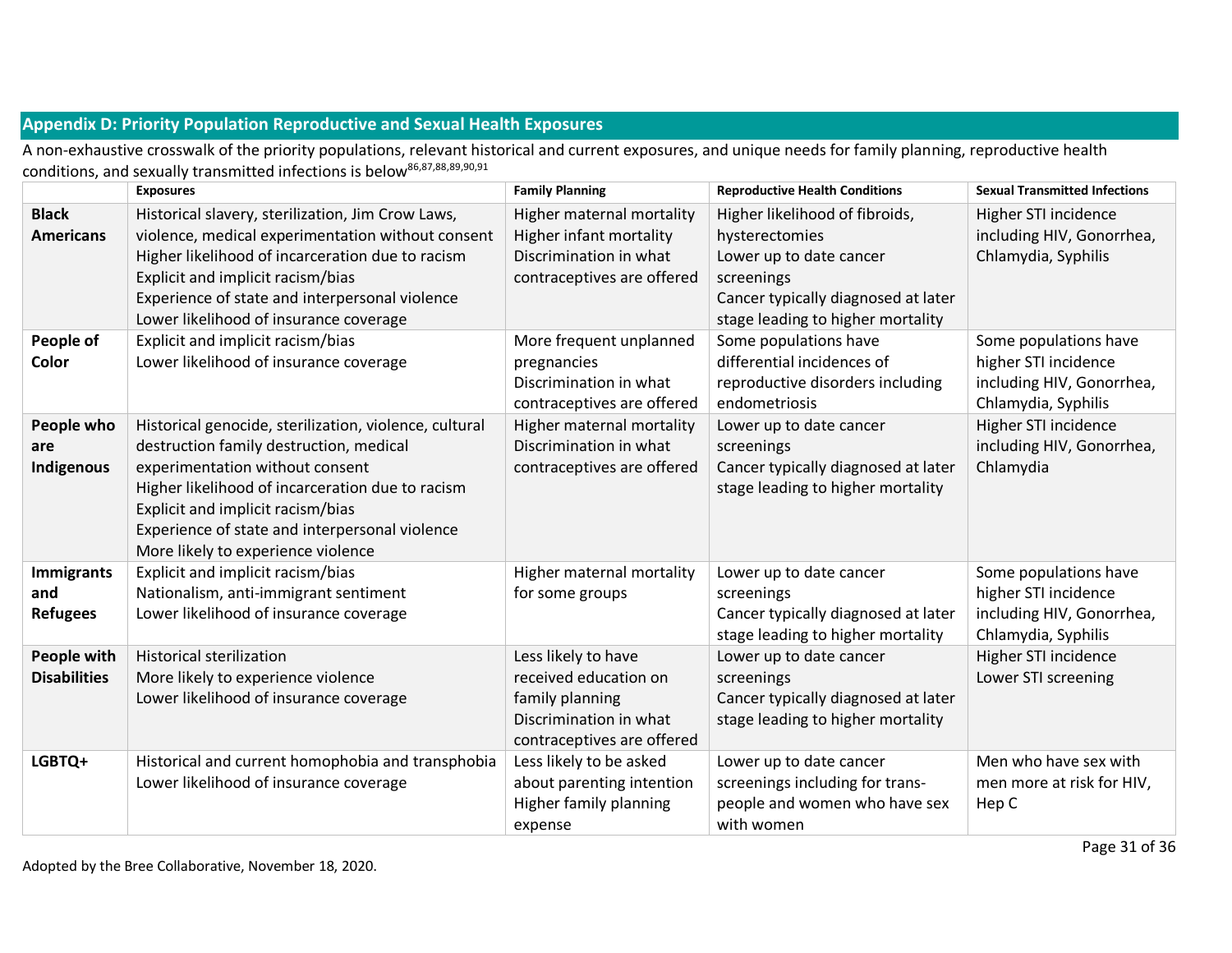<span id="page-33-0"></span><sup>1</sup> World Health Organization. Reproductive Health. Accessed: October 2019. Available: [www.who.int/westernpacific/health-topics/reproductive-health](http://www.who.int/westernpacific/health-topics/reproductive-health) <sup>2</sup> Starrs AM, Ezeh AC, Barker G, Basu A, Bertrand JT, Blum R, et al. Accelerate progress-sexual and reproductive health and rights for all: report of the Guttmacher-Lancet Commission. Lancet. 2018 Jun 30;391(10140):2642-2692. <sup>3</sup> Sistersong. Reproductive Justice. Accessed September 2020. Available[: www.sistersong.net/reproductive-justice](http://www.sistersong.net/reproductive-justice) <sup>4</sup> Centers for Disease Control and Prevention. Reducing Health Disparities for People with Disabilities: A Public Health Challenge. Accessed: August 2020. Available: [www.cdc.gov/ncbddd/disabilityandhealth/features/unrecognizedpopulation.html](http://www.cdc.gov/ncbddd/disabilityandhealth/features/unrecognizedpopulation.html) <sup>5</sup> NACCHO. Including People with Disabilities in Reproductive Health Programs and Services. June 2015. Available: [www.naccho.org/uploads/downloadable-resources/Fact-Sheet\\_Reproductive-Health.pdf](http://www.naccho.org/uploads/downloadable-resources/Fact-Sheet_Reproductive-Health.pdf) <sup>6</sup> Prather C, Fuller TR, Jeffries WL 4th, et al. Racism, African American Women, and Their Sexual and Reproductive Health: A Review of Historical and Contemporary Evidence and Implications for Health Equity. Health Equity. 2018;2(1):249–259. Published 2018 Sep 24. <sup>7</sup> Hardeman RR, Murphy KA, Karbeah J, Kozhimannil KB. Naming Institutionalized Racism in the Public Health Literature: A Systematic Literature Review. Public Health Rep. 2018;133(3):240–249. <sup>8</sup> Blue Bird Jernigan V, Peercy M, Branam D, et al. Beyond health equity: achieving wellness within American Indian and Alaska Native communities. Am J Public Health. 2015;105 Suppl 3(Suppl 3):S376–S379. <sup>9</sup> Haider S, Stoffel C, Donenberg G, Geller S. Reproductive health disparities: a focus on family planning and prevention among minority women and adolescents. *Glob Adv Health Med*. 2013;2(5):94–99. <sup>10</sup> Centers for Disease Control and Prevention. STDs in Racial and Ethnic Minorities. Accessed: March 2020. Available: [www.cdc.gov/std/stats17/minorities.htm#ref1](http://www.cdc.gov/std/stats17/minorities.htm#ref1) <sup>11</sup> Washington Health Alliance. Community Checkup. Accessed: August 2020. Available: [www.wacommunitycheckup.org/compare-scores/measure](http://www.wacommunitycheckup.org/compare-scores/measure-detail/?Measure%20Name=Breast%20cancer%20screening)[detail/?Measure%20Name=Breast%20cancer%20screening](http://www.wacommunitycheckup.org/compare-scores/measure-detail/?Measure%20Name=Breast%20cancer%20screening)  $12$  Jacoby VL, Fujimoto VY, Giudice LC, Kuppermann M, Washington AE. Racial and ethnic disparities in benign gynecologic conditions and associated surgeries. Am J Obstet Gynecol. 2010;202(6):514–521. 13 Simons RL, Lei MK, Beach SRH, et al. Discrimination, segregation, and chronic inflammation: Testing the weathering explanation for the poor health of Black Americans. Dev Psychol. 2018;54(10):1993-2006. <sup>14</sup> Centers for Disease Control and Prevention. Pregnancy-Related Deaths. Accessed: April 2019. Available: [www.cdc.gov/reproductivehealth/maternalinfanthealth/pregnancy-relatedmortality.htm](http://www.cdc.gov/reproductivehealth/maternalinfanthealth/pregnancy-relatedmortality.htm) <sup>15</sup> Save the Children. State of the World's Mothers 2015. 2015. Accessed: May 2019. Available: [www.savethechildren.org/content/dam/usa/reports/advocacy/sowm/sowm-2015.pdf](http://www.savethechildren.org/content/dam/usa/reports/advocacy/sowm/sowm-2015.pdf) <sup>16</sup> Tucker MJ, Berg CJ, Callaghan WM, Hsia J. The Black-White disparity in pregnancy-related mortality from 5 conditions: differences in prevalence and case-fatality rates. *Am J Public Health.* 2007 Feb;97(2):247-51. <sup>17</sup> Greenwood BN, Hardeman RR, Huang L, Sojourner A. Physician-patient racial concordance and disparities in

birthing mortality for newborns [published online ahead of print, 2020 Aug 17]. Proc Natl Acad Sci U S A. 2020;201913405.

<sup>18</sup> Prison Policy Initiative. Washington profile. Accessed: August 2020. Available:

[www.prisonpolicy.org/profiles/WA.html](http://www.prisonpolicy.org/profiles/WA.html)

<sup>19</sup> Nellis A. The Sentencing Project. The Color of Justice: Racial and Ethnic Disparity in State Prisons. June 14, 2016. Available: [www.sentencingproject.org/publications/color-of-justice-racial-and-ethnic-disparity-in-state](http://www.sentencingproject.org/publications/color-of-justice-racial-and-ethnic-disparity-in-state-prisons/#IV.%20Drivers%20of%20Disparity)[prisons/#IV.%20Drivers%20of%20Disparity](http://www.sentencingproject.org/publications/color-of-justice-racial-and-ethnic-disparity-in-state-prisons/#IV.%20Drivers%20of%20Disparity)

<sup>20</sup> Othering & Belonging Institute. Targeted Universalism: Policy & Practice. May 08, 2019. Available: <https://belonging.berkeley.edu/targeteduniversalism>

<sup>21</sup> United States Census Bureau. Quick Facts Washington [Population estimates, July 1, 2019]. Available: [www.census.gov/quickfacts/WA](http://www.census.gov/quickfacts/WA)

<sup>22</sup> Taylor P, Cohn D. Pew Research Center. A Milestone En Route to a Majority Minority Nation. November 07, 2012. Available[: www.pewsocialtrends.org/2012/11/07/a-milestone-en-route-to-a-majority-minority-nation/#](http://www.pewsocialtrends.org/2012/11/07/a-milestone-en-route-to-a-majority-minority-nation/)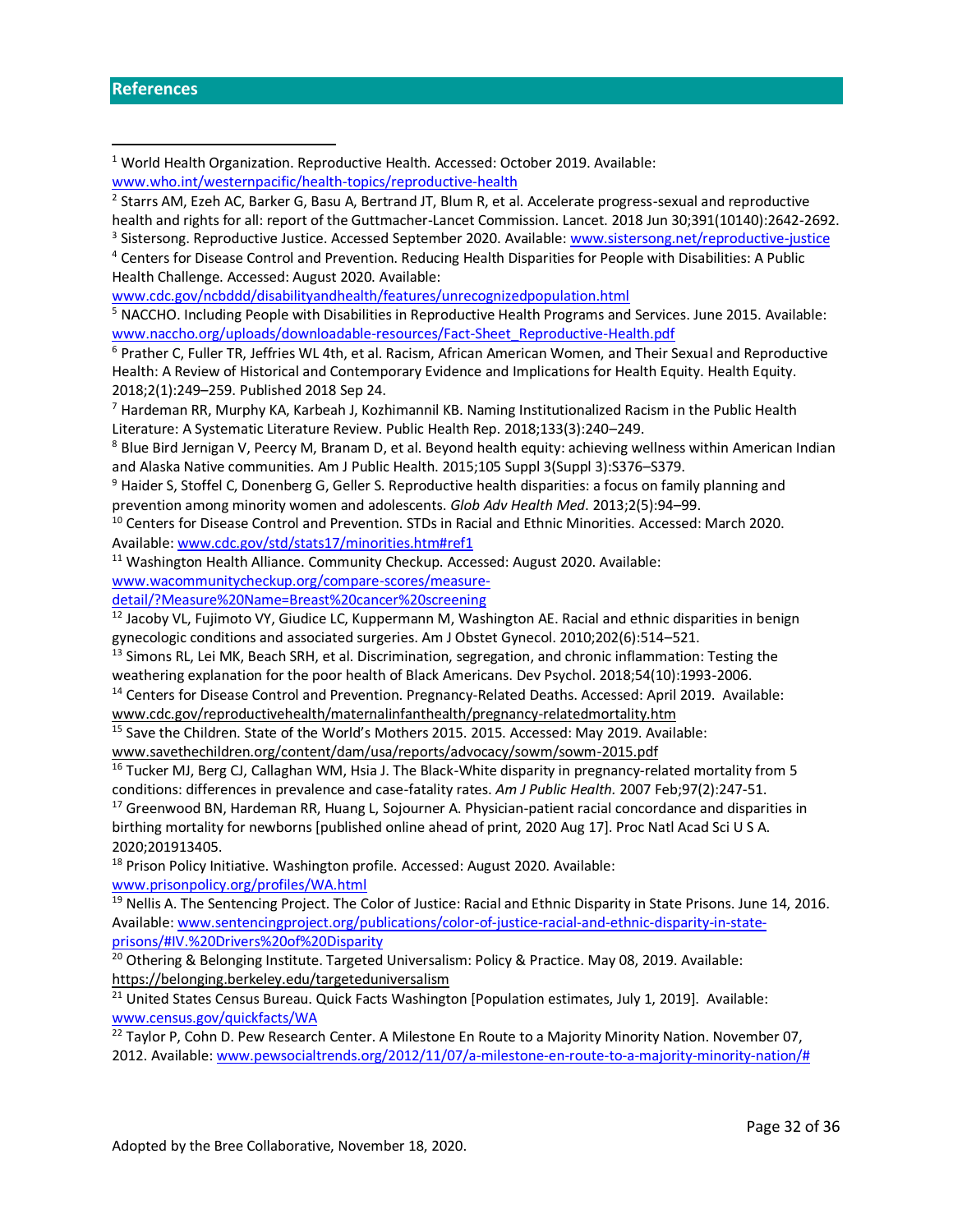<sup>23</sup> Migration Policy Institute. Washington Demographics and Social. Accessed: June 2020. Available: [www.migrationpolicy.org/data/state-profiles/state/demographics/WA](http://www.migrationpolicy.org/data/state-profiles/state/demographics/WA)

<sup>24</sup> Gates G. Gallup. Vermont Leads States in LGBT Identification. February 06, 2017. Available: <https://news.gallup.com/poll/203513/vermont-leads-states-lgbt-identification.aspx>

<sup>25</sup> Newport F, Gates G. Gallup. San Francisco Metro Area Ranks Highest in LGBT Percentage. March 20, 2015. Available: [https://news.gallup.com/poll/182051/san-francisco-metro-area-ranks-highest-lgbt-](https://news.gallup.com/poll/182051/san-francisco-metro-area-ranks-highest-lgbt-percentage.aspx?utm_source=Social%20Issues&utm_medium=newsfeed&utm_campaign=tiles)

[percentage.aspx?utm\\_source=Social%20Issues&utm\\_medium=newsfeed&utm\\_campaign=tiles](https://news.gallup.com/poll/182051/san-francisco-metro-area-ranks-highest-lgbt-percentage.aspx?utm_source=Social%20Issues&utm_medium=newsfeed&utm_campaign=tiles)

<sup>26</sup> National Center for Transgender Equality. 2015 U.S. Transgender Survey – Washington State Report. 2015. Accessed: July 2020. Available:

[www.transequality.org/sites/default/files/docs/usts/USTSWAStateReport%281017%29.pdf](http://www.transequality.org/sites/default/files/docs/usts/USTSWAStateReport%281017%29.pdf)

<sup>27</sup> Tjaden P, Thoennes N. US Department of Justice. Full Report of the Prevalence, Incidence, and Consequences of Violence Again Women. November 2000. Accessed: May 2020. Available: [www.ncjrs.gov/pdffiles1/nij/183781.pdf](http://www.ncjrs.gov/pdffiles1/nij/183781.pdf) <sup>28</sup> Smith SG, Chen J, Basile KC, et al. Centers for Disease Control and Prevention. The National Intimate Partner and Sexual Violence Survey: 2010-2012 State Report. Accessed: May 2020. Available:

[www.cdc.gov/violenceprevention/pdf/NISVS-StateReportBook.pdf](http://www.cdc.gov/violenceprevention/pdf/NISVS-StateReportBook.pdf)

 $^{29}$  Jacoby VL, Fujimoto VY, Giudice LC, Kuppermann M, Washington AE. Racial and ethnic disparities in benign gynecologic conditions and associated surgeries. Am J Obstet Gynecol. 2010 Jun;202(6):514-21.

<sup>30</sup> The Centers for Disease Control and Prevention. HIV Among Gay and Bisexual Men. September 2017. Accessed: March 2018. Available[: www.cdc.gov/hiv/pdf/group/msm/cdc-hiv-msm.pdf](http://www.cdc.gov/hiv/pdf/group/msm/cdc-hiv-msm.pdf)

<sup>31</sup> Centers for Disease Control and Prevention. Diagnoses of HIV Infection in the United States and Dependent Areas, 2016. Volume 28. Published November 2017. Accessed: April 2020. Available:

[www.cdc.gov/hiv/pdf/library/reports/surveillance/cdc-hiv-surveillance-report-2016-vol-28.pdf](http://www.cdc.gov/hiv/pdf/library/reports/surveillance/cdc-hiv-surveillance-report-2016-vol-28.pdf)

32 Russell ST, Fish JN. Mental Health in Lesbian, Gay, Bisexual, and Transgender (LGBT) Youth. Annu Rev Clin Psychol. 2016 Mar 28; 12: 465–487.

<sup>33</sup> Mayer KH, Bradford JB, Makadon HJ, Stall R, Goldhammer H, Landers S. Sexual and Gender Minority Health: What We Know and What Needs to Be Done. American Journal of Public Health. 2008;98(6):989-995.

<sup>34</sup> Buchmueller T, Carpenter CS. Disparities in Health Insurance Coverage, Access, and Outcomes for Individuals in Same-Sex Versus Different-Sex Relationships, 2000–2007. *American Journal of Public Health*. 2010;100(3):489-495.. <sup>35</sup> MacDorman MF, Matthews TJ, Declercq E. Trends in out-of-hospital births in the United States, 1990-2012. *NCHS Data Brief.* 2014 Mar;(144):1-8.

<sup>36</sup> Howell E, Palmer A, Benatar S, Garrett B. Potential Medicaid cost savings from maternity care based at a freestanding birth center. *Medicare Medicaid Res Rev.* 2014 Sep 9;4(3):mmrr2014-004-03-a06.

<sup>37</sup> Müller E, Zill JM, Dirmaier J, Härter M, Scholl I. Assessment of trust in physician: a systematic review of measures. PLoS One. 2014 Sep 10;9(9):e106844.

<sup>38</sup> Institute of Medicine (US) Committee on Understanding and Eliminating Racial and Ethnic Disparities in Healthcare, Smedley BD, Stith AY, Nelson AR, eds. Unequal Treatment: Confronting Racial and Ethnic Disparities in Healthcare. Washington (DC): National Academies Press (US); 2003.

<sup>39</sup> Hoffman KM, Trawalter S, Axt JR, Oliver MN. Racial bias in pain assessment and treatment recommendations, and false beliefs about biological differences between blacks and whites. Proc Natl Acad Sci U S A. 2016;113(16):4296–4301.

<sup>40</sup> Dehlendorf C, Ruskin R, Grumbach K, et al. Recommendations for intrauterine contraception: a randomized trial of the effects of patients' race/ethnicity and socioeconomic status. Am J Obstet Gynecol. 2010;203(4):319.e1– 319.e3198.

<sup>41</sup> Racial and ethnic disparities in obstetrics and gynecology. Committee Opinion No. 649. American College of Obstetricians and Gynecologists. Obstet Gynecol 2015;126:e130–4. [www.acog.org/clinical/clinical](http://www.acog.org/clinical/clinical-guidance/committee-opinion/articles/2015/12/racial-and-ethnic-disparities-in-obstetrics-and-gynecology)[guidance/committee-opinion/articles/2015/12/racial-and-ethnic-disparities-in-obstetrics-and-gynecology](http://www.acog.org/clinical/clinical-guidance/committee-opinion/articles/2015/12/racial-and-ethnic-disparities-in-obstetrics-and-gynecology)

42 Tervalon M, Murray-García J. Cultural humility versus cultural competence: a critical distinction in defining physician training outcomes in multicultural education. J Healthcare Poor Underserved. 1998;9(2):117‐125.

<sup>43</sup> Shepherd SM. Cultural awareness workshops: limitations and practical consequences. BMC Med Educ. 2019;19(1):14. Published 2019 Jan 8.

<sup>44</sup> Horvat L, Horey D, Romios P, Kis-Rigo J. Cultural competence education for health professionals. Cochrane Database Syst Rev. 2014;(5):CD009405. Published 2014 May 5.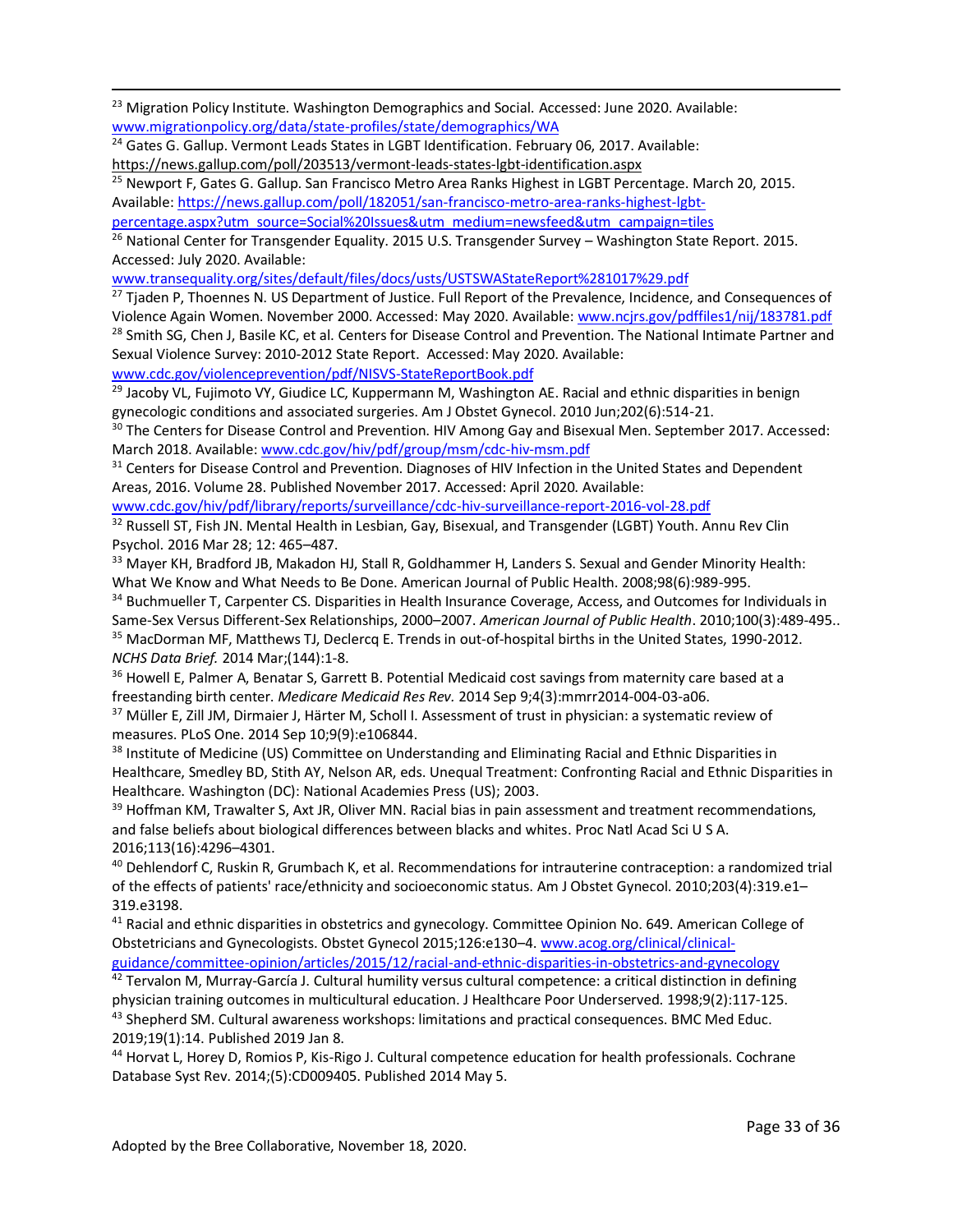45 Truong M, Paradies Y, Priest N. Interventions to improve cultural competency in healthcare: a systematic review of reviews. BMC Health Serv Res. 2014;14:99. Published 2014 Mar 3.

<sup>46</sup> Chang ES, Simon M, Dong X. Integrating cultural humility into healthcare professional education and training. Adv Health Sci Educ Theory Pract. 2012;17(2):269‐278.

 $47$  Tapales A, Douglas-Hall A, Whitehead H. The sexual and reproductive health of foreign-born women in the United States. Contraception. 2018;98(1):47–51.

<sup>48</sup> Hasstedt K, Desai S, Ansari-Thomas Z. Immigrant Women's Access to Sexual and Reproductive Health Coverage and Care in the United States. November 20, 2018. The Commonwealth Fund. Accessed: March 2020. Available: [www.commonwealthfund.org/publications/issue-briefs/2018/nov/immigrant-womens-access-sexual](http://www.commonwealthfund.org/publications/issue-briefs/2018/nov/immigrant-womens-access-sexual-reproductive-health-coverage)[reproductive-health-coverage](http://www.commonwealthfund.org/publications/issue-briefs/2018/nov/immigrant-womens-access-sexual-reproductive-health-coverage)

<sup>49</sup> U.S. Citizenship and Immigration Services. Public Charge Fact Sheet. Accessed: April 2020. Available: [www.uscis.gov/archive/public-charge-fact-](http://www.uscis.gov/archive/public-charge-fact-sheet#:~:text=Under%20the%20final%20rule%2C%20a,to%20become%20a%20public%20charge)

[sheet#:~:text=Under%20the%20final%20rule%2C%20a,to%20become%20a%20public%20charge.](http://www.uscis.gov/archive/public-charge-fact-sheet#:~:text=Under%20the%20final%20rule%2C%20a,to%20become%20a%20public%20charge)

50 Washington State Health Care Authority. Health care services and supports. Accessed: April 2020. Available: [www.hca.wa.gov/health-care-services-supports/apple-health-medicaid-coverage/non-citizens](http://www.hca.wa.gov/health-care-services-supports/apple-health-medicaid-coverage/non-citizens)

51 Safeer RS, Keenan J. American Family Physician. Health Literacy: The Gap Between Physicians and Patients. 2005 Aug 1;72(3):463-468.

[www.aafp.org/afp/2005/0801/p463.html#:~:text=Health%20literacy%20is%20basic%20reading,at%20a%2010th%](http://www.aafp.org/afp/2005/0801/p463.html#:~:text=Health%20literacy%20is%20basic%20reading,at%20a%2010th%2Dgrade%20level) [2Dgrade%20level](http://www.aafp.org/afp/2005/0801/p463.html#:~:text=Health%20literacy%20is%20basic%20reading,at%20a%2010th%2Dgrade%20level)

<sup>52</sup> Office of Financial Management. Languages spoken at home (mapped by county). Updated: June 25, 2020. Accessed: June 2020. Available: [www.ofm.wa.gov/washington-data-research/statewide-data/washington](http://www.ofm.wa.gov/washington-data-research/statewide-data/washington-trends/social-economic-conditions/language-spoken-home/languages-spoken-home-mapped-county)[trends/social-economic-conditions/language-spoken-home/languages-spoken-home-mapped-county](http://www.ofm.wa.gov/washington-data-research/statewide-data/washington-trends/social-economic-conditions/language-spoken-home/languages-spoken-home-mapped-county)

<sup>53</sup> Rural Health Information Hub. Office-based Physical Accessibility. Accessed: June 2020. Available: [www.ruralhealthinfo.org/toolkits/disabilities/2/healthcare-facility-](http://www.ruralhealthinfo.org/toolkits/disabilities/2/healthcare-facility-accessibility#:~:text=According%20to%20a%202008%20study,facing%20rural%20residents%20with%20disabilities.&text=In%20order%20to%20make%20a,outside%20and%20inside%20the%20clinic)

[accessibility#:~:text=According%20to%20a%202008%20study,facing%20rural%20residents%20with%20disabilities.](http://www.ruralhealthinfo.org/toolkits/disabilities/2/healthcare-facility-accessibility#:~:text=According%20to%20a%202008%20study,facing%20rural%20residents%20with%20disabilities.&text=In%20order%20to%20make%20a,outside%20and%20inside%20the%20clinic) [&text=In%20order%20to%20make%20a,outside%20and%20inside%20the%20clinic](http://www.ruralhealthinfo.org/toolkits/disabilities/2/healthcare-facility-accessibility#:~:text=According%20to%20a%202008%20study,facing%20rural%20residents%20with%20disabilities.&text=In%20order%20to%20make%20a,outside%20and%20inside%20the%20clinic)

<sup>54</sup> Mudrick NR, Breslin ML, Liang M, Yee S. Physical accessibility in primary healthcare settings: results from California on-site reviews. Disabil Health J. 2012;5(3):159-167.

<sup>55</sup> Lynn V, Watson C, Giwa-Onaiwu M, Ray V, Gallagher B, Wojciechowicz V. HIV #LanguageMatters: Addressing Stigma by Using Preferred Language. Accessed: May 2018. Available: [https://hiveonline.org/wp](https://hiveonline.org/wp-content/uploads/2016/01/Anti-StigmaSign-Onletter1.pdf)[content/uploads/2016/01/Anti-StigmaSign-Onletter1.pdf](https://hiveonline.org/wp-content/uploads/2016/01/Anti-StigmaSign-Onletter1.pdf)

<sup>56</sup> Felitti VJ, Anda RF, Nordenberg D, et al. Relationship of childhood abuse and household dysfunction to many of the leading causes of death in adults. The Adverse Childhood Experiences (ACE) Study. Am J Prev Med. 1998;14(4):245‐258.

57 Menschner C, Maul A, Center for Health Care Strategies. Key Ingredients for Successful Trauma-Informed Care Implementation. April 2016. Accessed: May 2020. Available:

[www.samhsa.gov/sites/default/files/programs\\_campaigns/childrens\\_mental\\_health/atc-whitepaper-040616.pdf.](http://www.samhsa.gov/sites/default/files/programs_campaigns/childrens_mental_health/atc-whitepaper-040616.pdf.)

<sup>58</sup> Harris M, Fallot RD. (Eds.). (2001).Using trauma theory to design service systems. 2001. Jossey-Bass/Wiley. <sup>59</sup> Marsac ML, Kassam-Adams N, Hildenbrand AK, et al. Implementing a Trauma-Informed Approach in Pediatric Health Care Networks. JAMA Pediatr. 2016;170(1):70-77.

<sup>60</sup> Reeves E. A synthesis of the literature on trauma-informed care. Issues Ment Health Nurs. 2015;36(9):698-709.  $61$  Tello M. Trauma-informed care: What it is, and why it's important. Harvard Health Blog. October 16, 2018.

Available: [www.health.harvard.edu/blog/trauma-informed-care-what-it-is-and-why-its-important-2018101613562](http://www.health.harvard.edu/blog/trauma-informed-care-what-it-is-and-why-its-important-2018101613562)

 $62$  Dang BN, Westbrook RA, Njue SM, Giordano TP. Building trust and rapport early in the new doctor-patient relationship: a longitudinal qualitative study. BMC Med Educ. 2017;17(1):32. Published 2017 Feb 2.

63 Centers for Disease Control and Prevention. Infographic: 6 Guiding Principles To A Trauma-Informed Approach. Accessed May 2020. Available[: https://www.cdc.gov/cpr/infographics/6\\_principles\\_trauma\\_info.htm](https://www.cdc.gov/cpr/infographics/6_principles_trauma_info.htm)

<sup>64</sup> Substance Abuse and Mental Health Services Administration. SAMHSA's Concept of Trauma and Guidance for a Trauma-Informed Approach. October 2014. Accessed: June 2020. Available:

<https://store.samhsa.gov/sites/default/files/d7/priv/sma14-4884.pdf>

<sup>65</sup> Center for Substance Abuse Treatment (US). Trauma-Informed Care in Behavioral Health Services. Rockville (MD): Substance Abuse and Mental Health Services Administration (US); 2014. (Treatment Improvement Protocol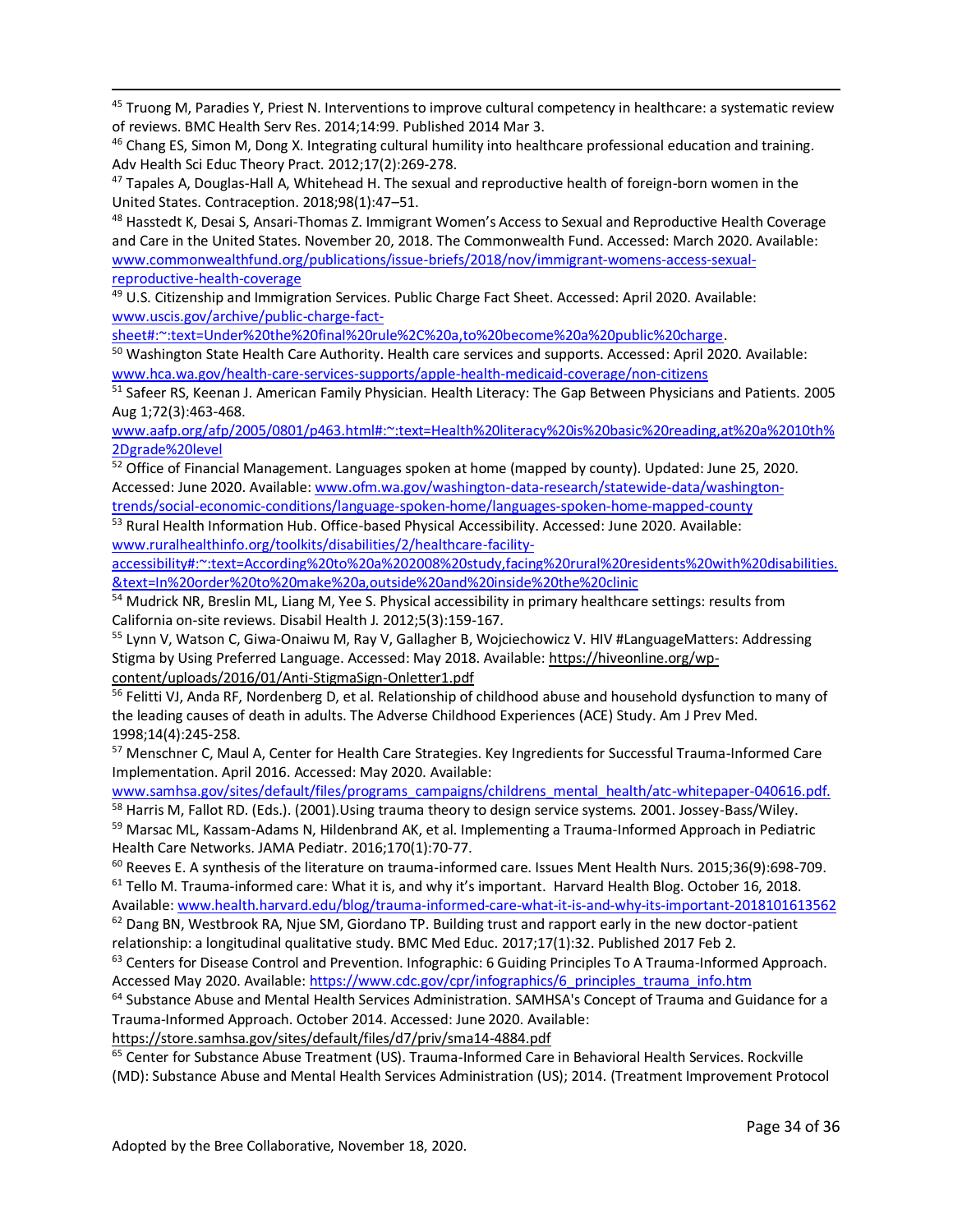(TIP) Series, No. 57.) Chapter 3, Understanding the Impact of Trauma. Available from: [www.ncbi.nlm.nih.gov/books/NBK207191/](http://www.ncbi.nlm.nih.gov/books/NBK207191/)

<sup>66</sup> Committee on Adolescent Health Care. ACOG. The Initial Reproductive Health Visit. May 2014. Accessed: May 2020. Available[: https://www.acog.org/clinical/clinical-guidance/committee-opinion/articles/2014/05/the-initial](https://www.acog.org/clinical/clinical-guidance/committee-opinion/articles/2014/05/the-initial-reproductive-health-visit)[reproductive-health-visit](https://www.acog.org/clinical/clinical-guidance/committee-opinion/articles/2014/05/the-initial-reproductive-health-visit)

<sup>67</sup> Committee on Adolescent Health Care, Stacey JH. ACOG. Menstrual Manipulation for Adolescents with Physical and Developmental Disabilities. August 2016. Accessed: May 2020. Available:

[https://www.acog.org/clinical/clinical-guidance/committee-opinion/articles/2016/08/menstrual-manipulation-for](https://www.acog.org/clinical/clinical-guidance/committee-opinion/articles/2016/08/menstrual-manipulation-for-adolescents-with-physical-and-developmental-disabilities)[adolescents-with-physical-and-developmental-disabilities](https://www.acog.org/clinical/clinical-guidance/committee-opinion/articles/2016/08/menstrual-manipulation-for-adolescents-with-physical-and-developmental-disabilities)

<sup>68</sup> Kossler K, Kuroki LM, Allsworth JE, Secura GM, Roehl KA, Peipert JF. Perceived racial, socioeconomic and gender discrimination and its impact on contraceptive choice. Contraception. 2011;84(3):273–279.

<sup>69</sup> Stulberg DB, Dahlquist IH, Disterhoft J, Bello JK, Hunter MS. Increase in Contraceptive Counseling by Primary Care Clinicians After Implementation of One Key Question® at an Urban Community Health Center. Matern Child Health J. 2019;23(8):996–1002.

<sup>70</sup> Wolgemuth T, Judge-Golden C, Callegari L, Zhao X, Mor M, Borrero S. Associations between Pregnancy Intention, Attitudes, and Contraceptive Use among Women Veterans in the ECUUN Study. Womens Health Issues. 2018;28(6):480–487.

<sup>71</sup> Baldwin MK, Overcarsh P, Patel A, Zimmerman L, Edelman A. Pregnancy intention screening tools: a randomized trial to assess perceived helpfulness with communication about reproductive goals. Contracept Reprod Med. 2018;3:21. Published 2018 Dec 17.

 $72$  Manze MG, Calixte C, Romero DR, et al. Physician perspectives on routine pregnancy intention screening and counseling in primary care. Contraception. 2020;101(2):91–96.

 $<sup>73</sup>$  Dehlendorf C, Krajewski C, Borrero S. Contraceptive counseling: best practices to ensure quality communication</sup> and enable effective contraceptive use. Clin Obstet Gynecol. 2014;57(4):659–673.

<sup>74</sup> Rivlin K, Isley MM. Patient-centered Contraceptive Counseling and Prescribing. Clin Obstet Gynecol. 2018;61(1):27–39.

<sup>75</sup> Family Planning National Training Center. Contraception Toolkit. 2018 (Family Planning National Training Center). Accessed: June 2020. Available:

[www.fpntc.org/resources/increasingaccess-contraceptiontoolkit?utm\\_source=eNews&utm\\_campaign=February](http://www.fpntc.org/resources/increasingaccess-contraceptiontoolkit?utm_source=eNews&utm_campaign=February)  $76$  Thomas A, Karpilow Q. The intensive and extensive margins of contraceptive use: comparing the effects of method choice and method initiation. Contraception. 2016;94(2):160–167.

<sup>77</sup> Jack SM, Ford-Gilboe M, Davidov D, MacMillan HL; NFP IPV Research Team. Identification and assessment of intimate partner violence in nurse home visitation. J Clin Nurs. 2017;26(15-16):2215‐2228.

<sup>78</sup> Wathen CN, MacMillan HL. Healthcare's response to women exposed to partner violence: moving beyond universal screening. JAMA. 2012;308(7):712‐713.

<sup>79</sup> U.S. Preventive Services Task Force. Cervical Cancer: Screening. August 21, 2018. Accessed: April 2020. Available: [https://www.uspreventiveservicestaskforce.org/uspstf/recommendation/cervical-cancer-](https://www.uspreventiveservicestaskforce.org/uspstf/recommendation/cervical-cancer-screening%23:~:text=The%20USPSTF%20recommends%20screening%20for%20cervical%20cancer%20every%203%20years,should%20be%20with%20cytology%20alone.)

[screening#:~:text=The%20USPSTF%20recommends%20screening%20for%20cervical%20cancer%20every%203%20](https://www.uspreventiveservicestaskforce.org/uspstf/recommendation/cervical-cancer-screening%23:~:text=The%20USPSTF%20recommends%20screening%20for%20cervical%20cancer%20every%203%20years,should%20be%20with%20cytology%20alone.) [years,should%20be%20with%20cytology%20alone.](https://www.uspreventiveservicestaskforce.org/uspstf/recommendation/cervical-cancer-screening%23:~:text=The%20USPSTF%20recommends%20screening%20for%20cervical%20cancer%20every%203%20years,should%20be%20with%20cytology%20alone.)

80 Siu AL; U.S. Preventive Services Task Force. Screening for Breast Cancer: U.S. Preventive Services Task Force Recommendation Statement [published correction appears in Ann Intern Med. 2016 Mar 15;164(6):448]. Ann Intern Med. 2016;164(4):279-296. doi:10.7326/M15-2886

81 Washington State Department of Health and Public Health Seattle and King County. Pre-Exposure Prophylaxis (PrEP) Implementation Guidelines. 2015. October 2015. Source:

[www.kingcounty.gov/depts/health/communicable-diseases/hiv-std/patients/pre-exposure-prophylaxis.aspx](http://www.kingcounty.gov/depts/health/communicable-diseases/hiv-std/patients/pre-exposure-prophylaxis.aspx)

82 Hafeez H, Zeshan M, Tahir MA, Jahan N, Naveed S. Healthcare Disparities Among Lesbian, Gay, Bisexual, and Transgender Youth: A Literature Review. Muacevic A, Adler JR, eds. *Cureus*. 2017;9(4):e1184.

83 World Health Organization. Reproductive Health. Accessed: June 2020. Available:

[www.who.int/westernpacific/health-topics/reproductive-health](http://www.who.int/westernpacific/health-topics/reproductive-health)

84 Haider S, Stoffel C, Donenberg G, Geller S. Reproductive health disparities: a focus on family planning and prevention among minority women and adolescents. *Glob Adv Health Med*. 2013;2(5):94–99.